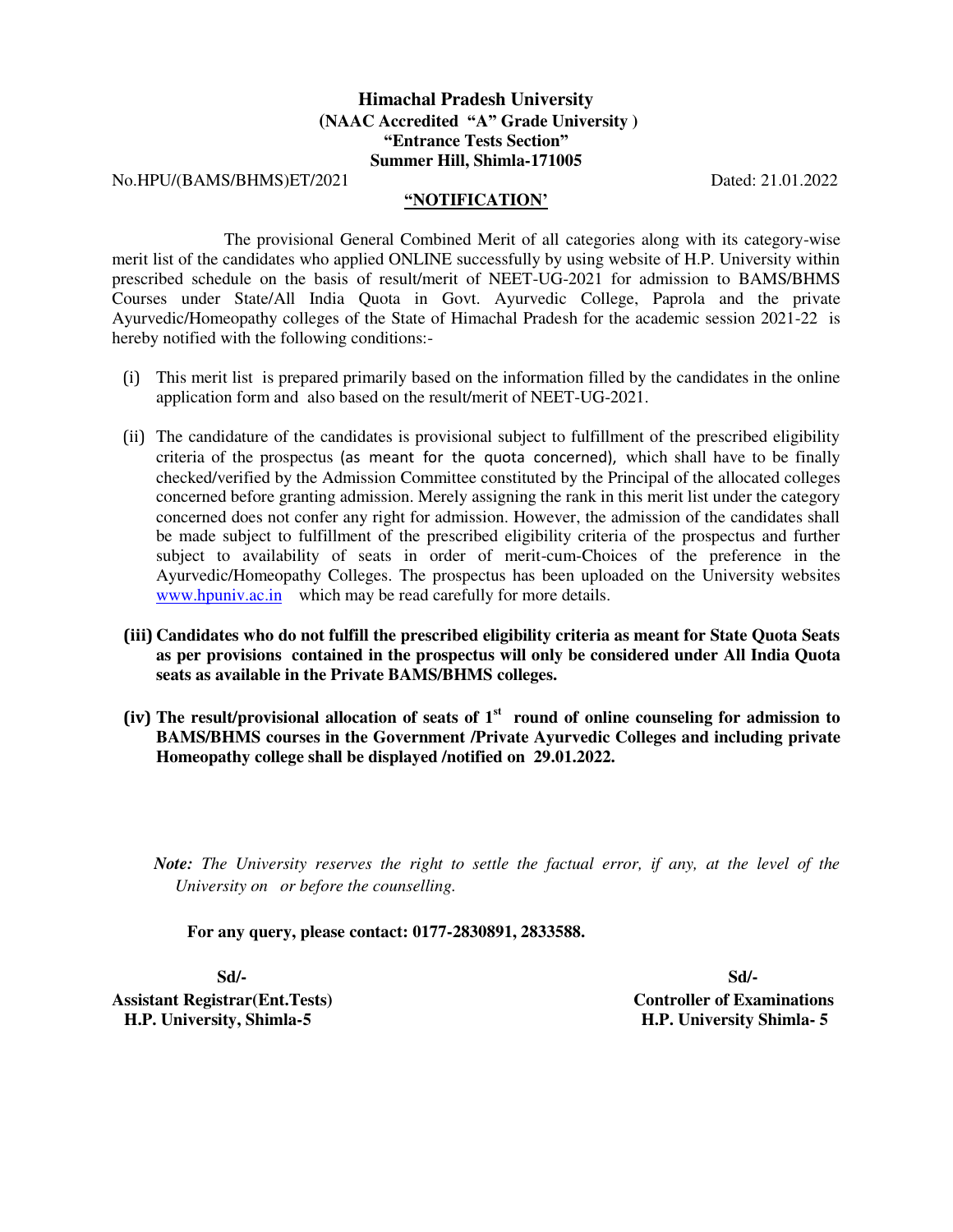## **\*\*\*\*Himachal Pradesh University\*\*\*\* NAAC Accredited 'A' Grade University Entrance Tests Section Summer Hill, Shimla-171 005 MERIT LIST**

## **Category 1: - General Combined Merit List of BAMS/BHMS of All Categories-2021**

| Merit                   | All India<br>Rank HPU NEET Rank | <b>NEET Roll</b><br><b>Number</b> | <b>Name of Candidate</b>       | <b>Father's Name</b> | Category                                                                                  | Category<br>Rank | <b>Bonafide</b><br><b>State</b> | <b>Marks</b><br>Obtained |
|-------------------------|---------------------------------|-----------------------------------|--------------------------------|----------------------|-------------------------------------------------------------------------------------------|------------------|---------------------------------|--------------------------|
| 1                       | 46108                           |                                   | 1601009500 ANJALI THAKUR       | <b>ASHOK KUMAR</b>   | General                                                                                   |                  | HP                              | 550                      |
| $\mathbf{2}$            |                                 | 51212 1601003473 SHIKHA           |                                | <b>SHAMSHER</b>      | General                                                                                   |                  | HP                              | 543                      |
| 3                       | 53832                           |                                   | 2401001483 RITIKA SHARMA       | <b>ASHOK KUMAR</b>   | General                                                                                   |                  | HP                              | 539                      |
| 4                       | 66293                           |                                   | 2401018323 SHREYA THAKUR       | RAJESH KUMAR THAKUR  | General                                                                                   |                  | HP                              | 522                      |
| 5                       | 69783                           |                                   | 2401002341 NEHA CHANDEL        | YASHPAL              | General                                                                                   |                  | HP                              | 518                      |
| 6                       |                                 |                                   | 69932 2401009274 SONALI RANA   | <b>SANJEEV KUMAR</b> | General                                                                                   |                  | HP                              | 518                      |
| $\overline{\mathbf{z}}$ | 71849                           |                                   | 4501004641 VISHWAJYOTI         | KUNDAN SINGH         | General                                                                                   |                  | HP                              | 515                      |
| 8                       | 72407                           |                                   | 1601009370 ANANYA SHARMA       | <b>RAM RATTAN</b>    | <b>Other Backward Classes</b>                                                             | 1                | <b>HP</b>                       | 515                      |
| 9                       | 73446                           |                                   | 2401011310 RUPALI SHARMA       | RAKESH KUMAR SHARMA  | Children-son/daughter of Defence Personnel<br>Priority (VIII): Wards of Serving Personnel | 1                | HP                              | 513                      |
| 10                      | 75990                           |                                   | 2401011271 DEVESH KUMAR SHARMA | ASHWANI KUMAR        | General                                                                                   |                  | HP                              | 510                      |
| 11                      | 79213                           |                                   | 2401001694 JAGRITI SHARMA      | <b>VIPAN KUMAR</b>   | General                                                                                   |                  | HP                              | 506                      |
| 12                      | 79778                           |                                   | 3803005368 DEEPTY THAKUR       | <b>RAKESH KUMAR</b>  | General                                                                                   |                  | HP                              | 505                      |
| 13                      | 83007                           |                                   | 1601005603 HARSH RANA          | <b>RAMPAL SINGH</b>  | General                                                                                   |                  | Other                           | 502                      |
| 14                      | 84831                           |                                   | 2402002250 AVANTIKA SHARMA     | <b>GHAN SHYAM</b>    | General                                                                                   |                  | HP                              | 500                      |
| 15                      | 85100                           |                                   | 2402009016 ANISHA UPADHYAY     | ABHAY KUMAR UPADHYAY | General                                                                                   |                  | HP                              | 499                      |
| 16                      |                                 |                                   | 85125 2401004131 AASTHA SOOD   | <b>RAJESH SOOD</b>   | General                                                                                   |                  | <b>HP</b>                       | 499                      |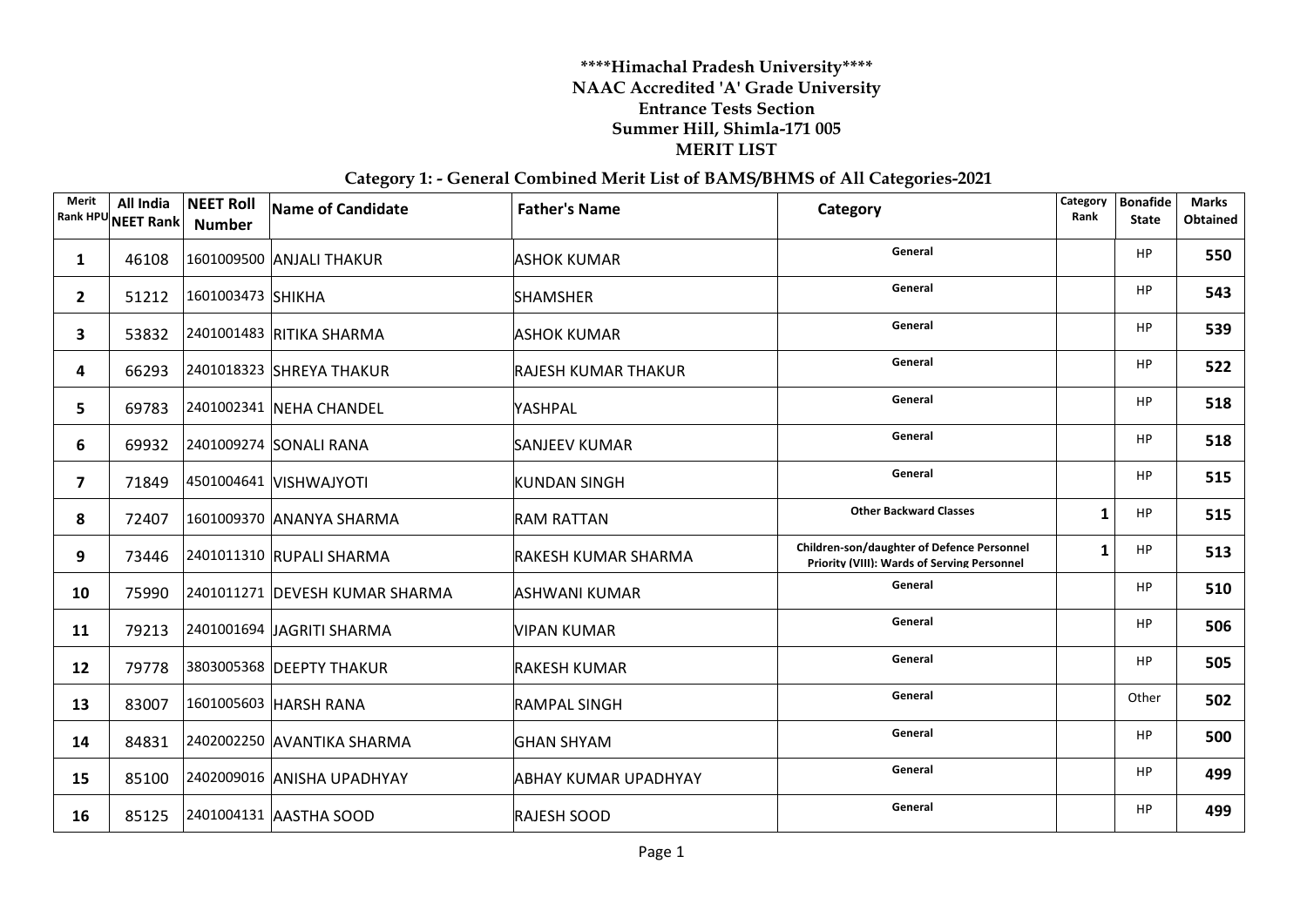| Merit | All India<br>Rank HPU NEET Rank | <b>NEET Roll</b><br><b>Number</b> | Name of Candidate                   | <b>Father's Name</b>  | Category                      | Category<br>Rank | <b>Bonafide</b><br><b>State</b> | <b>Marks</b><br><b>Obtained</b> |
|-------|---------------------------------|-----------------------------------|-------------------------------------|-----------------------|-------------------------------|------------------|---------------------------------|---------------------------------|
| 17    |                                 |                                   | 86268 2401011277 ANKITA DHIMAN      | <b>SURESH KUMAR</b>   | <b>Other Backward Classes</b> | $\overline{2}$   | <b>HP</b>                       | 498                             |
| 18    |                                 |                                   | 86694 2401002104 SALONI DEVI        | <b>INDERJEET</b>      | <b>Other Backward Classes</b> | 3                | <b>HP</b>                       | 497                             |
| 19    |                                 |                                   | 86987 2401008394 ISHITA THAKUR      | <b>RAKESH KUMAR</b>   | General                       |                  | <b>HP</b>                       | 497                             |
| 20    |                                 |                                   | 87177 2401018366 ARUSHI GUPTA       | PANKAJ GUPTA          | General                       |                  | <b>HP</b>                       | 497                             |
| 21    |                                 |                                   | 87719 2401015237 GAURAV SONI        | <b>AJAY SONI</b>      | General                       |                  | <b>HP</b>                       | 496                             |
| 22    |                                 |                                   | 87760 1206012330 ADITI DHIMAN       | <b>AJEET SINGH</b>    | <b>Other Backward Classes</b> | 4                | HP                              | 496                             |
| 23    |                                 |                                   | 87839 2402014023 TWINKLE KHEWTA     | <b>RAJESH</b>         | General                       |                  | <b>HP</b>                       | 496                             |
| 24    |                                 | 88037 3905009298 RIYA             |                                     | <b>DURGA SINGH</b>    | General                       |                  | <b>HP</b>                       | 496                             |
| 25    |                                 | 88674 2401008338 ANVIKSHA         |                                     | <b>AJEET KUMAR</b>    | General                       |                  | <b>HP</b>                       | 495                             |
| 26    |                                 |                                   | 88745 2401008215 DEEKSHA SHARMA     | SUMESH KUMAR SHARMA   | General                       |                  | <b>HP</b>                       | 495                             |
| 27    |                                 |                                   | 89336 2401003213 AMISHA SHARMA      | <b>SHASHI BHUSHAN</b> | General                       |                  | <b>HP</b>                       | 495                             |
| 28    |                                 | 89489 2401005145 NIKHIL           |                                     | <b>RAKESH KUMAR</b>   | General                       |                  | HP                              | 494                             |
| 29    |                                 |                                   | 89619 2402011204 DIMPLE KUMAR       | <b>ISHWAR DASS</b>    | General                       |                  | <b>HP</b>                       | 494                             |
| 30    |                                 |                                   | 89747 2402002081 MANVI BHAIK        | <b>UPINDER BHAIK</b>  | General                       |                  | <b>HP</b>                       | 494                             |
| 31    | 90299                           |                                   | 2402001374 VIBHA CHAUHAN            | ROSHAN CHAUHAN        | General                       |                  | HP                              | 493                             |
| 32    |                                 |                                   | 90980 1601003290 SAGRIKA SINGH      | <b>DEVRAJ THAKUR</b>  | General                       |                  | HP                              | 493                             |
| 33    |                                 |                                   | 91264 2401006381 SAVIKA SURYAVANSHI | <b>RAJENDER KUMAR</b> | <b>Other Backward Classes</b> | 5                | HP                              | 492                             |
| 34    |                                 | 91314 2402010015 AKANKSHA         |                                     | <b>PREM CHAND</b>     | General                       |                  | HP                              | 492                             |
| 35    |                                 | 91759 2304008025 ANIKET           |                                     | <b>SURESH KUMAR</b>   | <b>Other Backward Classes</b> | 6                | HP                              | 492                             |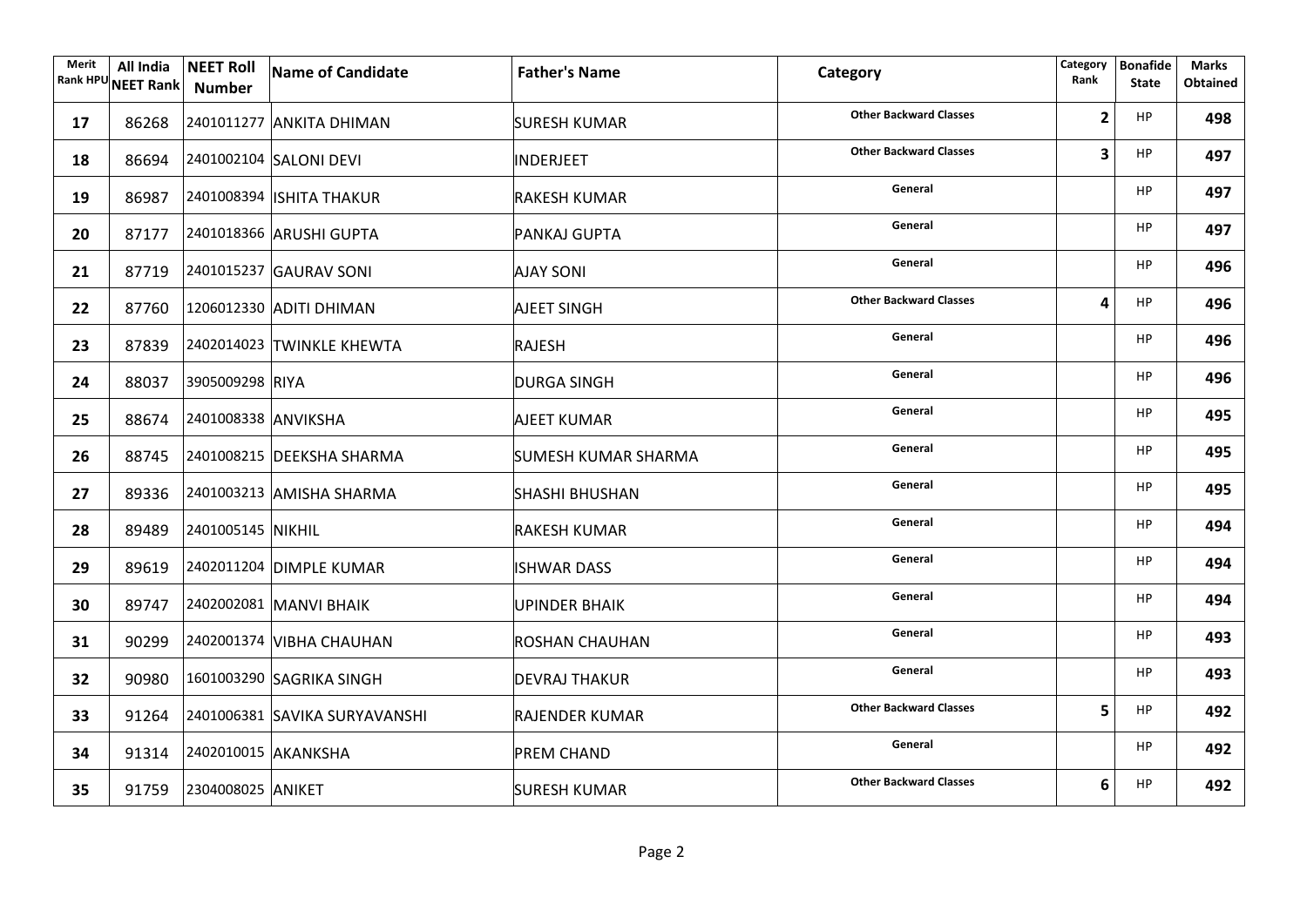| Merit<br><b>Rank HPU</b> | All India<br><b>NEET Rank</b> | <b>NEET Roll</b><br><b>Number</b> | Name of Candidate                | <b>Father's Name</b>       | Category                                                                                         | Category<br>Rank | <b>Bonafide</b><br><b>State</b> | <b>Marks</b><br><b>Obtained</b> |
|--------------------------|-------------------------------|-----------------------------------|----------------------------------|----------------------------|--------------------------------------------------------------------------------------------------|------------------|---------------------------------|---------------------------------|
| 36                       |                               |                                   | 92366 2402001449 DIVYA SHARMA    | VIDYA SAGAR                | General                                                                                          |                  | HP                              | 491                             |
| 37                       | 93130                         |                                   | 2401005246 SONALI SHARMA         | <b>KRISHAN KUMAR</b>       | <b>Economical Weaker Section</b>                                                                 | 1                | <b>HP</b>                       | 490                             |
| 38                       | 93394                         | 2401010323 SURBHI                 |                                  | <b>RAJESH KUMAR THAKUR</b> | <b>Economical Weaker Section</b>                                                                 | $\overline{2}$   | <b>HP</b>                       | 490                             |
| 39                       | 93547                         |                                   | 4501008057 SHIVANI SHARMA        | <b>BALINDER KUMAR</b>      | <b>Children-son/daughter of Defence Personnel</b><br>Priority (VIII): Wards of Serving Personnel | $\overline{2}$   | HP                              | 490                             |
| 40                       |                               |                                   | 94201 2402007237 ANGEL MEHTA     | DEVAKI NANDAN MEHTA        | General                                                                                          |                  | HP                              | 489                             |
| 41                       | 94271                         |                                   | 2401001204 GOURAV JAMWAL         | <b>SUDARSHAN KUMAR</b>     | Children-son/daughter of Ex-servicemen Priority<br>(VI): Wards of Ex-Servicemen                  | $\mathbf{1}$     | HP                              | 489                             |
| 42                       |                               | 95199 1601004711 MAHAK            |                                  | <b>MUKESH KUMAR</b>        | General                                                                                          |                  | <b>HP</b>                       | 488                             |
| 43                       |                               | 95831 2401005376   ISHANI         |                                  | <b>SANJEEV KUMAR</b>       | General                                                                                          |                  | HP                              | 487                             |
| 44                       |                               | 96718 1601003234 RIYA             |                                  | PANKAJ JAMWAL              | General                                                                                          |                  | <b>HP</b>                       | 486                             |
| 45                       |                               | 96986 2401012006 SHUBH            |                                  | <b>BHAG SINGH</b>          | <b>Other Backward Classes</b>                                                                    | 7                | <b>HP</b>                       | 486                             |
| 46                       |                               |                                   | 97216 2402005200 GAGANDEEP KAPIL | <b>KRISHAN LAL</b>         | General                                                                                          |                  | <b>HP</b>                       | 486                             |
| 47                       | 97802                         |                                   | 2401016258 TANIYA CHAUDHARY      | <b>UJJAIN SINGH</b>        | <b>Other Backward Classes</b>                                                                    | 8                | <b>HP</b>                       | 485                             |
| 48                       | 97835                         |                                   | 2402004326 NISHTHA K LOATHTA     | ASHWINI K LOATHTA          | General                                                                                          |                  | <b>HP</b>                       | 485                             |
| 49                       |                               |                                   | 98716 2401017386 YASHIKA BHATOA  | <b>ASHOK KUMAR</b>         | <b>Scheduled Caste</b>                                                                           | 1                | <b>HP</b>                       | 484                             |
| 50                       | 99144                         |                                   | 2402017075 AYUSHI THAKUR         | <b>RAJINDER THAKUR</b>     | General                                                                                          |                  | <b>HP</b>                       | 484                             |
| 51                       | 99195                         |                                   | 2401019160 MADHAVI MEHTA         | <b>CHANDAN MEHTA</b>       | General                                                                                          |                  | <b>HP</b>                       | 484                             |
| 52                       | 99215                         |                                   | 2402004241 RAHUL RANA            | <b>MEGH SINGH</b>          | General                                                                                          |                  | <b>HP</b>                       | 484                             |
| 53                       |                               |                                   | 99601 2401010299 MANPRIYA THAKUR | <b>ROOP SINGH</b>          | General                                                                                          |                  | <b>HP</b>                       | 484                             |
| 54                       |                               |                                   | 101467 2401001432 DAMINI BHARTI  | <b>K S BHARTI</b>          | <b>Scheduled Caste</b>                                                                           | 2                | <b>HP</b>                       | 481                             |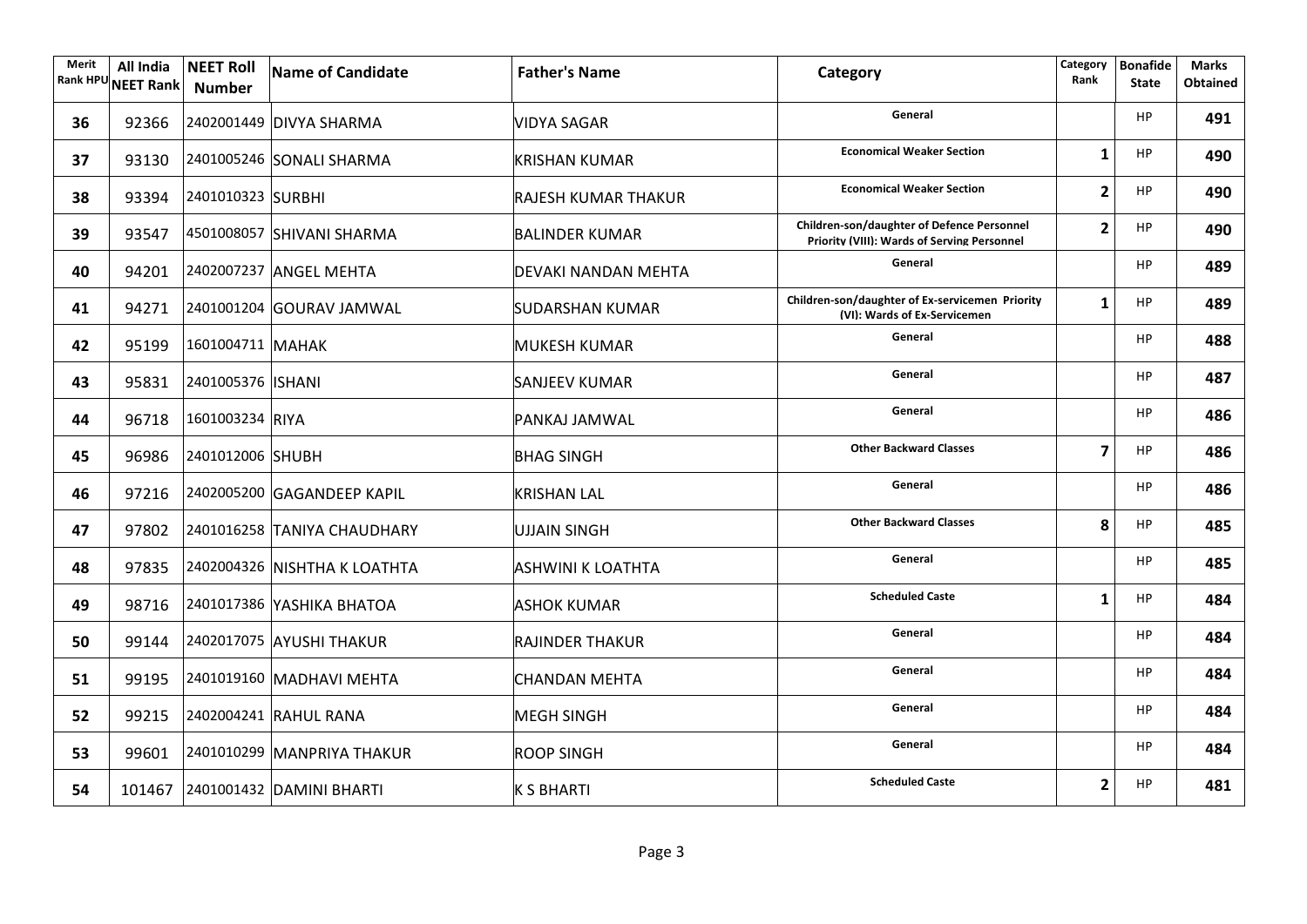| Merit<br><b>Rank HPU</b> | All India<br><b>NEET Rank</b> | <b>NEET Roll</b><br><b>Number</b> | Name of Candidate                 | <b>Father's Name</b>         | Category                                                                                  | Category<br>Rank | <b>Bonafide</b><br><b>State</b> | <b>Marks</b><br><b>Obtained</b> |
|--------------------------|-------------------------------|-----------------------------------|-----------------------------------|------------------------------|-------------------------------------------------------------------------------------------|------------------|---------------------------------|---------------------------------|
| 55                       |                               |                                   | 101546 2402013150 MUKESH KUMAR    | RAMESH CHAND                 | <b>Scheduled Caste</b>                                                                    | 3                | HP                              | 481                             |
| 56                       |                               |                                   | 101727 1601009528 ARYAN THAKUR    | <b>AKSHAT THAKUR</b>         | General                                                                                   |                  | <b>HP</b>                       | 481                             |
| 57                       |                               | 102211 2401011234 TAMEESHA        |                                   | <b>VIKRAM KAPOOR</b>         | <b>Scheduled Tribe</b>                                                                    | 1                | <b>HP</b>                       | 481                             |
| 58                       |                               | 102427 2401019018 YATISHEE        |                                   | <b>MADHO PRASAD</b>          | General                                                                                   |                  | HP                              | 480                             |
| 59                       |                               |                                   | 102625 2401017293 SHREYA SHARMA   | <b>ARVIND SHARMA</b>         | General                                                                                   |                  | HP                              | 480                             |
| 60                       |                               |                                   | 102897 2402006140 MEGHA SHARMA    | <b>JITENDER KUMAR</b>        | General                                                                                   |                  | HP                              | 480                             |
| 61                       |                               | 103434 2402008019 SHIKHA          |                                   | <b>TILAK RAJ</b>             | General                                                                                   |                  | <b>HP</b>                       | 479                             |
| 62                       |                               |                                   | 103633 2401001026 AKANKSHA THAKUR | <b>HARNAM SINGH</b>          | General                                                                                   |                  | HP                              | 479                             |
| 63                       |                               |                                   | 104174 2402007103 SUHANA THAKUR   | <b>SANDEEP THAKUR</b>        | General                                                                                   |                  | <b>HP</b>                       | 479                             |
| 64                       |                               | 104309 2401010015 ADITI           |                                   | <b>RAVINDER SINGH</b>        | <b>Other Backward Classes</b>                                                             | 9                | <b>HP</b>                       | 478                             |
| 65                       |                               |                                   | 104401 2402012367 ARCHANA SHARMA  | NAND LAL SHARMA              | General                                                                                   |                  | <b>HP</b>                       | 478                             |
| 66                       |                               |                                   | 104463 2401001232 KANIKA THAKUR   | <b>ABHAY KUMAR</b>           | General                                                                                   |                  | <b>HP</b>                       | 478                             |
| 67                       |                               |                                   | 105232 2401004088 SWATI SHUKLA    | PAWAN KUMAR SHUKLA           | <b>Economical Weaker Section</b>                                                          | 3                | <b>HP</b>                       | 477                             |
| 68                       |                               | 105251 2401003419 SHAVETA         |                                   | <b>SUBHASH CHAND</b>         | <b>Scheduled Caste</b>                                                                    | 4                | <b>HP</b>                       | 477                             |
| 69                       |                               | 105727 2401002281 CHHAVI          |                                   | <b>ASHOK KUMAR</b>           | <b>Scheduled Caste</b>                                                                    | 5.               | <b>HP</b>                       | 477                             |
| 70                       |                               |                                   | 106202 2401001341 NIVEDITA PARMAR | <b>RAJESH PARMAR</b>         | General                                                                                   |                  | <b>HP</b>                       | 476                             |
| 71                       |                               |                                   | 106383 1601005489 TANVI CHAUDHARY | <b>SH. NARINDERJIT SINGH</b> | <b>Other Backward Classes</b>                                                             | 10               | <b>HP</b>                       | 476                             |
| 72                       |                               |                                   | 106401 2401012282 RIVESH KUMAR    | <b>VIJAY KUMAR KATWAL</b>    | Children-son/daughter of Defence Personnel<br>Priority (VIII): Wards of Serving Personnel | 3                | <b>HP</b>                       | 476                             |
| 73                       |                               | 106936 2401015235 KUSUM           |                                   | <b>HOSHIYAR SINGH</b>        | <b>Other Backward Classes</b>                                                             | 11               | <b>HP</b>                       | 476                             |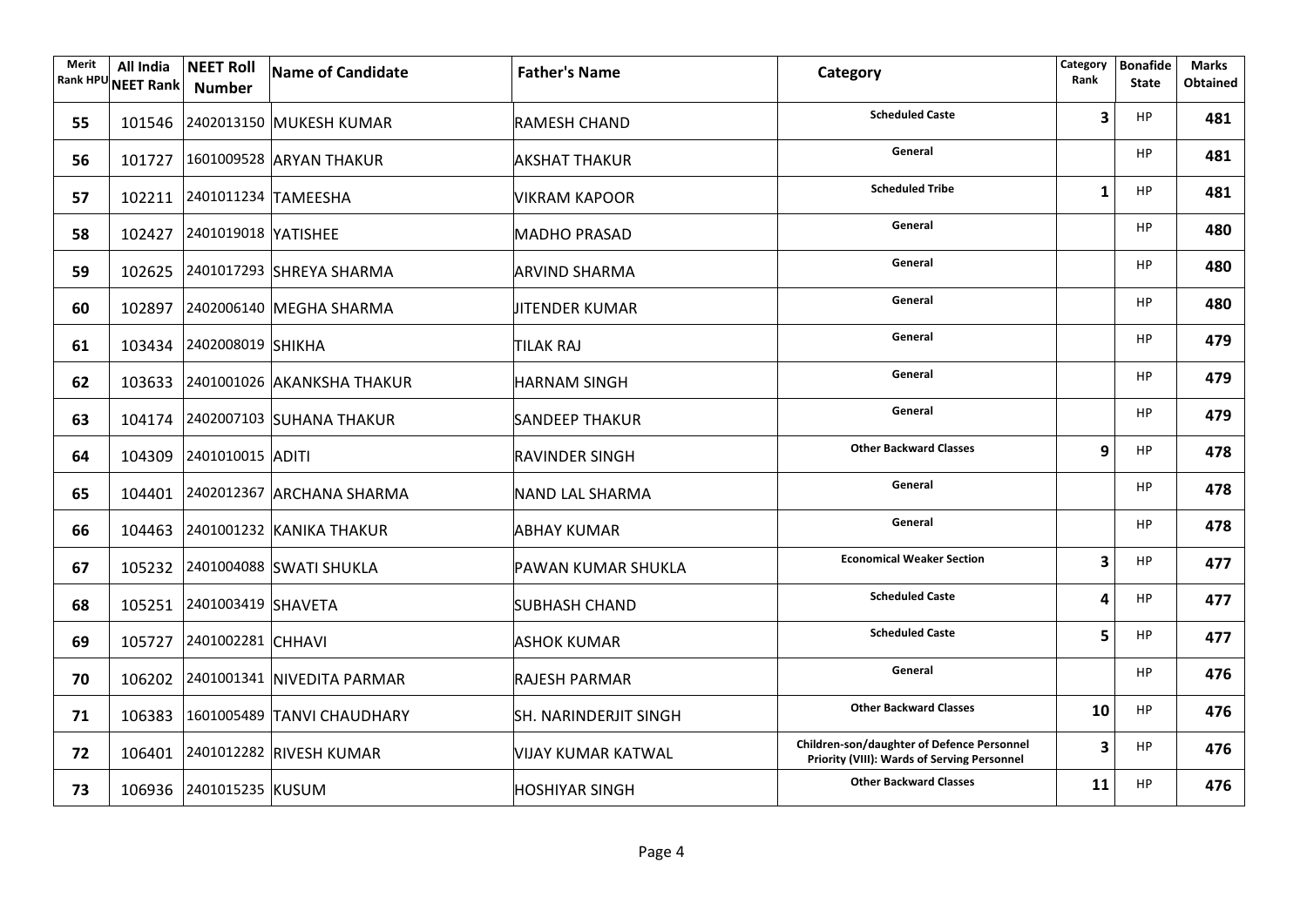| Merit | All India | <b>NEET Roll</b><br>Rank HPU NEET Rank Number | Name of Candidate                    | <b>Father's Name</b>          | Category                      | Category<br>Rank | <b>Bonafide</b><br><b>State</b> | Marks<br><b>Obtained</b> |
|-------|-----------|-----------------------------------------------|--------------------------------------|-------------------------------|-------------------------------|------------------|---------------------------------|--------------------------|
| 74    |           |                                               | 107632 2402005083 GEETANJALI         | VIVEK SOOD                    | General                       |                  | HP                              | 475                      |
| 75    |           |                                               | 107872 1601004044 KUSHI SHARMA       | ASHWANI KUMAR                 | General                       |                  | <b>HP</b>                       | 475                      |
| 76    |           |                                               | 108030 2401012212 SHIVANGI SHARMA    | <b>DINESH KUMAR SHARMA</b>    | General                       |                  | HP                              | 475                      |
| 77    |           |                                               | 108620 2402007238 SHAMBHAVI SHARMA   | <b>SANJAY KUMAR</b>           | General                       |                  | HP                              | 474                      |
| 78    |           |                                               | 109267 2402015029 VIBHUTI DUTTA      | <b>BRIJ BHUSHAN DUTTA</b>     | General                       |                  | <b>HP</b>                       | 473                      |
| 79    |           | 109538 2402013039 NEHA                        |                                      | JAGDISH CHAND THAKUR          | General                       |                  | <b>HP</b>                       | 473                      |
| 80    |           | 109551 3803003476 HUNNY                       |                                      | RAJINDER KUMAR                | <b>Scheduled Caste</b>        | 6                | <b>HP</b>                       | 473                      |
| 81    |           | 110167 2401009230 SHAGUN                      |                                      | SUDARSHAN KUMAR               | <b>Other Backward Classes</b> | 12               | <b>HP</b>                       | 472                      |
| 82    |           |                                               | 110532 2401004078 MUSKAN GUPTA       | <b>DEV RAJ GUPTA</b>          | General                       |                  | <b>HP</b>                       | 472                      |
| 83    |           |                                               | 111275 2402003240 DEEDIKSHA          | JAI PRAKASH                   | General                       |                  | <b>HP</b>                       | 471                      |
| 84    |           |                                               | 111365 2401001749 SAKSHI THAKUR      | <b>SUSHIL KUMAR</b>           | General                       |                  | <b>HP</b>                       | 471                      |
| 85    |           |                                               | 111678 1601008419 SHASHANK MAHANT    | <b>VINOD KUMAR MAHANT</b>     | <b>Other Backward Classes</b> | 13               | <b>HP</b>                       | 471                      |
| 86    |           |                                               | 111911 2001311596 VAISHALI CHOUDHARY | <b>OM PRAKASH</b>             | <b>Other Backward Classes</b> | 14               | HP                              | 471                      |
| 87    |           |                                               | 112236 2401003412 SUNIDHI SHARMA     | MANOHAR LAL SHARMA            | General                       |                  | <b>HP</b>                       | 470                      |
| 88    |           | 112370 2401017006 SHREYA                      |                                      | <b>KAMLESH KUMAR</b>          | General                       |                  | <b>HP</b>                       | 470                      |
| 89    |           |                                               | 112704 2401006318 SHIVAM BIJALWAN    | <b>SURJEET SINGH BIJALWAN</b> | General                       |                  | <b>HP</b>                       | 470                      |
| 90    |           | 113345 2402002031 SAMRITI                     |                                      | MANOJ KUMAR                   | <b>Scheduled Caste</b>        | 7                | <b>HP</b>                       | 469                      |
| 91    |           | 113700 2401015092 ANKITA                      |                                      | <b>SURENDER SINGH</b>         | <b>Scheduled Caste</b>        | 8                | <b>HP</b>                       | 469                      |
| 92    |           |                                               | 114038 2402011207 ADITI SHARMA       | <b>GIAN CHAND SHARMA</b>      | General                       |                  | <b>HP</b>                       | 469                      |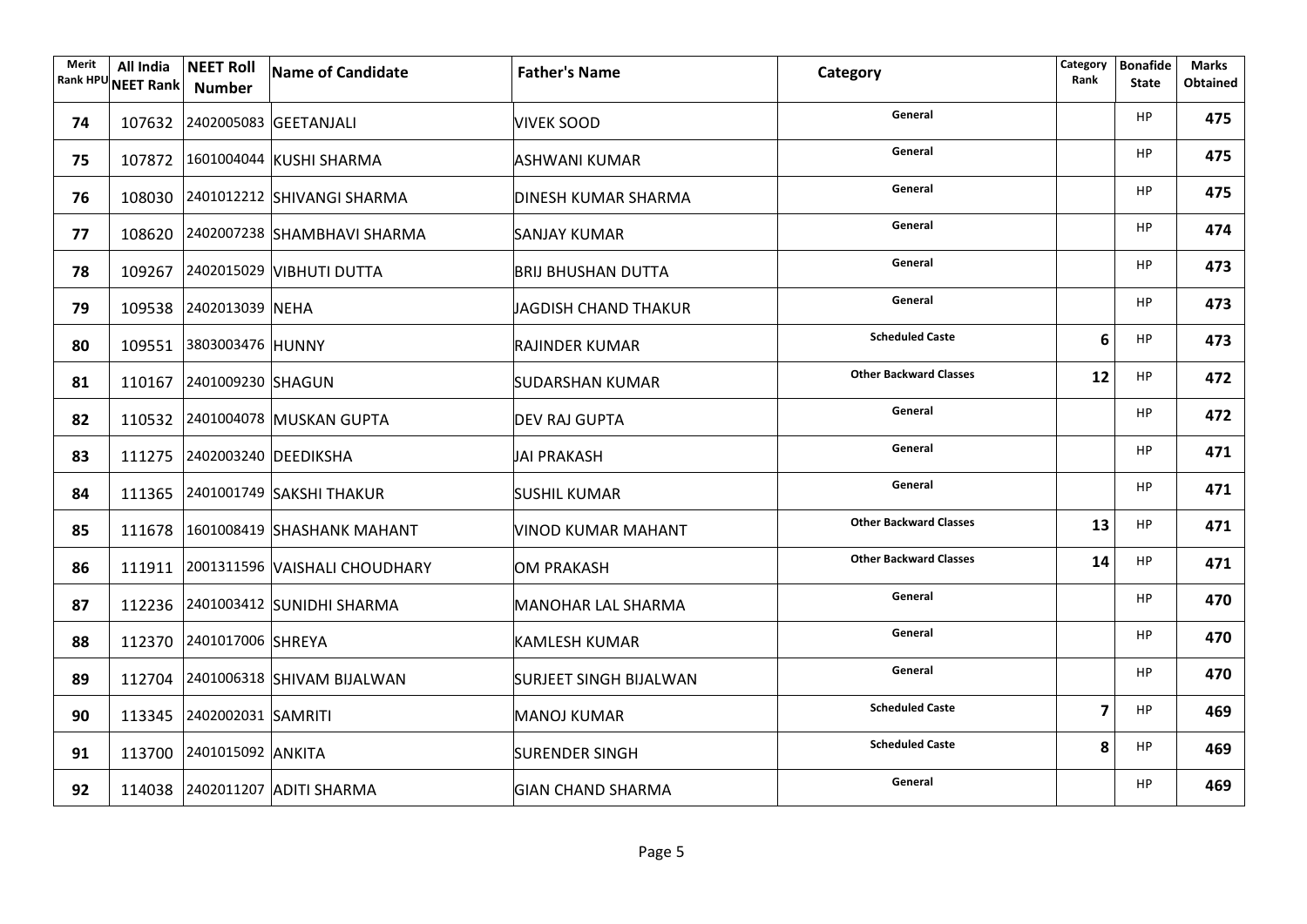| Merit<br><b>Rank HPU</b> | All India<br><b>NEET Rank</b> | <b>NEET Roll</b><br><b>Number</b> | Name of Candidate                   | <b>Father's Name</b>        | Category                                                                        | Category<br>Rank | <b>Bonafide</b><br><b>State</b> | <b>Marks</b><br><b>Obtained</b> |
|--------------------------|-------------------------------|-----------------------------------|-------------------------------------|-----------------------------|---------------------------------------------------------------------------------|------------------|---------------------------------|---------------------------------|
| 93                       |                               |                                   | 114248 2402003296 ABHILASHA KASHYAP | HARISH KASHYAP              | <b>Scheduled Caste</b>                                                          | 9                | HP                              | 468                             |
| 94                       |                               | 114276 2001107398 MANSI           |                                     | <b>SUNIL KUMAR</b>          | General                                                                         |                  | Other                           | 468                             |
| 95                       |                               |                                   | 114398 2402013123 SAKSHI RANA       | <b>PARDEEP RANA</b>         | General                                                                         |                  | <b>HP</b>                       | 468                             |
| 96                       |                               |                                   | 114458 2401011274 SUCHETA VERMA     | <b>KULDEEP KUMAR</b>        | <b>Other Backward Classes</b>                                                   | 15               | <b>HP</b>                       | 468                             |
| 97                       |                               |                                   | 114478 2401009258 DEVESH VOHRA      | <b>RAKESH VOHRA</b>         | General                                                                         |                  | <b>HP</b>                       | 468                             |
| 98                       |                               |                                   | 114574 2401002592 STUTI SHARMA      | <b>ANAND KISHORE SHARMA</b> | General                                                                         |                  | <b>HP</b>                       | 468                             |
| 99                       |                               |                                   | 114782 2401011138 ANKITA SHARMA     | VIPAN KUMAR                 | Children-son/daughter of Ex-servicemen Priority<br>(VI): Wards of Ex-Servicemen | $\overline{2}$   | <b>HP</b>                       | 468                             |
| 100                      |                               |                                   | 115427 2402001025 BHANU PRIYA       | ROOP RAM VERMA              | General                                                                         |                  | <b>HP</b>                       | 467                             |
| 101                      |                               | 115537 3803001462 EISHITA         |                                     | <b>RAJIV KUMAR</b>          | <b>Economical Weaker Section</b>                                                | 4                | <b>HP</b>                       | 467                             |
| 102                      |                               |                                   | 115701 1601004556 SARISHTI SHARMA   | RAKESH SHARMA               | General                                                                         |                  | HP                              | 467                             |
| 103                      |                               |                                   | 116414 2401015195 DIYA RAJPOOT      | <b>PUSHPINDER KUMAR</b>     | Children-son/daughter of Ex-servicemen Priority<br>(VI): Wards of Ex-Servicemen | 3                | <b>HP</b>                       | 466                             |
| 104                      |                               |                                   | 116430 1601004027 POOJA PANDA       | <b>GITA PRASAD PANDA</b>    | General                                                                         |                  | <b>HP</b>                       | 466                             |
| 105                      |                               |                                   | 116439 2401003432 ANCHAL CHOUDHARY  | <b>ASHOK KUMAR</b>          | <b>Other Backward Classes</b>                                                   | 16               | HP                              | 466                             |
| 106                      |                               |                                   | 117165 2402005258 AMBIKA VERMA      | UTTAM VERMA                 | <b>Scheduled Caste</b>                                                          | 10               | <b>HP</b>                       | 465                             |
| 107                      |                               |                                   | 117392 2401008175 AKANKSHA PARMAR   | MANOJ PARMAR                | General                                                                         |                  | <b>HP</b>                       | 465                             |
| 108                      |                               |                                   | 117420 2401010193 ASHUTOSH SHARMA   | <b>KAMAL DEV SHARMA</b>     | General                                                                         |                  | <b>HP</b>                       | 465                             |
| 109                      |                               |                                   | 117754 2401008282 APOORWA SHARMA    | <b>SURESH KUMAR</b>         | General                                                                         |                  | <b>HP</b>                       | 465                             |
| 110                      |                               |                                   | 117849 2402010115 SWASTIKA MISHRA   | <b>HEMANSHU MISHRA</b>      | General                                                                         |                  | <b>HP</b>                       | 465                             |
| 111                      |                               |                                   | 119506 2401010182 MANYA MAHAJAN     | SANJAY MAHAJAN              | <b>Economical Weaker Section</b>                                                | 5                | <b>HP</b>                       | 463                             |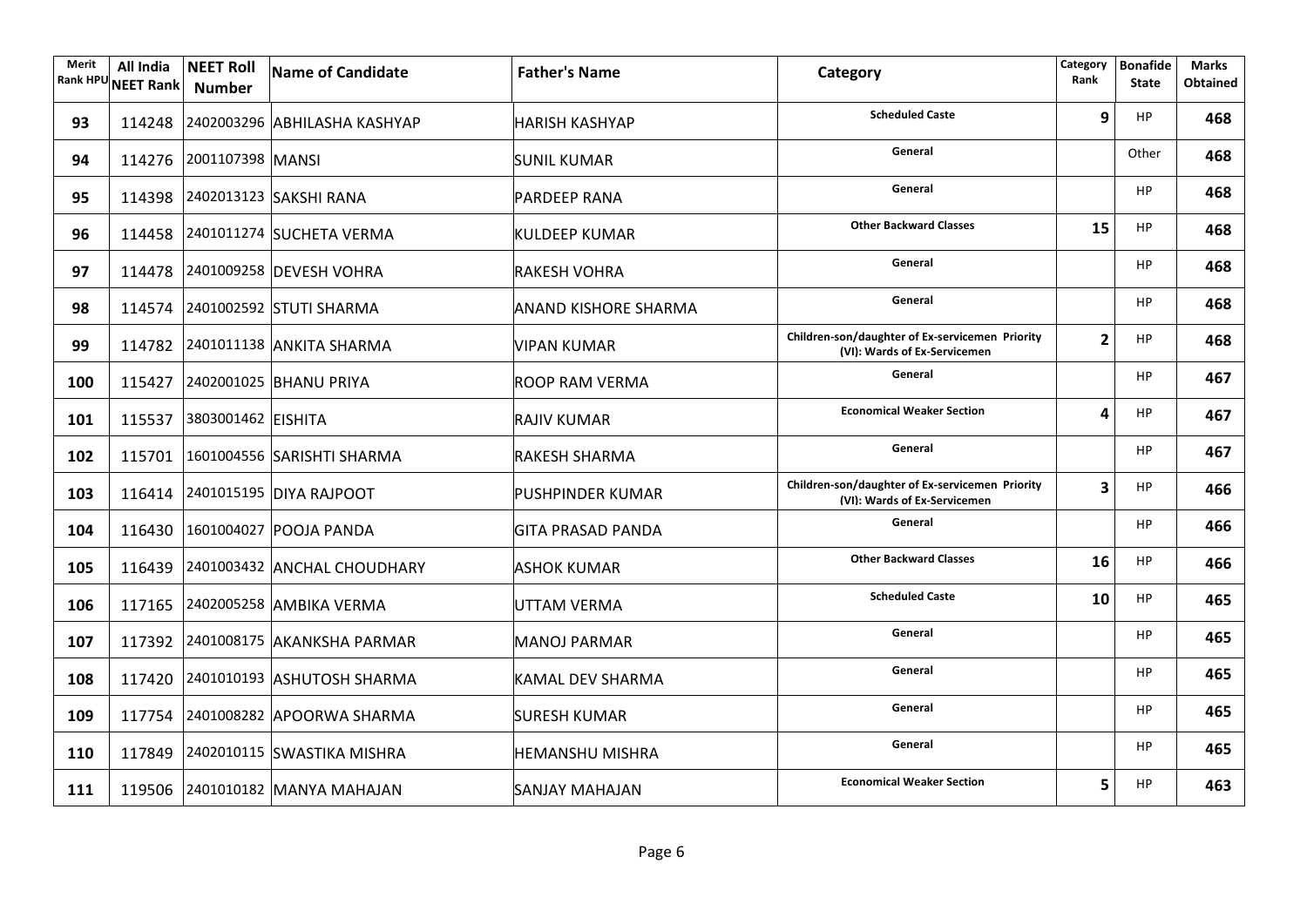| Merit | All India<br>Rank HPU NEET Rank | <b>NEET Roll</b><br><b>Number</b> | Name of Candidate                  | <b>Father's Name</b>    | Category                                                                                                | Category<br>Rank | <b>Bonafide</b><br><b>State</b> | <b>Marks</b><br><b>Obtained</b> |
|-------|---------------------------------|-----------------------------------|------------------------------------|-------------------------|---------------------------------------------------------------------------------------------------------|------------------|---------------------------------|---------------------------------|
| 112   |                                 |                                   | 119597 2401001323 SOURAV CHAUDHARY | <b>NARESH KUMAR</b>     | <b>Other Backward Classes</b>                                                                           | 17               | <b>HP</b>                       | 463                             |
| 113   |                                 |                                   | 120258 2401006184 TANVI BHARDWAJ   | RAVINDER KUMAR          | <b>Other Backward Classes</b>                                                                           | 18               | <b>HP</b>                       | 462                             |
| 114   |                                 | 120267 2401007333 GARIMA          |                                    | <b>SUNIL KUMAR</b>      | <b>Scheduled Caste</b>                                                                                  | 11               | <b>HP</b>                       | 462                             |
| 115   |                                 |                                   | 120612 2402013205 ADITI KIMTETA    | <b>ANJEEV KIMTETA</b>   | General                                                                                                 |                  | <b>HP</b>                       | 462                             |
| 116   |                                 |                                   | 120715 2401008154 ASHIMA SONI      | <b>SANJAY SONI</b>      | General                                                                                                 |                  | <b>HP</b>                       | 462                             |
| 117   |                                 | 121183 2402009106 DEEPAK          |                                    | <b>JEET RAM</b>         | <b>Scheduled Caste</b>                                                                                  | 12               | <b>HP</b>                       | 462                             |
| 118   |                                 |                                   | 121269 2402003344 PRAGATI PANWAR   | PURSHOTAM SINGH         | <b>Scheduled Caste</b>                                                                                  | 13               | <b>HP</b>                       | 461                             |
| 119   |                                 |                                   | 121306 1601007224 ANMOL PREET KAUR | <b>BAL KRISHAN KANG</b> | <b>Other Backward Classes</b>                                                                           | 19               | <b>HP</b>                       | 461                             |
| 120   |                                 |                                   | 121480 2401011048 SHWETA THAKUR    | <b>SANJAY KUMAR</b>     | General                                                                                                 |                  | <b>HP</b>                       | 461                             |
| 121   |                                 | 121647 2401005063 SAMRITI         |                                    | <b>RAMESH CHAND</b>     | General                                                                                                 |                  | <b>HP</b>                       | 461                             |
| 122   |                                 |                                   | 121648 2401017443 RITIK SHARMA     | PRITAM CHAND SHARMA     | <b>Children-son/daughter of Defence Personnel</b><br><b>Priority (VIII): Wards of Serving Personnel</b> | Δ                | HP                              | 461                             |
| 123   |                                 | 122268 2401018085 ADITI           |                                    | <b>RAM CHANDER</b>      | <b>Scheduled Caste</b>                                                                                  | 14               | HP                              | 460                             |
| 124   |                                 |                                   | 123061 2402013151 MUSKAN MEHTA     | <b>MUNISH MEHTA</b>     | General                                                                                                 |                  | HP                              | 460                             |
| 125   |                                 |                                   | 123435 2402001355 PRAVAR SHARMA    | <b>LALIT SHARMA</b>     | General                                                                                                 |                  | HP                              | 459                             |
| 126   |                                 |                                   | 123474 2401018379 AAKANKSHA VERMA  | MUKESH KUMAR VERMA      | General                                                                                                 |                  | HP                              | 459                             |
| 127   |                                 |                                   | 123525 3803001499 MEHAK SHARMA     | <b>ASHWANI KUMAR</b>    | General                                                                                                 |                  | HP                              | 459                             |
| 128   |                                 |                                   | 123648 2402003275 ANSHIKA VERMA    | <b>PREM VERMA</b>       | General                                                                                                 |                  | <b>HP</b>                       | 459                             |
| 129   |                                 | 123841 2401006425 DIVYANJALI      |                                    | <b>DHARU RAM</b>        | <b>Scheduled Tribe</b>                                                                                  | $\overline{2}$   | HP                              | 459                             |
| 130   |                                 | 124268 2401017369 ARYAN           |                                    | <b>SATISH PAUL</b>      | <b>Other Backward Classes</b>                                                                           | 20               | <b>HP</b>                       | 459                             |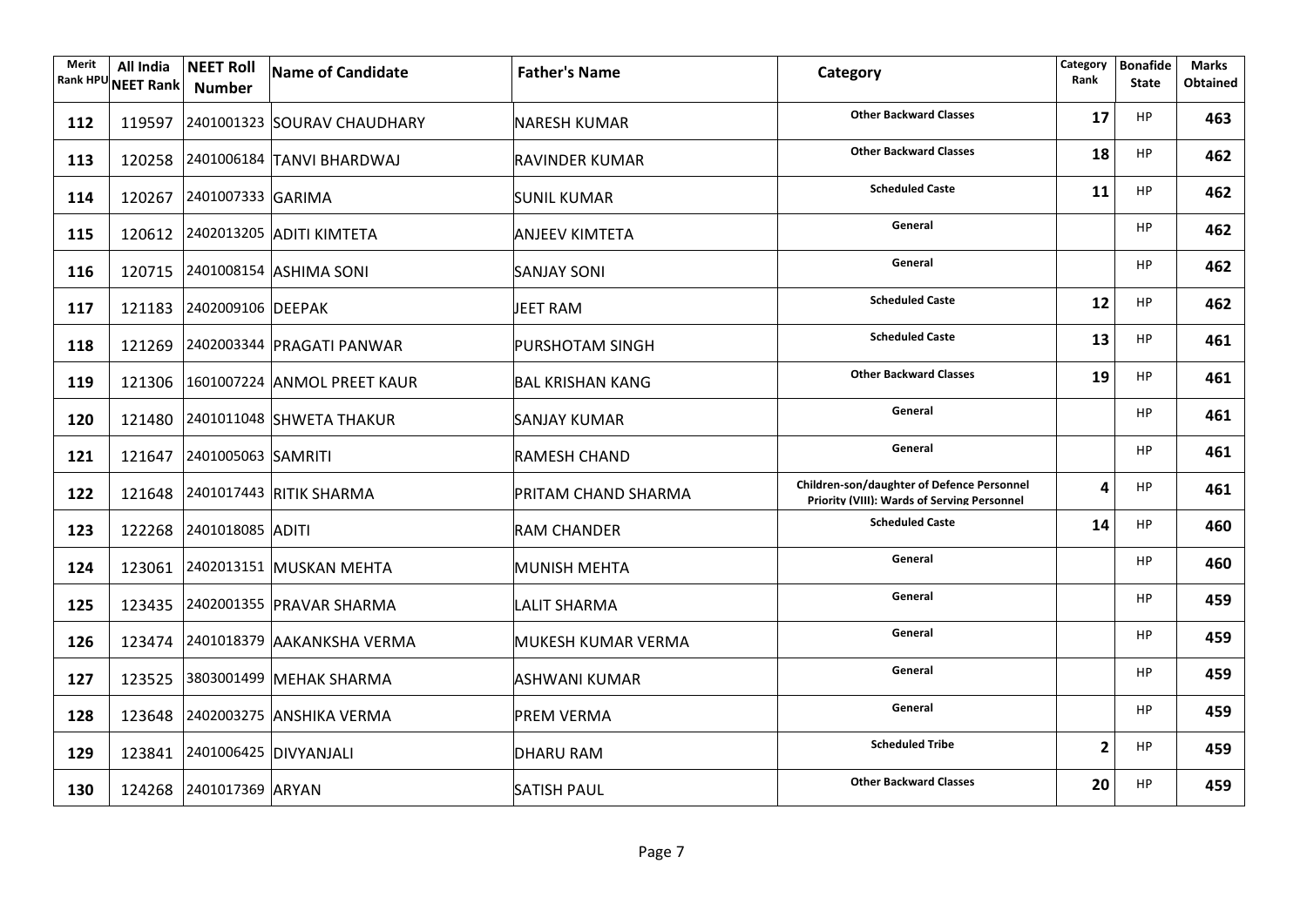| Merit | All India<br>Rank HPU NEET Rank | <b>NEET Roll</b><br>Number | Name of Candidate                    | <b>Father's Name</b>    | Category                                                                        | Category<br>Rank | <b>Bonafide</b><br><b>State</b> | <b>Marks</b><br><b>Obtained</b> |
|-------|---------------------------------|----------------------------|--------------------------------------|-------------------------|---------------------------------------------------------------------------------|------------------|---------------------------------|---------------------------------|
| 131   |                                 |                            | 124432 2401018324 LOVEPREET KAUR     | <b>HARNAM SINGH</b>     | <b>Other Backward Classes</b>                                                   | 21               | HP                              | 458                             |
| 132   |                                 |                            | 124447 2402005250 SHREEYA MEHTA      | PAWAN KUMAR MEHTA       | General                                                                         |                  | <b>HP</b>                       | 458                             |
| 133   |                                 |                            | 124466 2401010063 DEEKSHA SHARMA     | <b>KEWAL CHAND</b>      | General                                                                         |                  | <b>HP</b>                       | 458                             |
| 134   |                                 |                            | 124490 1601008441 SUMAN THAKUR       | <b>MANOHAR LAL</b>      | <b>Economical Weaker Section</b>                                                | 6                | HP                              | 458                             |
| 135   |                                 | 124523 2001225054 MEHAK    |                                      | <b>RAJIV KUMAR</b>      | General                                                                         |                  | HP                              | 458                             |
| 136   |                                 |                            | 124845 2303001225 SHIVANSH SHARMA    | <b>RAJ KUMAR SHARMA</b> | General                                                                         |                  | HP                              | 458                             |
| 137   |                                 |                            | 124915 2402017030 SHRUTI GUPTA       | <b>SANJAY GUPTA</b>     | <b>Economical Weaker Section</b>                                                | 7                | <b>HP</b>                       | 458                             |
| 138   |                                 | 124965 2401003588 MUSKAN   |                                      | <b>RAVINDER SINGH</b>   | Children-son/daughter of Ex-servicemen Priority<br>(VI): Wards of Ex-Servicemen | 4                | HP                              | 458                             |
| 139   |                                 |                            | 124977 2401004360 GARGEE THAKUR      | <b>KASHMIR SINGH</b>    | General                                                                         |                  | HP                              | 458                             |
| 140   |                                 |                            | 125129 2401017375 PARTH SHARMA       | <b>DHARAM DUTT</b>      | <b>Economical Weaker Section</b>                                                | 8                | <b>HP</b>                       | 458                             |
| 141   |                                 |                            | 125449 2401002077 GAGANDEEP          | <b>RAM LAL</b>          | <b>Other Backward Classes</b>                                                   | 22               | <b>HP</b>                       | 457                             |
| 142   |                                 |                            | 125516 2401011288 PRANVI VYAS        | <b>VIKASH VYAS</b>      | General                                                                         |                  | <b>HP</b>                       | 457                             |
| 143   |                                 |                            | 125696 2402017120 NIKITA THAPA       | <b>KALYAN THAPA</b>     | <b>Other Backward Classes</b>                                                   | 23               | <b>HP</b>                       | 457                             |
| 144   |                                 |                            | 125749 2401003539 DEEPIKA KUMARI     | <b>HARI CHAND</b>       | <b>Scheduled Caste</b>                                                          | 15               | HP                              | 457                             |
| 145   |                                 |                            | 126405 4410008221 AYUSH KUMAR        | <b>BALBIR SINGH</b>     | <b>Scheduled Caste</b>                                                          | 16               | HP                              | 457                             |
| 146   |                                 |                            | 127808 2401001213 RIYA KAUSHAL       | <b>SANJEEV KUMAR</b>    | <b>Other Backward Classes</b>                                                   | 24               | <b>HP</b>                       | 455                             |
| 147   |                                 |                            | 127817 1601005518 ABHINANDAN KAISTHA | <b>RAJNISH KAISTHA</b>  | General                                                                         |                  | HP                              | 455                             |
| 148   |                                 |                            | 129405 2401007308 ARUNDHATI SHARMA   | <b>VINOD KUMAR</b>      | General                                                                         |                  | HP                              | 454                             |
| 149   |                                 | 129928 2401009138 ADITI    |                                      | <b>RAJINDER KUMAR</b>   | <b>Other Backward Classes</b>                                                   | 25               | <b>HP</b>                       | 453                             |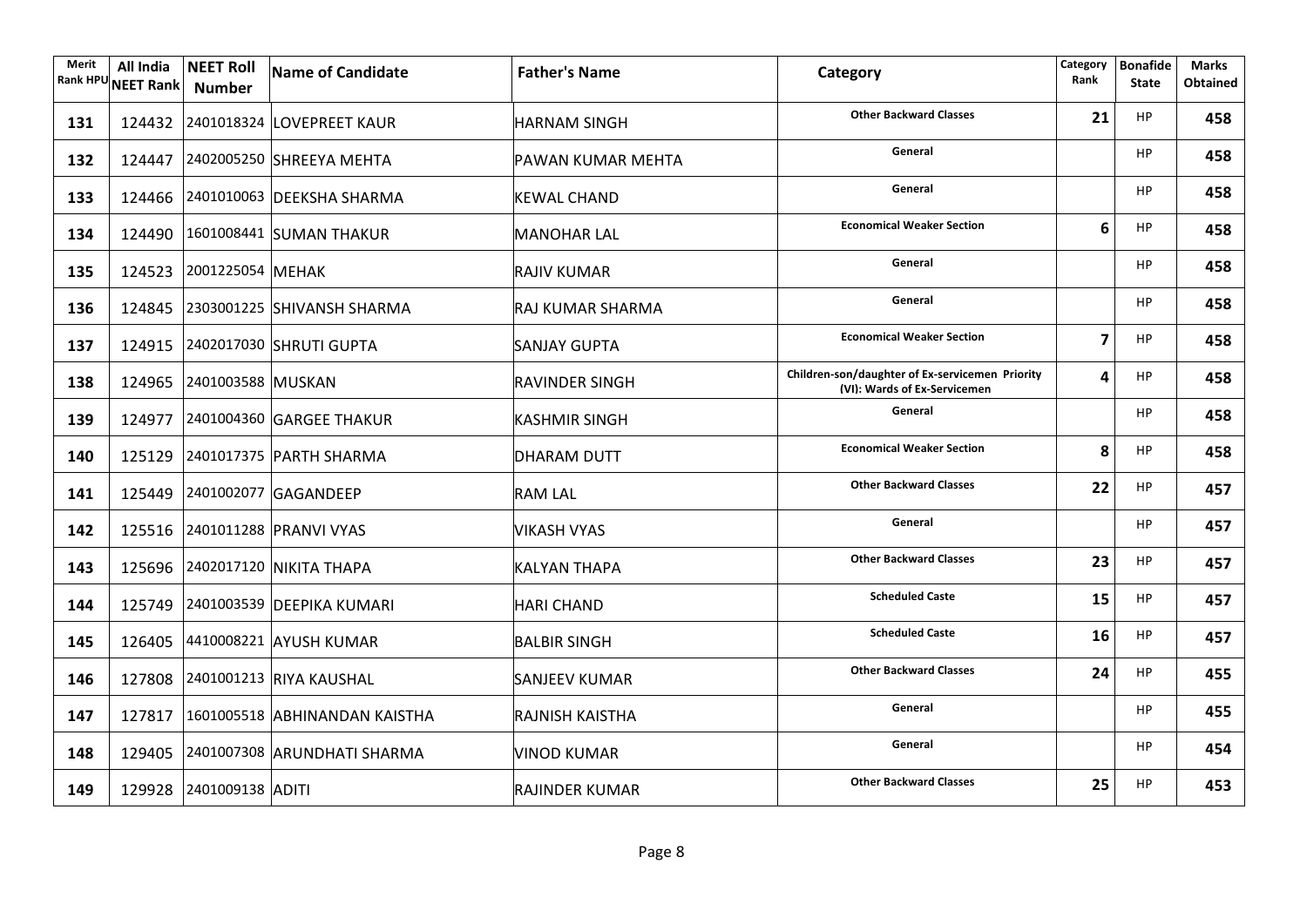| Merit | All India<br>Rank HPU NEET Rank | <b>NEET Roll</b><br>Number | Name of Candidate                      | <b>Father's Name</b>     | Category                                                                        | Category<br>Rank | <b>Bonafide</b><br><b>State</b> | <b>Marks</b><br><b>Obtained</b> |
|-------|---------------------------------|----------------------------|----------------------------------------|--------------------------|---------------------------------------------------------------------------------|------------------|---------------------------------|---------------------------------|
| 150   |                                 |                            | 130092 2401010038 TANIKSHA DEOLIA      | <b>BALBIT KUMAR</b>      | <b>Other Backward Classes</b>                                                   | 26               | HP                              | 453                             |
| 151   |                                 | 130718 2402010176 UMANG    |                                        | <b>TIRATH RAJ</b>        | <b>Scheduled Caste</b>                                                          | 17               | <b>HP</b>                       | 453                             |
| 152   |                                 |                            | 131023 3905102136 DHARNA KOUNDAL       | <b>INDERJEET KOUNDAL</b> | <b>Scheduled Caste</b>                                                          | 18               | <b>HP</b>                       | 452                             |
| 153   |                                 |                            | 131057 1601006182 AYUSHI SHARMA        | <b>RAJESH SHARMA</b>     | General                                                                         |                  | <b>HP</b>                       | 452                             |
| 154   |                                 |                            | 131666 1601001838 AKSHITA THAKUR       | PRITAM SINGH THAKUR      | General                                                                         |                  | <b>HP</b>                       | 452                             |
| 155   |                                 |                            | 131875 2401001057 APOORVA SHARMA       | RAVI KUMAR SHARMA        | General                                                                         |                  | <b>HP</b>                       | 451                             |
| 156   |                                 |                            | 132078 2401003257 ADITI LALHAL         | <b>KULDEEP SINGH</b>     | <b>Scheduled Tribe</b>                                                          | 3                | <b>HP</b>                       | 451                             |
| 157   |                                 |                            | 132413 2401014191 NEERAJ SHARMA        | RAJENDER KUMAR           | General                                                                         |                  | <b>HP</b>                       | 451                             |
| 158   |                                 |                            | 132630 2001105184 VAIDEHI SHARMA       | <b>MADAN LAL SHARMA</b>  | General                                                                         |                  | HP                              | 451                             |
| 159   |                                 |                            | 133649 2401005226 AKANIYA JASWAL       | <b>SATISH KUMAR</b>      | <b>Economical Weaker Section</b>                                                | 9                | HP                              | 450                             |
| 160   |                                 |                            | 134299 2402003319 DHARMENDER KUMAR     | <b>MED RAM</b>           | <b>Economical Weaker Section</b>                                                | 10               | <b>HP</b>                       | 449                             |
| 161   |                                 |                            | 134345 2401007422 PRINCE JASROTIA      | <b>DES RAJ</b>           | General                                                                         |                  | <b>HP</b>                       | 449                             |
| 162   |                                 |                            | 134970 2401008054 ANSHIKA DARWAIL      | <b>RAMESH KUMAR</b>      | <b>Scheduled Tribe</b>                                                          | 4                | <b>HP</b>                       | 448                             |
| 163   |                                 |                            | 134999 2402012203 PANKAJ KUMAR         | <b>KANSHI RAM</b>        | General                                                                         |                  | <b>HP</b>                       | 448                             |
| 164   |                                 |                            | 135054 2602005149 ALISHA MEHTA         | MANOJ KUMAR MEHTA        | General                                                                         |                  | Other                           | 448                             |
| 165   |                                 |                            | 135133 2401017380 TANVI THAKUR         | <b>RAKESH KUMAR</b>      | General                                                                         |                  | <b>HP</b>                       | 448                             |
| 166   |                                 |                            | 135430 4405008339 PRAGYA PRIYADARSHINI | <b>BIPIN KUMAR</b>       | Children-son/daughter of Ex-servicemen Priority<br>(VI): Wards of Ex-Servicemen | 5                | Other                           | 448                             |
| 167   |                                 |                            | 135666 2401016378 VANSHITA PURI        | <b>RAJEEV PURI</b>       | General                                                                         |                  | HP                              | 448                             |
| 168   |                                 | 136296 2402013291 RHYTHM   |                                        | <b>MAHENDER PAUL</b>     | <b>Scheduled Caste</b>                                                          | 19               | <b>HP</b>                       | 447                             |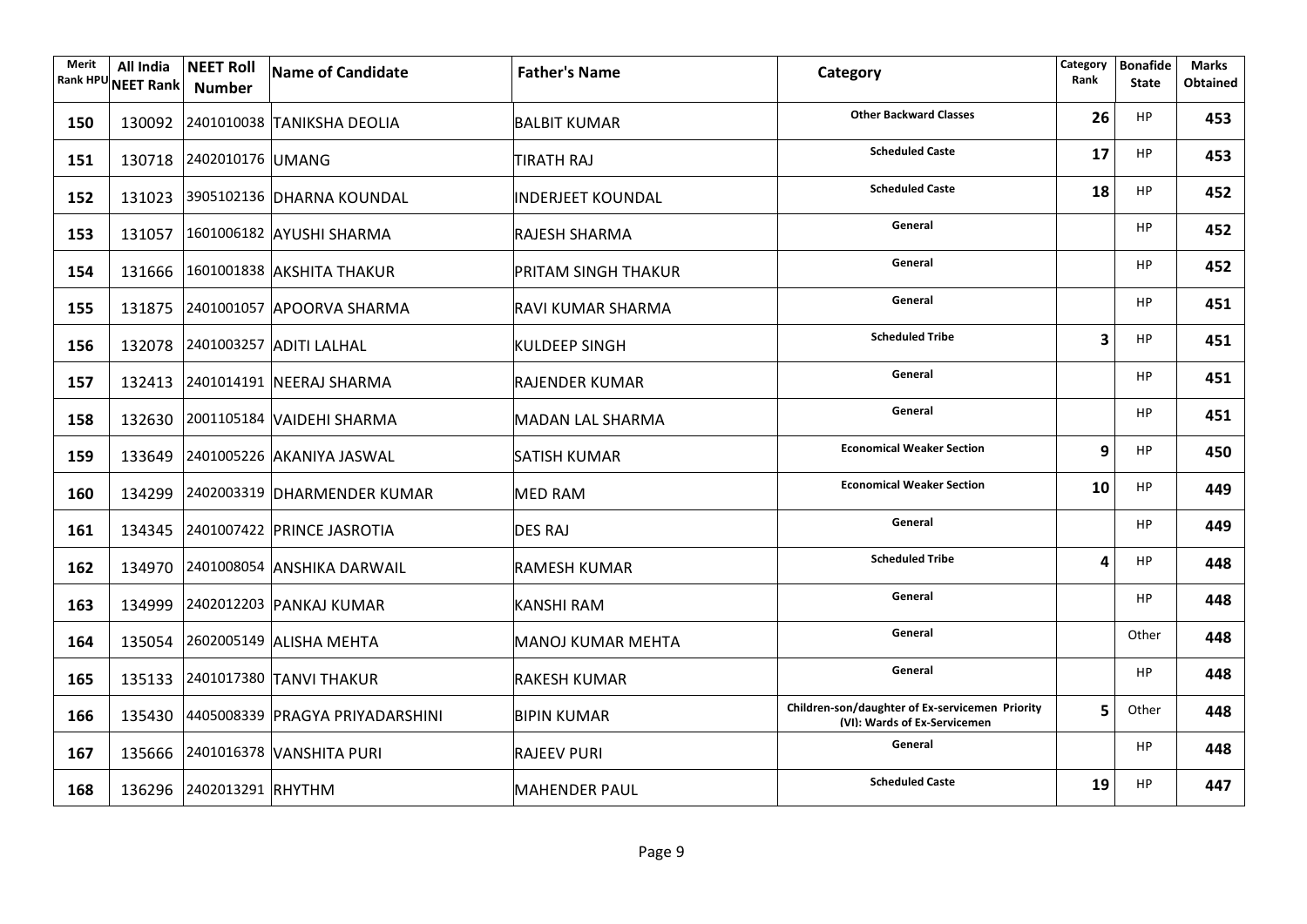| Merit | All India<br>Rank HPU NEET Rank | <b>NEET Roll</b><br>Number   | Name of Candidate                   | <b>Father's Name</b>      | Category                                                                        | Category<br>Rank | <b>Bonafide</b><br><b>State</b> | <b>Marks</b><br><b>Obtained</b> |
|-------|---------------------------------|------------------------------|-------------------------------------|---------------------------|---------------------------------------------------------------------------------|------------------|---------------------------------|---------------------------------|
| 169   |                                 |                              | 136468 1601005271 RISHABH THAKUR    | RAJIV KUMAR               | General                                                                         |                  | HP                              | 447                             |
| 170   |                                 |                              | 136746 2401015224 SHIKHA RANA       | <b>PARVEEN KUMAR</b>      | General                                                                         |                  | HP                              | 447                             |
| 171   |                                 |                              | 137203 2401016115 DIVYANSH THAKUR   | <b>BIPAN KUMAR</b>        | General                                                                         |                  | HP                              | 446                             |
| 172   |                                 |                              | 137324 2401002220 DIKSHA SANKHYAN   | <b>JAGDEV SHARMA</b>      | General                                                                         |                  | HP                              | 446                             |
| 173   |                                 |                              | 137332 2401018291 SHIYA RAJPUT      | <b>PUSHPINDER KUMAR</b>   | Children-son/daughter of Ex-servicemen Priority<br>(VI): Wards of Ex-Servicemen | 6                | HP                              | 446                             |
| 174   |                                 | 137639 1601003033 ANAMIKA    |                                     | <b>ASHWANI KUMAR</b>      | <b>Other Backward Classes</b>                                                   | 27               | HP                              | 446                             |
| 175   |                                 |                              | 137694 2401012101 KANISHKA BHARDWAJ | <b>RAKESH BHARDWAJ</b>    | General                                                                         |                  | HP                              | 446                             |
| 176   |                                 |                              | 137751 2402008094 MANNAT GUPTA      | SANTOSH KUMAR GUPTA       | General                                                                         |                  | HP                              | 446                             |
| 177   |                                 |                              | 138191 2401007140 RITIKA TANDON     | <b>PAWAN KUMAR</b>        | <b>Scheduled Tribe</b>                                                          | 5                | HP                              | 445                             |
| 178   |                                 |                              | 138301 2401001221 VAISHALI SHARMA   | <b>CHAMAN LAL</b>         | <b>Economical Weaker Section</b>                                                | 11               | HP.                             | 445                             |
| 179   |                                 |                              | 138316 2401012136 SAVITA DEVI       | <b>HANS RAJ</b>           | General                                                                         |                  | HP.                             | 445                             |
| 180   |                                 |                              | 139352 2402012315 CHETNA NEGI       | <b>NARESH NEGI</b>        | <b>Economical Weaker Section</b>                                                | 12               | HP                              | 444                             |
| 181   |                                 |                              | 139604 2402006120 ROHIT KUMAR       | <b>GANGA RAM</b>          | <b>Backward Area</b>                                                            | 1                | HP                              | 444                             |
| 182   |                                 |                              | 139963 2401015038 KAJAL KHOLIYA     | MANOJ KUMAR               | <b>Other Backward Classes</b>                                                   | 28               | HP                              | 444                             |
| 183   |                                 | 140538 2402002069 VIMAL NEGI |                                     | <b>SDNEGI</b>             | <b>Scheduled Tribe</b>                                                          | 6                | HP.                             | 443                             |
| 184   |                                 |                              | 140686 2402018054 SUNNY JOSHI       | <b>PREM JOSHI</b>         | <b>Scheduled Caste</b>                                                          | 20               | HP.                             | 443                             |
| 185   |                                 |                              | 141132 2402013183 ANKITA DANGI      | <b>RAMESH CHAND DANGI</b> | General                                                                         |                  | HP.                             | 443                             |
| 186   |                                 |                              | 141149 2402015071 KARTIK RANJHA     | <b>ANIL RANJHA</b>        | General                                                                         |                  | HP.                             | 443                             |
| 187   |                                 | 141160 2401011231 GARIMA     |                                     | <b>MAHESH KUMAR</b>       | <b>Economical Weaker Section</b>                                                | 13               | HP                              | 443                             |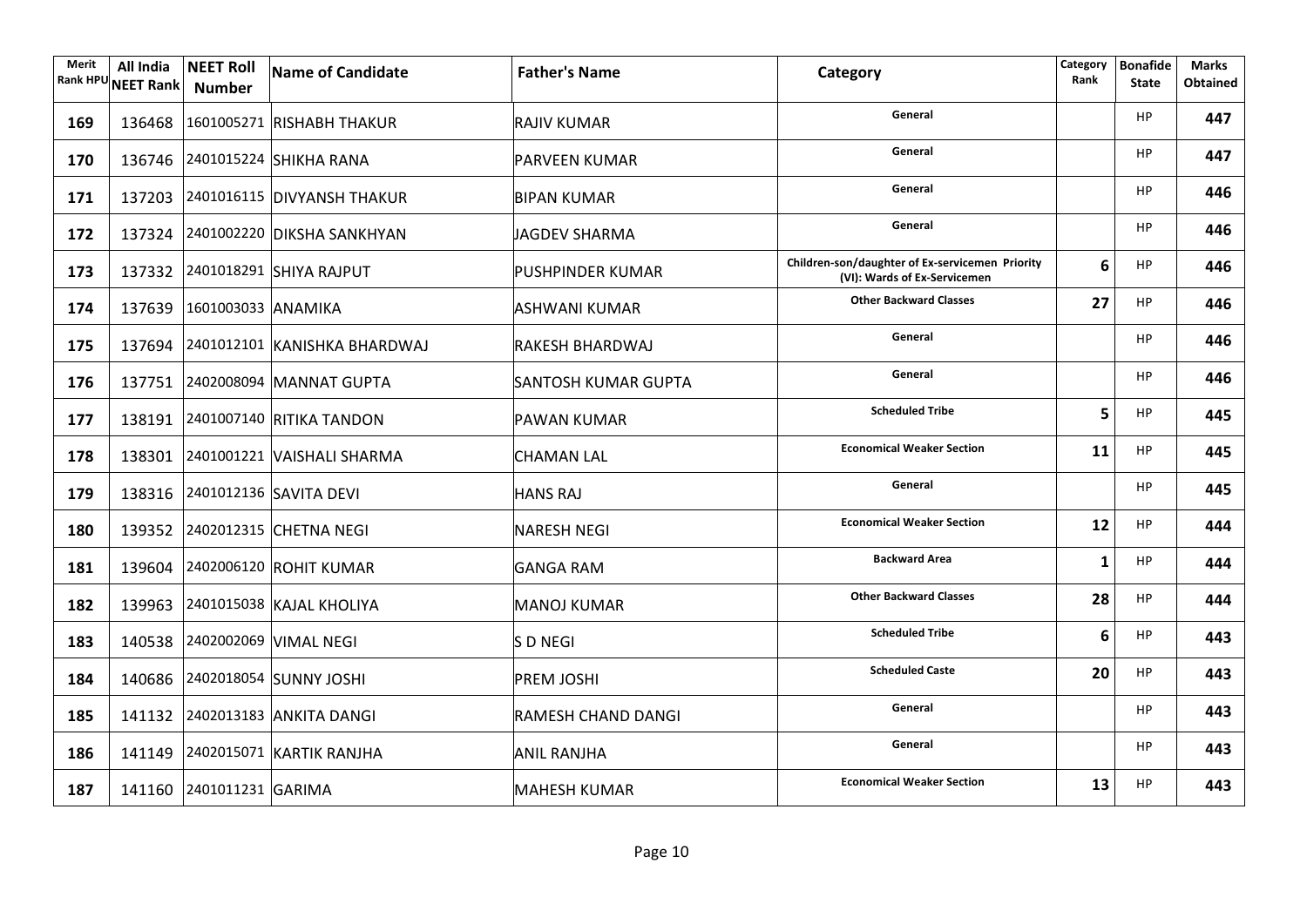| Merit<br><b>Rank HPU</b> | All India<br><b>NEET Rank</b> | <b>NEET Roll</b><br>Number | Name of Candidate                  | <b>Father's Name</b>      | Category                                                                        | Category<br>Rank        | <b>Bonafide</b><br><b>State</b> | <b>Marks</b><br><b>Obtained</b> |
|--------------------------|-------------------------------|----------------------------|------------------------------------|---------------------------|---------------------------------------------------------------------------------|-------------------------|---------------------------------|---------------------------------|
| 188                      |                               |                            | 141302 2402004054 PARUL KUMARI     | RAJAN KUMAR               | General                                                                         |                         | HP                              | 443                             |
| 189                      |                               |                            | 141331 2401014181 MEGHNA SHARMA    | <b>RAJESH SHARMA</b>      | General                                                                         |                         | HP                              | 443                             |
| 190                      |                               |                            | 142679 2401005477 REETIKA KAUSHAL  | <b>MADHUR KAUSHAL</b>     | <b>Economical Weaker Section</b>                                                | 14                      | <b>HP</b>                       | 441                             |
| 191                      |                               |                            | 142752 2401018035 AKSHITA SHARMA   | <b>RAJNEESH SHARMA</b>    | Children-son/daughter of Ex-servicemen Priority<br>(VI): Wards of Ex-Servicemen | $\overline{\mathbf{z}}$ | <b>HP</b>                       | 441                             |
| 192                      |                               |                            | 142883 2401016391 SEJAL SHARMA     | <b>PAWAN KUMAR</b>        | General                                                                         |                         | <b>HP</b>                       | 441                             |
| 193                      |                               |                            | 143012 2401011136 DRISHTI SHARMA   | <b>BHUSHAN SHARMA</b>     | <b>Economical Weaker Section</b>                                                | 15                      | <b>HP</b>                       | 441                             |
| 194                      |                               |                            | 143951 2401006218 YOGITA CHOUDHARY | RAJESH KUMAR              | <b>Other Backward Classes</b>                                                   | 29                      | <b>HP</b>                       | 440                             |
| 195                      |                               | 143952 2401016433 APARNA   |                                    | <b>GOPAL SINGH</b>        | <b>Other Backward Classes</b>                                                   | 30                      | <b>HP</b>                       | 440                             |
| 196                      |                               |                            | 144423 2401001106 ISHAN MEHTA      | <b>GHANSHYAM MEHTA</b>    | General                                                                         |                         | <b>HP</b>                       | 440                             |
| 197                      |                               | 144512 1601007472 KANIKA   |                                    | <b>NEERAJ KUMAR</b>       | <b>Scheduled Caste</b>                                                          | 21                      | HP                              | 440                             |
| 198                      |                               |                            | 145066 1601010510 PRERNA SHARMA    | DAYA RAM SHARMA           | General                                                                         |                         | <b>HP</b>                       | 439                             |
| 199                      |                               |                            | 145137 2401013300 KOMLIKA CHAUHAN  | YADVINDER CHAUHAN         | <b>Scheduled Caste</b>                                                          | 22                      | <b>HP</b>                       | 439                             |
| 200                      |                               | 145207 2401005314 SHALINI  |                                    | <b>NANT RAM</b>           | <b>Scheduled Caste</b>                                                          | 23                      | <b>HP</b>                       | 439                             |
| 201                      |                               | 145347 2402009083 ANUSHKA  |                                    | <b>ANIL GUSAIN</b>        | <b>Economical Weaker Section</b>                                                | 16                      | <b>HP</b>                       | 439                             |
| 202                      |                               |                            | 145839 2402018115 ARYAN THAKUR     | <b>ANIL THAKUR</b>        | <b>Economical Weaker Section</b>                                                | 17                      | <b>HP</b>                       | 439                             |
| 203                      |                               | 145959 2001224057 SURAJ    |                                    | <b>SHYAM LAL VASHISHT</b> | <b>Scheduled Caste</b>                                                          | 24                      | <b>HP</b>                       | 439                             |
| 204                      |                               |                            | 146246 2402013092 CHARVI VERMA     | <b>GUL PAL VERMA</b>      | General                                                                         |                         | <b>HP</b>                       | 438                             |
| 205                      |                               | 146315 2401012351 SUNIDHI  |                                    | <b>KASHMIR SINGH</b>      | <b>Economical Weaker Section</b>                                                | 18                      | <b>HP</b>                       | 438                             |
| 206                      |                               |                            | 146373 2401002160 DIVYA THAKUR     | <b>SANJAY KUMAR</b>       | General                                                                         |                         | <b>HP</b>                       | 438                             |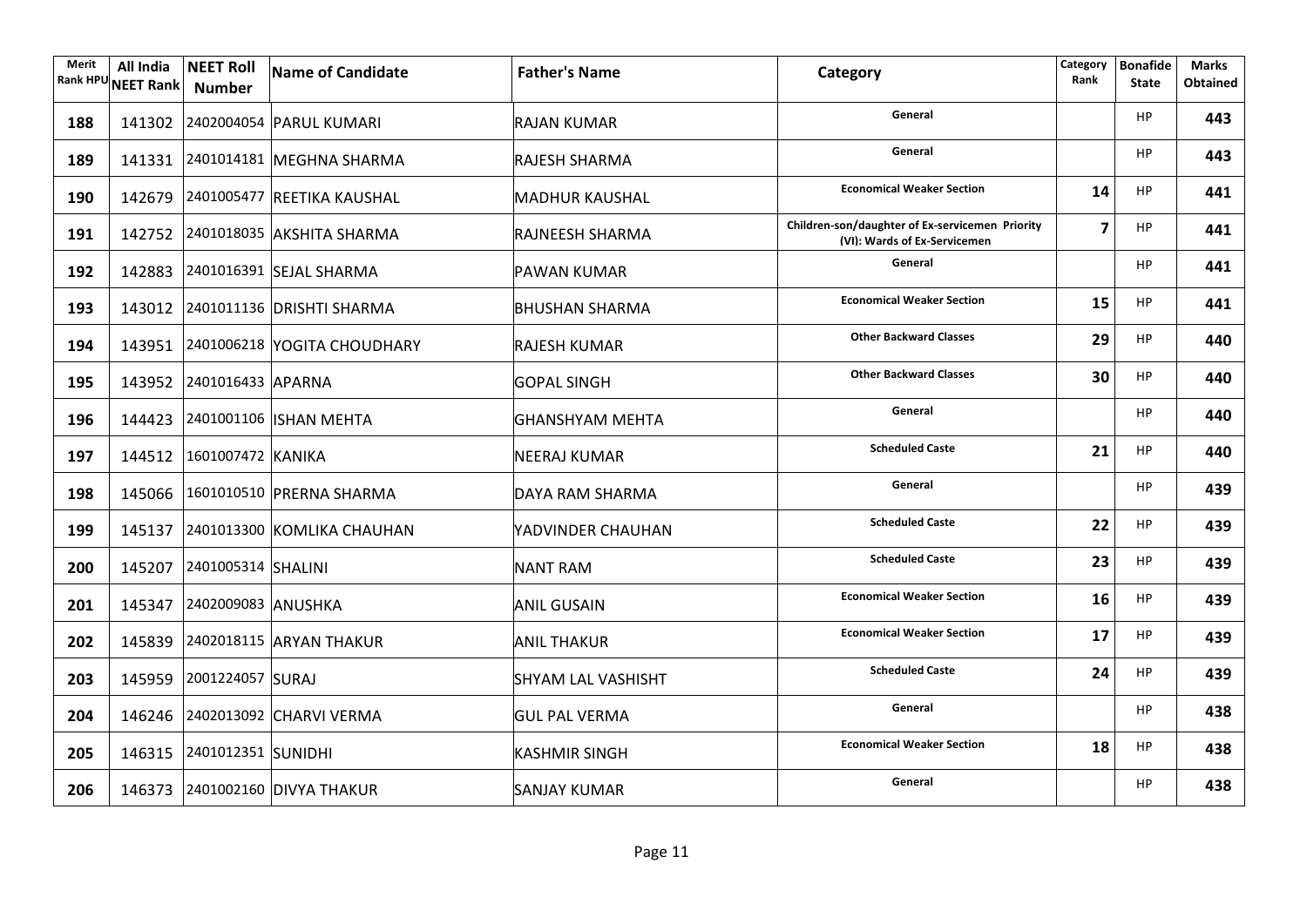| Merit | All India<br>Rank HPU NEET Rank | <b>NEET Roll</b><br><b>Number</b> | Name of Candidate                | <b>Father's Name</b>        | Category                                                                                  | Category<br>Rank | <b>Bonafide</b><br><b>State</b> | Marks<br><b>Obtained</b> |
|-------|---------------------------------|-----------------------------------|----------------------------------|-----------------------------|-------------------------------------------------------------------------------------------|------------------|---------------------------------|--------------------------|
| 207   |                                 |                                   | 146418 2401012073 NIKHIL SHARMA  | JATINDER SHARMA             | General                                                                                   |                  | HP                              | 438                      |
| 208   |                                 |                                   | 146460 2401003266 VAIDEHI KATOCH | <b>NARESH CHAND KATOCH</b>  | Children-son/daughter of Defence Personnel<br>Priority (VIII): Wards of Serving Personnel | 5                | HP                              | 438                      |
| 209   |                                 |                                   | 146858 2401003334 KHUSHBOO RANA  | <b>CHANAN SINGH</b>         | General                                                                                   |                  | HP                              | 438                      |
| 210   |                                 |                                   | 147575 2401004324 NAMAN CHAUHAN  | <b>KAMAL DEV SINGH</b>      | General                                                                                   |                  | HP                              | 437                      |
| 211   |                                 |                                   | 147643 2401017471 RIYA KANGO     | <b>AJAY KUMAR</b>           | <b>Economical Weaker Section</b>                                                          | 19               | HP                              | 437                      |
| 212   |                                 |                                   | 148230 2401010340 SIYA THAKUR    | <b>ANIL KUMAR</b>           | General                                                                                   |                  | HP                              | 436                      |
| 213   |                                 |                                   | 148309 2401007102 PALAK CHAUHAN  | DEVESHWER                   | <b>Scheduled Caste</b>                                                                    | 25               | HP                              | 436                      |
| 214   |                                 |                                   | 148777 3803003037 SIMRAN KAUSHAL | <b>SHASHI PAL</b>           | General                                                                                   |                  | HP                              | 436                      |
| 215   |                                 | 148826 1601012303 SAKSHI          |                                  | <b>SANJEEV KUMAR</b>        | <b>Scheduled Caste</b>                                                                    | 26               | HP                              | 436                      |
| 216   |                                 |                                   | 149305 2401014228 YADU PANDIT    | <b>DURGESH KUMAR SHARMA</b> | General                                                                                   |                  | HP                              | 436                      |
| 217   |                                 |                                   | 149436 2402002180 PRAVEEN KUMAR  | <b>PRADEEP KUMAR</b>        | <b>Scheduled Tribe</b>                                                                    | 7                | HP                              | 435                      |
| 218   |                                 |                                   | 149934 2401018162 PALAK SHARMA   | <b>KULDEEP KUMAR SHARMA</b> | General                                                                                   |                  | HP                              | 435                      |
| 219   |                                 |                                   | 150339 2401005467 AKSHAT SUBHAT  | JOGINDER KUMAR CHAUDHARY    | General                                                                                   |                  | HP                              | 435                      |
| 220   |                                 |                                   | 150370 2401006352 NEHA SHARMA    | LEKH RAJ SHARMA             | General                                                                                   |                  | HP                              | 435                      |
| 221   |                                 |                                   | 150916 3905001336 MUSKAN KHAN    | <b>AYUB KHAN</b>            | <b>Economical Weaker Section</b>                                                          | 20               | HP                              | 434                      |
| 222   |                                 |                                   | 151036 2401007417 SHAGUN RANA    | <b>SATISH CHAND RANA</b>    | General                                                                                   |                  | HP                              | 434                      |
| 223   |                                 |                                   | 151706 2402013251 ANKITA KUMARI  | <b>SADA NAND</b>            | <b>Backward Area</b>                                                                      | $\overline{2}$   | HP                              | 433                      |
| 224   |                                 | 151942 2401002576 SHALINI         |                                  | <b>SUNEEL KUMAR</b>         | <b>Economical Weaker Section</b>                                                          | 21               | <b>HP</b>                       | 433                      |
| 225   |                                 |                                   | 152027 2401005294 AYUSH KAPOOR   | <b>SURAJ BALI</b>           | <b>Scheduled Tribe</b>                                                                    | 8                | <b>HP</b>                       | 433                      |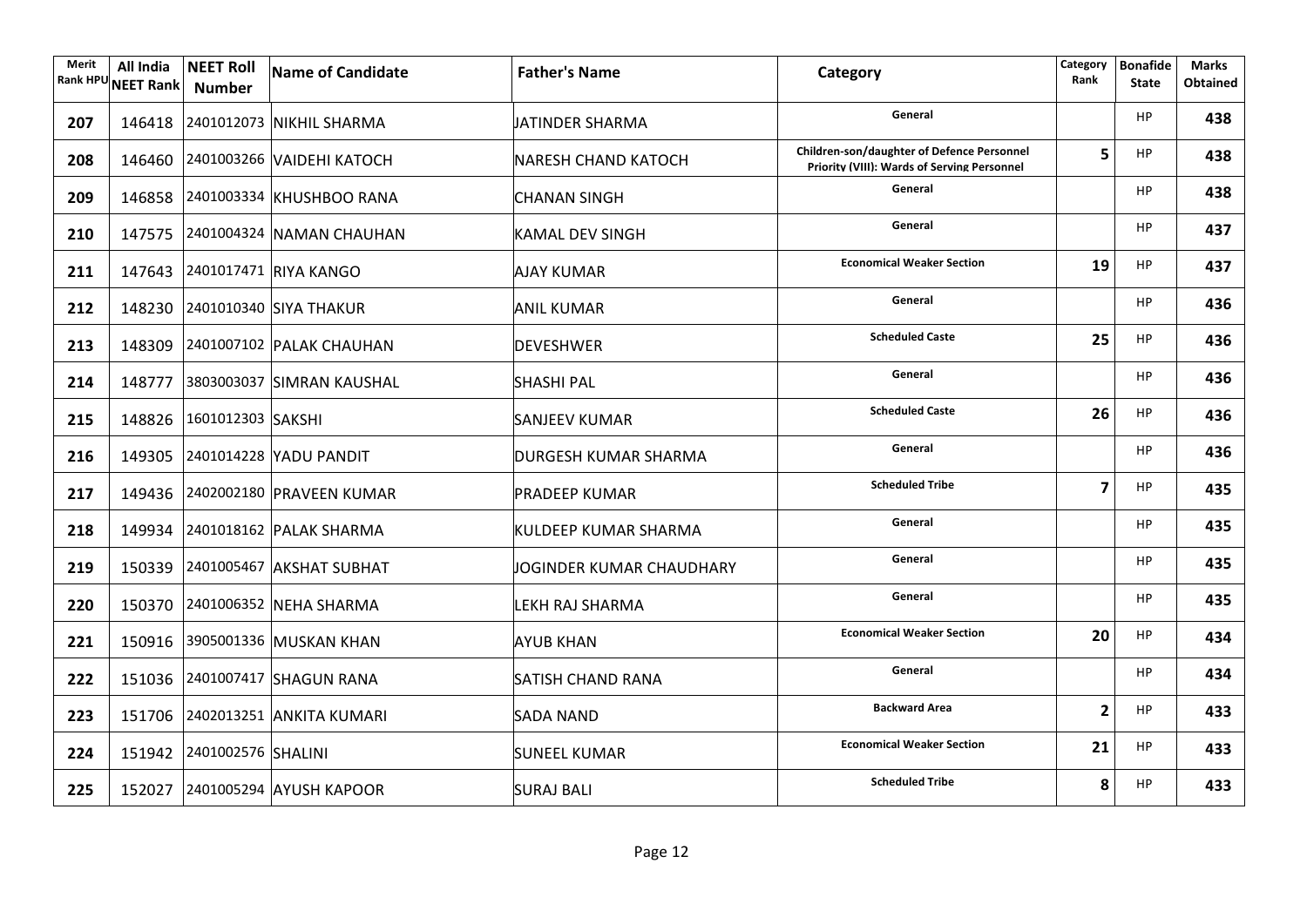| Merit | All India<br>Rank HPU NEET Rank   Number | <b>NEET Roll</b>          | Name of Candidate                  | <b>Father's Name</b>    | Category                         | Category<br>Rank | <b>Bonafide</b><br><b>State</b> | <b>Marks</b><br><b>Obtained</b> |
|-------|------------------------------------------|---------------------------|------------------------------------|-------------------------|----------------------------------|------------------|---------------------------------|---------------------------------|
| 226   |                                          |                           | 152507 2401010298 ANANYA THAKUR    | <b>AJAY THAKUR</b>      | General                          |                  | HP                              | 433                             |
| 227   |                                          |                           | 152907 2402005280 NITANT SHARMA    | <b>JITENDER SHARMA</b>  | <b>Economical Weaker Section</b> | 22               | <b>HP</b>                       | 432                             |
| 228   |                                          | 153855 2401006411 ANJALI  |                                    | <b>KHUB SINGH ATTAL</b> | General                          |                  | HP                              | 431                             |
| 229   |                                          |                           | 154531 2401017355 SAKSHI THAKUR    | <b>PAWAN KUMAR</b>      | General                          |                  | HP                              | 431                             |
| 230   |                                          | 154792 2401013121 AYUSHI  |                                    | RAJNEESH                | General                          |                  | HP                              | 431                             |
| 231   |                                          | 154817 2303006202 TANU    |                                    | <b>SUNIL KUMAR</b>      | <b>Economical Weaker Section</b> | 23               | Other                           | 431                             |
| 232   |                                          | 155020 2401014239 MANSI   |                                    | <b>ANUP SINGH</b>       | <b>Other Backward Classes</b>    | 31               | HP                              | 430                             |
| 233   |                                          | 155025 2401004394 JYOTI   |                                    | <b>RAM SINGH</b>        | <b>Scheduled Caste</b>           | 27               | <b>HP</b>                       | 430                             |
| 234   |                                          | 155683 2402014013 ANKITA  |                                    | <b>MUKESH KUMAR</b>     | General                          |                  | <b>HP</b>                       | 430                             |
| 235   |                                          |                           | 155950 3801004247 ARPIT SHARMA     | <b>SHANTI SWAROOP</b>   | <b>Economical Weaker Section</b> | 24               | <b>HP</b>                       | 430                             |
| 236   |                                          |                           | 156454 2402007192 PAVITRA KHOSHYAN | <b>SUNDER LAL</b>       | <b>Scheduled Tribe</b>           | 9                | <b>HP</b>                       | 429                             |
| 237   |                                          | 156746 2401010201 KAJAL   |                                    | SURINDER KUMAR          | <b>Other Backward Classes</b>    | 32               | <b>HP</b>                       | 429                             |
| 238   |                                          |                           | 156987 2401018252 EVA THAKUR       | RAJENDER KUMAR          | General                          |                  | <b>HP</b>                       | 429                             |
| 239   |                                          |                           | 157018 2401017045 AARUSHI THAKUR   | <b>ANIL THAKUR</b>      | <b>Economical Weaker Section</b> | 25               | HP                              | 429                             |
| 240   |                                          | 157157 2402011071 PARAS   |                                    | KAILASH BHARDWAJ        | <b>Economical Weaker Section</b> | 26               | <b>HP</b>                       | 429                             |
| 241   |                                          | 157194 1601008184 DIXSHA  |                                    | JEEVAN KUMAR            | <b>Scheduled Caste</b>           | 28               | HP                              | 429                             |
| 242   |                                          |                           | 157359 1601011007 SHALINI DEVI     | <b>SUDARSHAN SINGH</b>  | General                          |                  | <b>HP</b>                       | 428                             |
| 243   |                                          | 157437 2401008226 SHIVALI |                                    | <b>RAKESH KUMAR</b>     | <b>Scheduled Tribe</b>           | 10               | <b>HP</b>                       | 428                             |
| 244   |                                          | 157658 2401007186 KANIKA  |                                    | <b>RAJINDER KUMAR</b>   | <b>Other Backward Classes</b>    | 33               | <b>HP</b>                       | 428                             |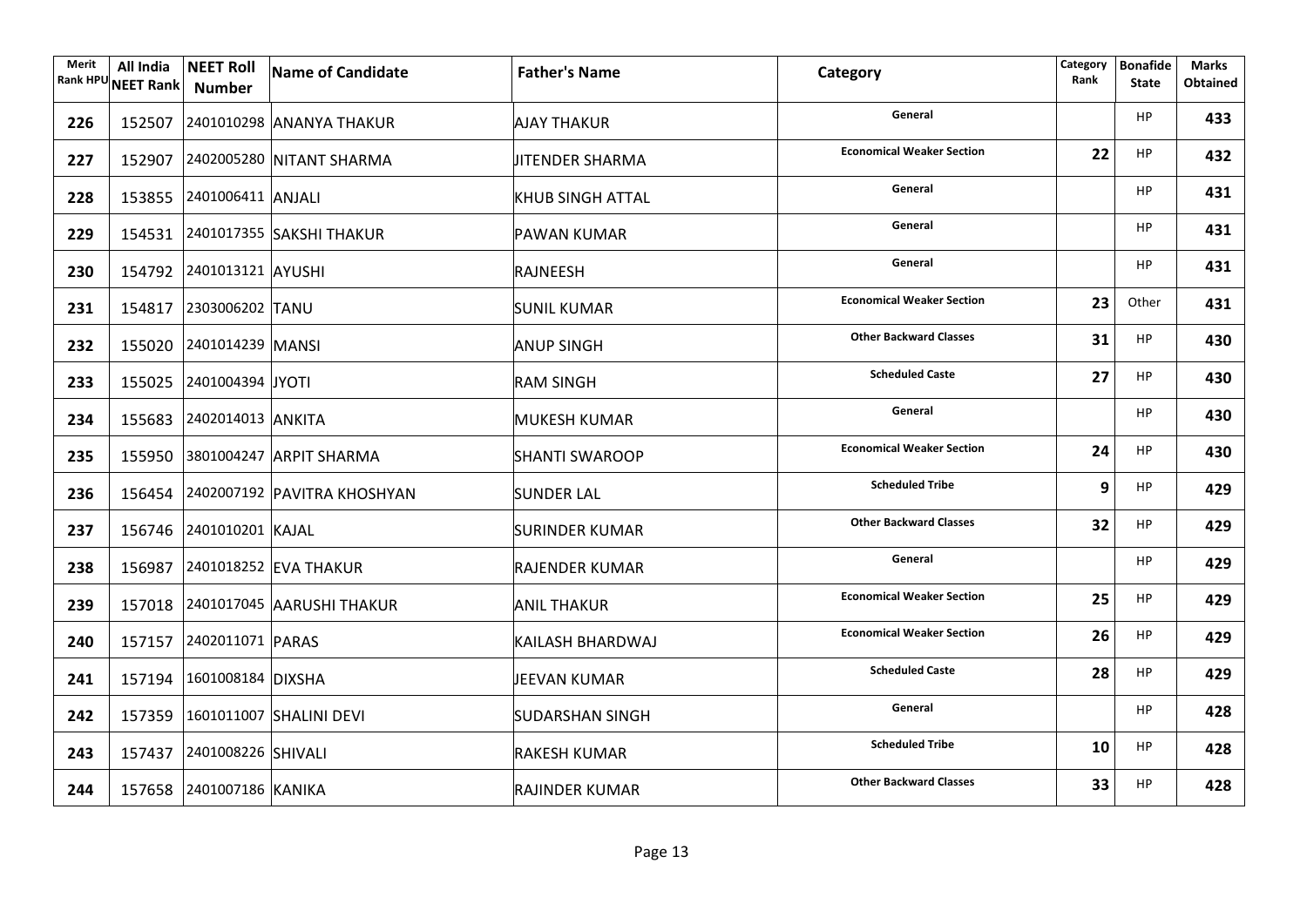| Merit<br><b>Rank HPU</b> | All India<br><b>NEET Rank</b> | <b>NEET Roll</b><br><b>Number</b> | Name of Candidate                    | <b>Father's Name</b>       | Category                                                                                         | Category<br>Rank | <b>Bonafide</b><br><b>State</b> | <b>Marks</b><br><b>Obtained</b> |
|--------------------------|-------------------------------|-----------------------------------|--------------------------------------|----------------------------|--------------------------------------------------------------------------------------------------|------------------|---------------------------------|---------------------------------|
| 245                      |                               | 157785 3805001246 MANISHA         |                                      | <b>SATDEV</b>              | General                                                                                          |                  | Other                           | 428                             |
| 246                      |                               |                                   | 157808 2402019023 DEEPALI GUPTA      | <b>GOPAL KRISHAN GUPTA</b> | <b>Economical Weaker Section</b>                                                                 | 27               | HP                              | 428                             |
| 247                      |                               |                                   | 157823 2402006085 VIPUL THAKUR       | <b>PARTAP SINGH</b>        | <b>Backward Area</b>                                                                             | 3                | HP.                             | 428                             |
| 248                      |                               |                                   | 158142 2401003317 TANISHA NAMDEV     | <b>DESH RAJ</b>            | <b>Scheduled Caste</b>                                                                           | 29               | HP.                             | 428                             |
| 249                      |                               |                                   | 158529 2401004023 AKSHITA SONI       | KULBHUSHAN                 | <b>Economical Weaker Section</b>                                                                 | 28               | HP                              | 427                             |
| 250                      |                               |                                   | 158585 2401001699 AKSHITA PURI       | <b>VIKRANT PURI</b>        | General                                                                                          |                  | HP                              | 427                             |
| 251                      |                               |                                   | 158739 2401002008 NITIKA KAPOOR      | RAKESH KAPOOR              | <b>Scheduled Tribe</b>                                                                           | 11               | HP                              | 427                             |
| 252                      |                               | 158757 2401001071 SHREYA          |                                      | SUBHASH KUMAR              | General                                                                                          |                  | HP                              | 427                             |
| 253                      |                               |                                   | 158901 2401003111 PRAGATI THAKUR     | <b>PRADEEP KUMAR</b>       | General                                                                                          |                  | HP                              | 427                             |
| 254                      |                               | 158941 2401017436 ARPIT NAG       |                                      | <b>VIJAY NAG</b>           | General                                                                                          |                  | HP.                             | 427                             |
| 255                      |                               |                                   | 159236 2402019062 NANDIKA KAPOOR     | <b>SHER SINGH</b>          | <b>Scheduled Tribe</b>                                                                           | 12               | HP                              | 427                             |
| 256                      |                               | 159801 2402008189 KANIKA          |                                      | <b>MADHO RAM</b>           | <b>Scheduled Caste</b>                                                                           | 30               | HP                              | 426                             |
| 257                      |                               |                                   | 160110 2402016130 VIPUL CHAUHAN      | <b>RAMESH CHAUHAN</b>      | General                                                                                          |                  | HP                              | 426                             |
| 258                      |                               |                                   | 160225 2401013119 NEHA KUMARI        | <b>KAMLESH KUMAR</b>       | Children-son/daughter of Defence Personnel<br><b>Priority (VIII): Wards of Serving Personnel</b> | 6                | HP.                             | 426                             |
| 259                      |                               |                                   | 160572 2401019210 HITESH NADDA       | <b>GURU PARSAD</b>         | General                                                                                          |                  | HP                              | 426                             |
| 260                      |                               | 161015 2401018128 SAHIL           |                                      | <b>SUNIL KUMAR</b>         | <b>Scheduled Caste</b>                                                                           | 31               | HP                              | 425                             |
| 261                      |                               |                                   | 161138 2402002341 DIVYAM RAGHAV      | <b>RAJESH RAGHAV</b>       | <b>Scheduled Caste</b>                                                                           | 32               | HP                              | 425                             |
| 262                      |                               |                                   | 161409 2401013067 ABHISHEK CHOUDHARY | <b>RAM NATH</b>            | <b>Other Backward Classes</b>                                                                    | 34               | HP                              | 425                             |
| 263                      |                               |                                   | 161492 2402010056 LALIT KUMAR VERMA  | <b>KAUL RAM VERMA</b>      | <b>Economical Weaker Section</b>                                                                 | 29               | HP                              | 425                             |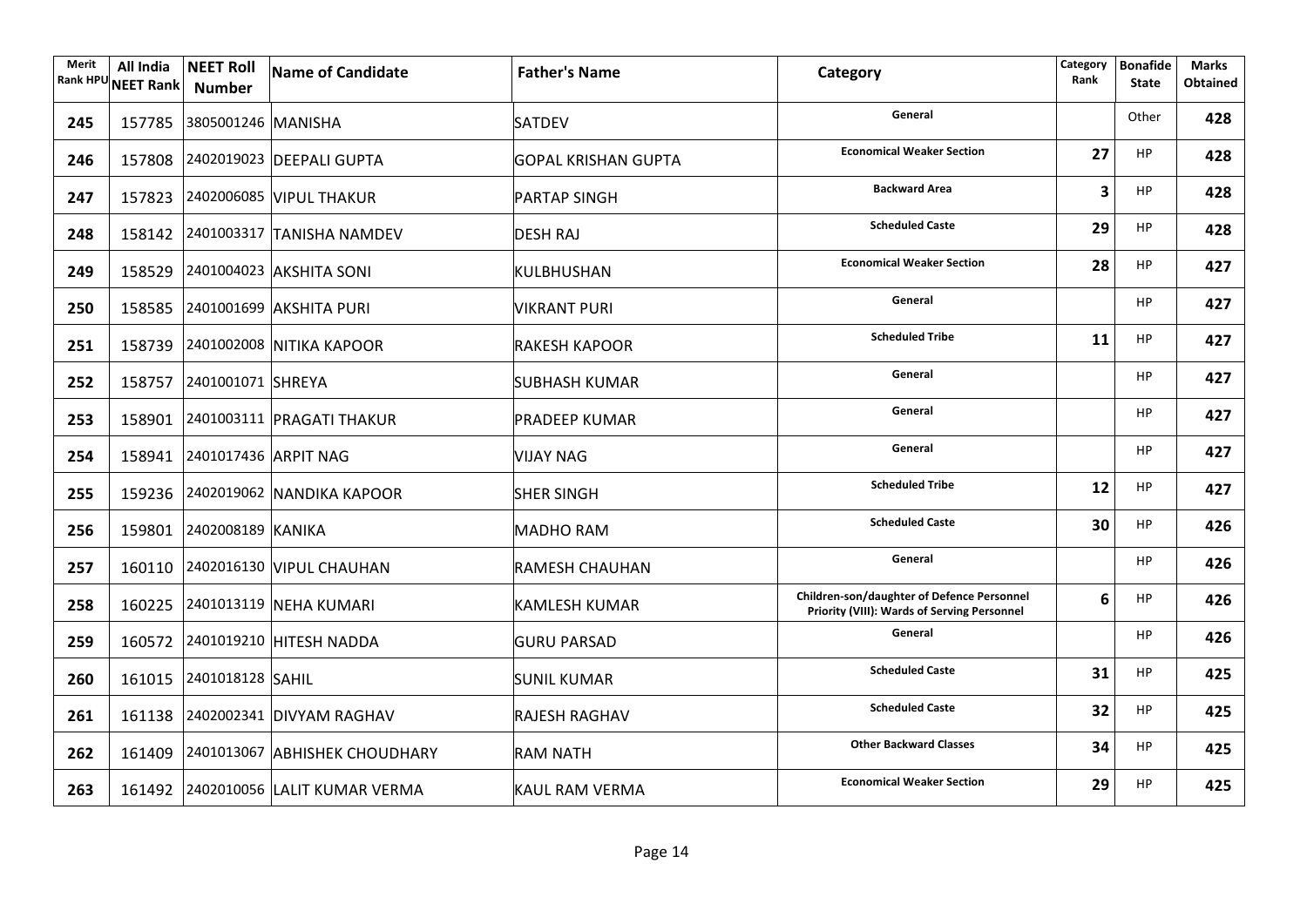| Merit<br><b>Rank HPU</b> | All India | <b>NEET Roll</b><br>NEET Rank Number | Name of Candidate                 | <b>Father's Name</b>        | Category                                                                                  | Category<br>Rank | <b>Bonafide</b><br><b>State</b> | <b>Marks</b><br><b>Obtained</b> |
|--------------------------|-----------|--------------------------------------|-----------------------------------|-----------------------------|-------------------------------------------------------------------------------------------|------------------|---------------------------------|---------------------------------|
| 264                      |           |                                      | 161627 2401011021 KHUSHBOO        | ASHWANI KUMAR               | <b>Other Backward Classes</b>                                                             | 35               | HP                              | 425                             |
| 265                      |           |                                      | 161671 2401017040 MITUL GUPTA     | PARMOD KUMAR                | General                                                                                   |                  | HP                              | 425                             |
| 266                      |           |                                      | 162021 2401008239 VARSHA THAKUR   | <b>CHUNI LAL</b>            | Children-son/daughter of Defence Personnel<br>Priority (VIII): Wards of Serving Personnel | $\overline{7}$   | HP                              | 424                             |
| 267                      |           |                                      | 162173 2402004012 SHESHAV SHARMA  | <b>RAJESH KUMAR</b>         | General                                                                                   |                  | HP                              | 424                             |
| 268                      |           |                                      | 162439 2501011192 DECHEN CHHOMO   | <b>SONAM DAWA</b>           | <b>Scheduled Tribe</b>                                                                    | 13               | HP                              | 424                             |
| 269                      |           | 162491 2401004376 SUBHAM             |                                   | <b>RAJESH KUMAR</b>         | <b>Scheduled Caste</b>                                                                    | 33               | HP                              | 424                             |
| 270                      |           |                                      | 162711 2401012217 PRACHI SHARMA   | RAKESH KUMAR SHARMA         | General                                                                                   |                  | HP.                             | 424                             |
| 271                      |           | 162757 1601003297 SIMRAN             |                                   | <b>RAKESH CHAUDHARY</b>     | General                                                                                   |                  | HP                              | 424                             |
| 272                      |           | 163334 2401011227 ANJALI             |                                   | <b>BARJESH KUMAR</b>        | <b>Economical Weaker Section</b>                                                          | 30               | <b>HP</b>                       | 423                             |
| 273                      |           | 163375 2401007237 RIYA               |                                   | <b>SUKH DEV SINGH</b>       | <b>Scheduled Caste</b>                                                                    | 34               | HP                              | 423                             |
| 274                      |           |                                      | 163393 2402002332 MRIDUL SHARMA   | <b>ASHOK KUMAR</b>          | General                                                                                   |                  | HP                              | 423                             |
| 275                      |           | 163583 3110104282 REVA NEGI          |                                   | <b>BHUPENDER SINGH NEGI</b> | <b>Scheduled Tribe</b>                                                                    | 14               | HP                              | 423                             |
| 276                      |           |                                      | 163814 1601002427 SHAIVI SHARMA   | DEEPAK SHARMA               | General                                                                                   |                  | HP                              | 423                             |
| 277                      |           | 163973 2402003154 GANGESH            |                                   | GHANSHYAM                   | <b>Economical Weaker Section</b>                                                          | 31               | HP                              | 423                             |
| 278                      |           |                                      | 164118 2402006040 GAURAV THAKUR   | <b>GOVIND RAM THAKUR</b>    | General                                                                                   |                  | HP                              | 423                             |
| 279                      |           |                                      | 164403 2401005367 SOHANI THAKUR   | <b>DESH RAJ</b>             | General                                                                                   |                  | HP                              | 422                             |
| 280                      |           | 164687 2402013132 POOJA              |                                   | <b>PREM LAL</b>             | <b>Scheduled Tribe</b>                                                                    | 15               | HP                              | 422                             |
| 281                      |           |                                      | 165133 2401018302 SHIVANI KOUNDAL | <b>DHARAM PAL</b>           | <b>Scheduled Caste</b>                                                                    | 35               | HP                              | 422                             |
| 282                      |           |                                      | 165534 1601001840 RASMA BEGUM     | <b>BIR DIN</b>              | <b>Scheduled Tribe</b>                                                                    | 16               | HP.                             | 421                             |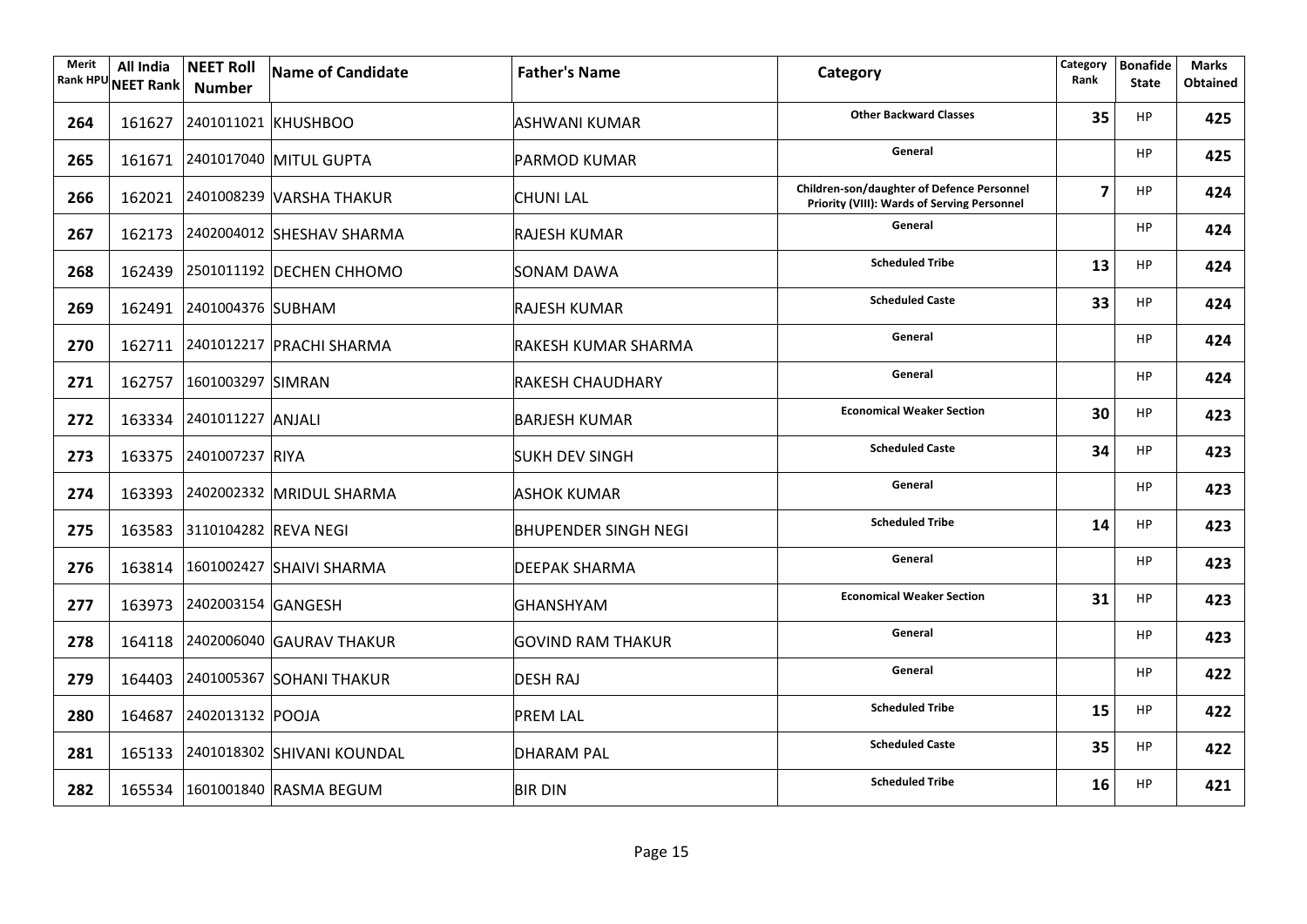| <b>Merit</b> | All India<br>Rank HPU NEET Rank | <b>NEET Roll</b><br>Number | Name of Candidate                  | <b>Father's Name</b>       | Category                                                                        | Category<br>Rank | <b>Bonafide</b><br><b>State</b> | <b>Marks</b><br><b>Obtained</b> |
|--------------|---------------------------------|----------------------------|------------------------------------|----------------------------|---------------------------------------------------------------------------------|------------------|---------------------------------|---------------------------------|
| 283          |                                 | 166066 2402010183 SANGITA  |                                    | <b>BIDURAM</b>             | <b>Scheduled Caste</b>                                                          | 36               | <b>HP</b>                       | 421                             |
| 284          |                                 |                            | 166105 2401003337 SHIVANSH SAROCH  | <b>SANJEEV SAROCH</b>      | <b>Other Backward Classes</b>                                                   | 36               | HP                              | 421                             |
| 285          |                                 |                            | 166796 2401014212 ANAMIKA CHANDEL  | <b>ANIL KUMAR</b>          | <b>Backward Area</b>                                                            | 4                | <b>HP</b>                       | 420                             |
| 286          |                                 |                            | 166830 2401010176 SHAGUN PURI      | <b>RAJESH PURI</b>         | <b>Economical Weaker Section</b>                                                | 32               | HP                              | 420                             |
| 287          |                                 |                            | 166874 2401002511 DEEPANJALI       | <b>PRABH DYAL</b>          | General                                                                         |                  | HP                              | 420                             |
| 288          |                                 |                            | 166907 2001220328 NITIKA RATHOUR   | <b>BALKRISHAN RATHOUR</b>  | <b>Scheduled Caste</b>                                                          | 37               | HP                              | 420                             |
| 289          |                                 | 166971 2401016266 PALAK    |                                    | <b>NARESH KUMAR</b>        | Children-son/daughter of Ex-servicemen Priority<br>(VI): Wards of Ex-Servicemen | 8                | HP                              | 420                             |
| 290          |                                 | 167127 2401006163 ANSHITA  |                                    | RAJ KUMAR                  | General                                                                         |                  | HP                              | 420                             |
| 291          |                                 |                            | 167516 2401019119 AARYAN JASWAL    | SANJEEV KUMAR              | General                                                                         |                  | <b>HP</b>                       | 420                             |
| 292          |                                 | 167686 2401010071 ANAMIKA  |                                    | <b>VED BHUSHAN CHAUHAN</b> | General                                                                         |                  | <b>HP</b>                       | 420                             |
| 293          |                                 |                            | 168425 2401005154 PRIYANKA THAKUR  | <b>PAWAN KUMAR</b>         | Children-son/daughter of Ex-servicemen Priority<br>(VI): Wards of Ex-Servicemen | 9                | <b>HP</b>                       | 419                             |
| 294          |                                 |                            | 168639 2401004373 ANKITA BHARTI    | <b>DARSHAN KUMAR</b>       | <b>Other Backward Classes</b>                                                   | 37               | HP                              | 419                             |
| 295          |                                 | 169579 2401014222 REETIKA  |                                    | <b>KULDEEP</b>             | <b>Scheduled Caste</b>                                                          | 38               | <b>HP</b>                       | 418                             |
| 296          |                                 |                            | 169744 2402010076 MEENAKSHI SHARMA | DHARAM CHAND SHARMA        | General                                                                         |                  | HP                              | 418                             |
| 297          |                                 | 169770 2401001255 KHYATI   |                                    | <b>HEMANT</b>              | <b>Economical Weaker Section</b>                                                | 33               | HP                              | 418                             |
| 298          |                                 |                            | 169780 2402003350 SUKRITI THAKUR   | <b>DINESH THAKUR</b>       | General                                                                         |                  | <b>HP</b>                       | 418                             |
| 299          |                                 |                            | 169918 2402017058 UJJVAL CHAUHAN   | <b>SURESH CHAUHAN</b>      | General                                                                         |                  | <b>HP</b>                       | 418                             |
| 300          |                                 |                            | 170574 1601004688 REWA MEHRA       | <b>PANKAJ KUMAR</b>        | <b>Other Backward Classes</b>                                                   | 38               | HP                              | 417                             |
| 301          |                                 | 170670 2401009418 SHAINA   |                                    | <b>SUNIL KUMAR</b>         | <b>Other Backward Classes</b>                                                   | 39               | <b>HP</b>                       | 417                             |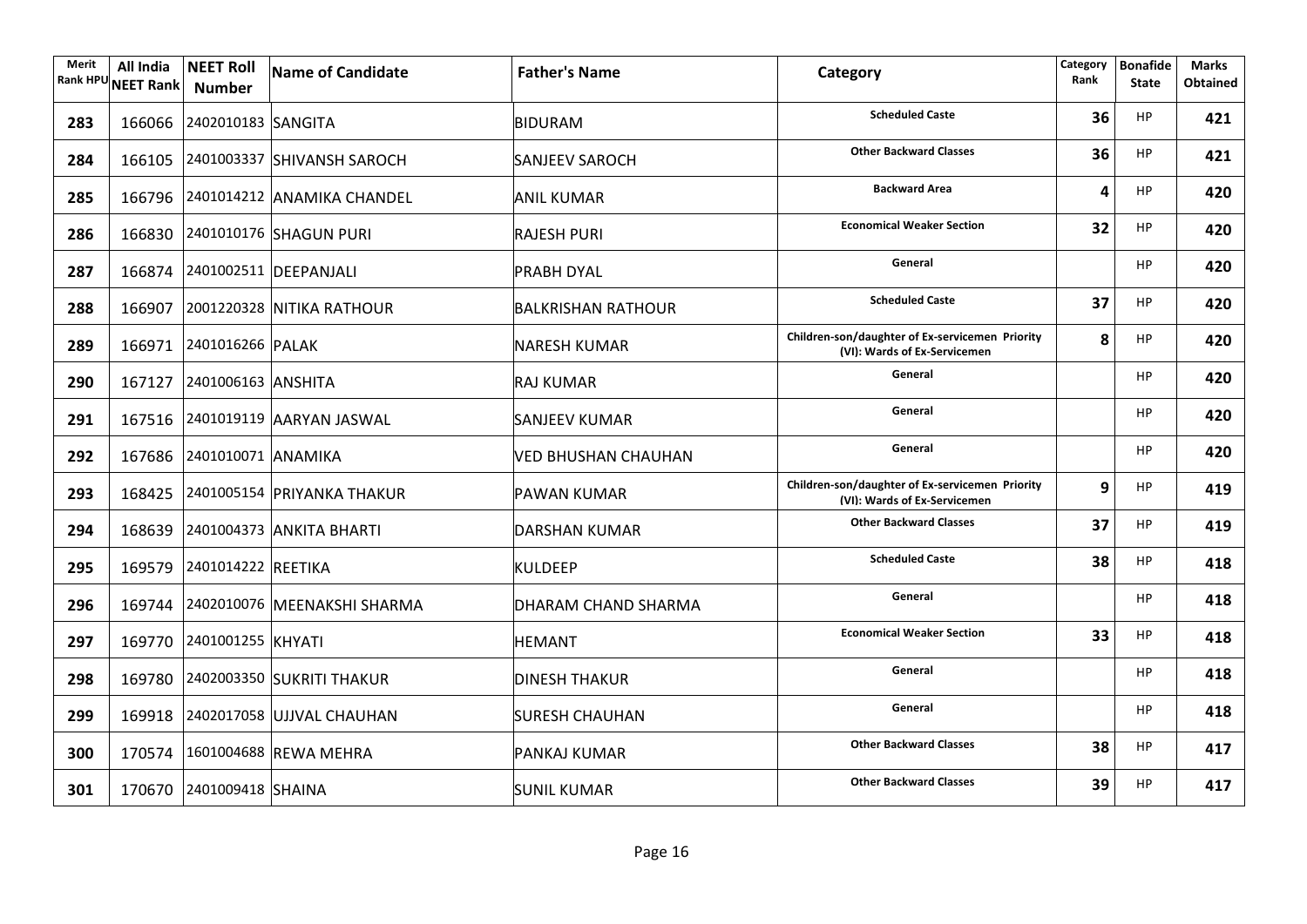| Merit | All India<br>Rank HPU NEET Rank | <b>NEET Roll</b><br>Number | Name of Candidate                  | <b>Father's Name</b>   | Category                                                                        | Category<br>Rank | <b>Bonafide</b><br><b>State</b> | <b>Marks</b><br><b>Obtained</b> |
|-------|---------------------------------|----------------------------|------------------------------------|------------------------|---------------------------------------------------------------------------------|------------------|---------------------------------|---------------------------------|
| 302   |                                 |                            | 170981 2401015052 KARAN PAUL       | <b>DESH RAJ</b>        | <b>Scheduled Caste</b>                                                          | 39               | HP                              | 417                             |
| 303   |                                 |                            | 171029 2401017272 ABHISHEK CHAUHAN | VED BHUSHAN CHAUHAN    | General                                                                         |                  | <b>HP</b>                       | 417                             |
| 304   |                                 | 171323 2001314197 NAINA    |                                    | <b>GOVIND SINGH</b>    | General                                                                         |                  | Other                           | 417                             |
| 305   |                                 | 171731 2402016120 NEHA     |                                    | <b>MADAN MOHAN</b>     | <b>Economical Weaker Section</b>                                                | 34               | <b>HP</b>                       | 416                             |
| 306   |                                 |                            | 171810 2401016060 SARTHAK SAGAR    | DHIRAJ                 | <b>Scheduled Caste</b>                                                          | 40               | <b>HP</b>                       | 416                             |
| 307   |                                 |                            | 172134 2401006413 DEEPAK DHIMAN    | <b>TARSEM SINGH</b>    | <b>Other Backward Classes</b>                                                   | 40               | <b>HP</b>                       | 416                             |
| 308   |                                 |                            | 173036 2401002367 SHUBHRA PATHANIA | JAGBIR SINGH           | General                                                                         |                  | <b>HP</b>                       | 415                             |
| 309   |                                 | 173321 3801006342 TANIYA   |                                    | <b>RAM SINGH</b>       | General                                                                         |                  | <b>HP</b>                       | 415                             |
| 310   |                                 |                            | 173931 2401008336 NITIN THAKUR     | <b>RANDHIR SINGH</b>   | General                                                                         |                  | <b>HP</b>                       | 415                             |
| 311   |                                 |                            | 173951 2402008230 ASTHA KALIA      | <b>SANJEEV KALIA</b>   | General                                                                         |                  | HP                              | 415                             |
| 312   |                                 |                            | 174212 2401007063 YUKTI VASHISTH   | <b>NEK CHAND</b>       | <b>Scheduled Tribe</b>                                                          | 17               | <b>HP</b>                       | 414                             |
| 313   |                                 | 174261 2401009284 SEJAL    |                                    | <b>RAVINDER KUMAR</b>  | <b>Other Backward Classes</b>                                                   | 41               | <b>HP</b>                       | 414                             |
| 314   |                                 |                            | 174298 2401008287 ABHILASHA BHARTI | <b>HANS RAJ</b>        | <b>Scheduled Tribe</b>                                                          | 18               | <b>HP</b>                       | 414                             |
| 315   |                                 |                            | 174462 2402001347 YAJUSHI SHARMA   | <b>RAVINDER SHARMA</b> | <b>Backward Area</b>                                                            | 5                | <b>HP</b>                       | 414                             |
| 316   |                                 |                            | 174593 3803005170 DEEP KAMAL       | ASHWANI KUMAR          | <b>Other Backward Classes</b>                                                   | 42               | <b>HP</b>                       | 414                             |
| 317   |                                 | 174974 2401013082 SRISTY   |                                    | <b>LALIT KUMAR</b>     | <b>Economical Weaker Section</b>                                                | 35               | <b>HP</b>                       | 414                             |
| 318   |                                 | 175207 2401008301 SNEHA    |                                    | <b>VINOD</b>           | Children-son/daughter of Ex-servicemen Priority<br>(VI): Wards of Ex-Servicemen | 10               | <b>HP</b>                       | 414                             |
| 319   |                                 |                            | 175622 2402004072 AKANKSHA SHARMA  | TOTA RAM SHARMA        | General                                                                         |                  | <b>HP</b>                       | 413                             |
| 320   |                                 | 175684 2401010172 SHRIYA   |                                    | <b>HARI RAM</b>        | <b>Scheduled Tribe</b>                                                          | 19               | <b>HP</b>                       | 413                             |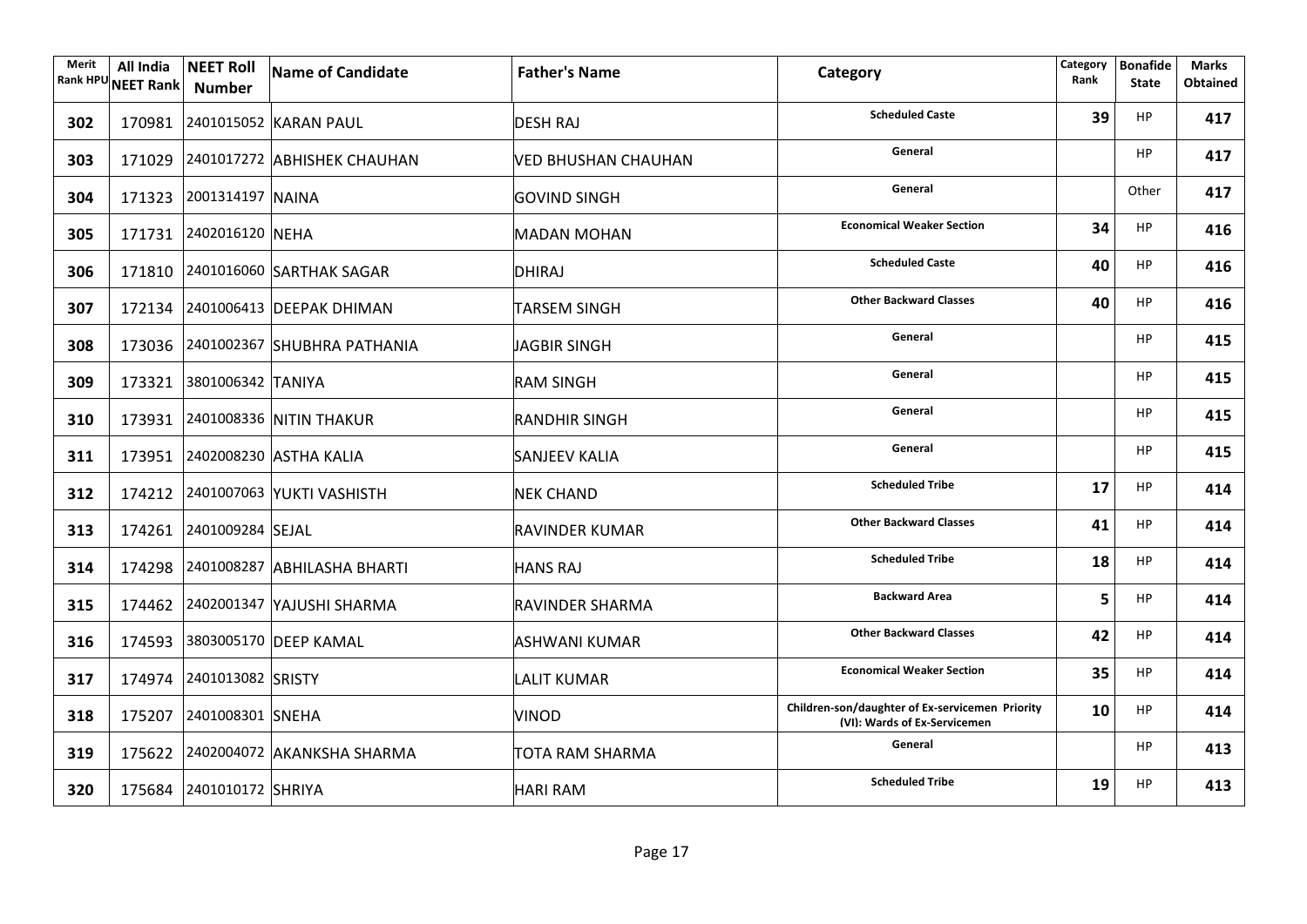| Merit<br><b>Rank HPU</b> | All India<br><b>NEET Rank</b> | <b>NEET Roll</b><br><b>Number</b> | Name of Candidate                  | <b>Father's Name</b>         | Category                                                                        | Category<br>Rank | <b>Bonafide</b><br><b>State</b> | <b>Marks</b><br><b>Obtained</b> |
|--------------------------|-------------------------------|-----------------------------------|------------------------------------|------------------------------|---------------------------------------------------------------------------------|------------------|---------------------------------|---------------------------------|
| 321                      |                               |                                   | 176393 2401002169 DHRUV SHARMA     | KAMAL RAJ SHARMA             | General                                                                         |                  | HP                              | 413                             |
| 322                      |                               |                                   | 177291 2401010239 ASHIT DHAWAN     | SANJAY KUMAR DHAWAN          | <b>Economical Weaker Section</b>                                                | 36               | HP                              | 412                             |
| 323                      |                               |                                   | 177732 2402004111 HARSHIT SHARMA   | K N SHARMA                   | General                                                                         |                  | <b>HP</b>                       | 412                             |
| 324                      |                               | 177968 2401005067 AMISHA          |                                    | <b>VIJAY KUMAR THAKUR</b>    | <b>Economical Weaker Section</b>                                                | 37               | <b>HP</b>                       | 411                             |
| 325                      |                               |                                   | 177982 2401003131 POOJA KUMARI     | <b>DALIP CHAND</b>           | <b>Scheduled Tribe</b>                                                          | 20               | <b>HP</b>                       | 411                             |
| 326                      |                               |                                   | 178369 2401003052 RIYA CHAUDHARY   | <b>BANWARI LAL</b>           | <b>Other Backward Classes</b>                                                   | 43               | <b>HP</b>                       | 411                             |
| 327                      |                               | 179128 2402004208 ANCHAL          |                                    | <b>PREM RAJ</b>              | <b>Scheduled Tribe</b>                                                          | 21               | <b>HP</b>                       | 410                             |
| 328                      |                               |                                   | 179250 2401015140 ADITI BHARDWAJ   | PAWAN KUMAR                  | <b>Other Backward Classes</b>                                                   | 44               | <b>HP</b>                       | 410                             |
| 329                      |                               |                                   | 179287 2401014075 DIVYAM SHARMA    | <b>RAJEEV KUMAR</b>          | <b>Economical Weaker Section</b>                                                | 38               | <b>HP</b>                       | 410                             |
| 330                      |                               | 179422 1601009396 NIYATI          |                                    | <b>BHARAT BHUSHAN KARKRA</b> | General                                                                         |                  | HP                              | 410                             |
| 331                      |                               | 179484 2401006338 AMOLIKA         |                                    | <b>RAJAN KUMAR</b>           | <b>Other Backward Classes</b>                                                   | 45               | <b>HP</b>                       | 410                             |
| 332                      |                               |                                   | 179549 2401007443 PALAK DHIMAN     | <b>ASHOK KUMAR</b>           | <b>Other Backward Classes</b>                                                   | 46               | <b>HP</b>                       | 410                             |
| 333                      |                               | 179620 2402009128 MUSKAN          |                                    | <b>BHOOP RAM</b>             | <b>Scheduled Caste</b>                                                          | 41               | <b>HP</b>                       | 410                             |
| 334                      |                               |                                   | 179781 2402015021 KRITIKA SHARMA   | RAJENDER PRASAD              | Children-son/daughter of Ex-servicemen Priority<br>(VI): Wards of Ex-Servicemen | 11               | <b>HP</b>                       | 410                             |
| 335                      |                               | 179814 2401016253 SWATI           |                                    | <b>MANOJ KUMAR</b>           | <b>Economical Weaker Section</b>                                                | 39               | <b>HP</b>                       | 410                             |
| 336                      |                               | 180405 2402004148 VANSHIKA        |                                    | LATE SH. VIJAY KUMAR         | <b>Scheduled Caste</b>                                                          | 42               | HP                              | 409                             |
| 337                      |                               |                                   | 180464 1601008331 SHIVANGI SHARMA  | <b>TARSEM SHARMA</b>         | General                                                                         |                  | <b>HP</b>                       | 409                             |
| 338                      |                               | 181088 2401001604 APURVI          |                                    | <b>RAJ KUMAR</b>             | General                                                                         |                  | HP                              | 409                             |
| 339                      |                               |                                   | 183061 1601003172 ANSHIKA AGGARWAL | VINOD AGGARWAL               | General                                                                         |                  | <b>HP</b>                       | 407                             |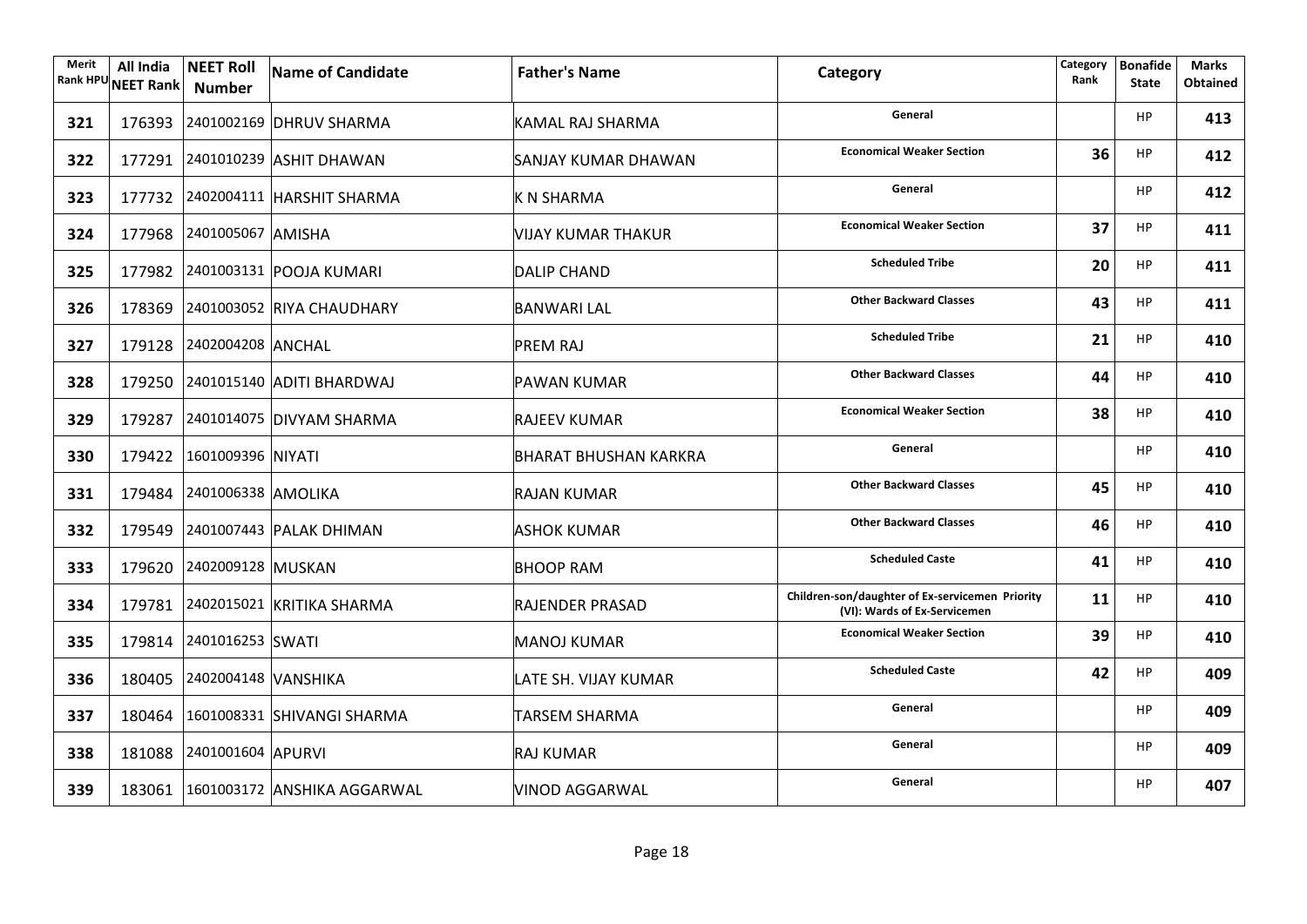| Merit | All India<br>Rank HPU NEET Rank | <b>NEET Roll</b><br>Number | Name of Candidate                      | <b>Father's Name</b>   | Category                         | Category<br>Rank | <b>Bonafide</b><br><b>State</b> | <b>Marks</b><br><b>Obtained</b> |
|-------|---------------------------------|----------------------------|----------------------------------------|------------------------|----------------------------------|------------------|---------------------------------|---------------------------------|
| 340   |                                 |                            | 183072 2402004344 SANJEET KUMAR SHARMA | JITENDER SHARMA        | General                          |                  | HP                              | 407                             |
| 341   |                                 |                            | 183087 2402004237 JANAK VERMA          | <b>DURGA SINGH</b>     | <b>Backward Area</b>             | 6                | <b>HP</b>                       | 407                             |
| 342   |                                 |                            | 183384 2402007083 AISHWARYA BHARDWAJ   | HARDYAL SINGH BHARDWAJ | General                          |                  | HP                              | 407                             |
| 343   |                                 | 183597 2401010059 SOUMYA   |                                        | <b>RAJESH SHARMA</b>   | General                          |                  | HP                              | 407                             |
| 344   |                                 | 183600 2401008320 SATWIK   |                                        | <b>RAMESH KUMAR</b>    | <b>Scheduled Caste</b>           | 43               | HP                              | 407                             |
| 345   |                                 |                            | 184193 2402009236 SIMRAN JEET KAUR     | <b>HARVINDER SINGH</b> | <b>Scheduled Caste</b>           | 44               | HP                              | 406                             |
| 346   |                                 |                            | 184358 2402007193 KUMARI ANKITA        | <b>BALDEV RAJ</b>      | <b>Scheduled Caste</b>           | 45               | <b>HP</b>                       | 406                             |
| 347   |                                 |                            | 184372 2401001302 DEEPSHA KUMARI       | DEEPAK KUMAR           | <b>Scheduled Caste</b>           | 46               | <b>HP</b>                       | 406                             |
| 348   |                                 |                            | 184576 1601003514 ABHISHEK TOMAR       | <b>RAKESH TOMAR</b>    | <b>Scheduled Caste</b>           | 47               | <b>HP</b>                       | 406                             |
| 349   |                                 |                            | 184919 2401016092 PRIYANSHU MEHRA      | <b>SURENDER MEHRA</b>  | <b>Other Backward Classes</b>    | 47               | <b>HP</b>                       | 406                             |
| 350   |                                 |                            | 185735 2401010073 HARSH SHARMA         | <b>SANJAY SHARMA</b>   | <b>Economical Weaker Section</b> | 40               | <b>HP</b>                       | 405                             |
| 351   |                                 |                            | 186362 2402019104 KUSHAL KUMAR CHANDEL | <b>TILAK RAJ</b>       | <b>Scheduled Caste</b>           | 48               | <b>HP</b>                       | 405                             |
| 352   |                                 | 186687 2401001163 AAKRITI  |                                        | ASHOK KUMAR            | <b>Other Backward Classes</b>    | 48               | <b>HP</b>                       | 404                             |
| 353   |                                 |                            | 187025 2402008137 JAHNVI SHARMA        | DAYA NAND              | General                          |                  | HP                              | 404                             |
| 354   |                                 | 187093 2401019169 DEEKSHA  |                                        | <b>MADAN KUMAR</b>     | <b>Scheduled Caste</b>           | 49               | <b>HP</b>                       | 404                             |
| 355   |                                 | 188156 2401001331 CHARU    |                                        | <b>RAMESH KUMAR</b>    | General                          |                  | HP                              | 403                             |
| 356   |                                 | 188202 2401009085 NISHANT  |                                        | <b>RAMESH CHAND</b>    | <b>Scheduled Caste</b>           | 50               | <b>HP</b>                       | 403                             |
| 357   |                                 | 188797 2401008064 PRIYA    |                                        | SUBHASH CHAND          | General                          |                  | <b>HP</b>                       | 403                             |
| 358   |                                 | 189166 3802003314 HITPRIYA |                                        | <b>DINESH KUMAR</b>    | General                          |                  | Other                           | 403                             |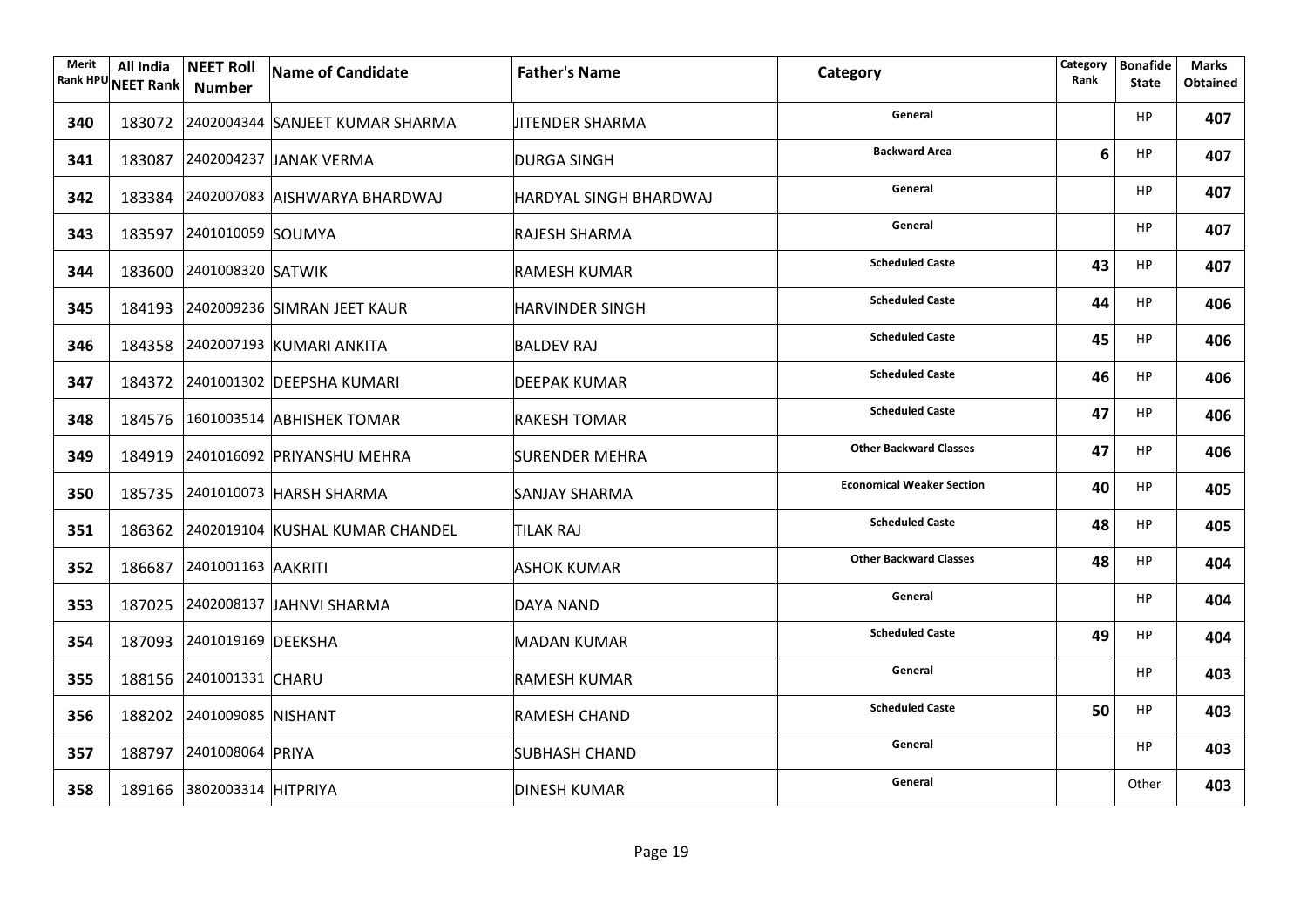| Merit | All India<br>Rank HPU NEET Rank | <b>NEET Roll</b><br><b>Number</b> | Name of Candidate                 | <b>Father's Name</b>         | Category                         | Category<br>Rank | <b>Bonafide</b><br><b>State</b> | Marks<br><b>Obtained</b> |
|-------|---------------------------------|-----------------------------------|-----------------------------------|------------------------------|----------------------------------|------------------|---------------------------------|--------------------------|
| 359   |                                 |                                   | 189339 2402013214 SHAIFALI SHARMA | <b>SHASHI BHUSHAN SHARMA</b> | <b>Economical Weaker Section</b> | 41               | <b>HP</b>                       | 402                      |
| 360   |                                 |                                   | 189418 1601005219 SHIVANI NEGI    | RADHA KRISHAN                | <b>Scheduled Tribe</b>           | 22               | <b>HP</b>                       | 402                      |
| 361   |                                 |                                   | 189571 2401016524 ISHA THAKUR     | YOGRAJ                       | General                          |                  | <b>HP</b>                       | 402                      |
| 362   |                                 |                                   | 189812 2401009320 AKSHAY RANA     | <b>BISHAN DASS</b>           | <b>Scheduled Tribe</b>           | 23               | HP                              | 402                      |
| 363   |                                 | 190149 2402014109 NEHA            |                                   | <b>DIWAN CHAND</b>           | <b>Economical Weaker Section</b> | 42               | HP                              | 402                      |
| 364   |                                 | 190264 2401001260 DHEERAJ         |                                   | RAVINDER KUMAR               | <b>Scheduled Caste</b>           | 51               | HP                              | 402                      |
| 365   |                                 |                                   | 190412 2402004075 PRIYANKA BISHT  | UPDESH KUMAR                 | <b>Scheduled Tribe</b>           | 24               | <b>HP</b>                       | 401                      |
| 366   |                                 | 190442 2401004218 AKSHITA         |                                   | <b>CHAMAN LAL</b>            | <b>Other Backward Classes</b>    | 49               | <b>HP</b>                       | 401                      |
| 367   |                                 |                                   | 190480 2401015090 RITIKA CHAUHAN  | <b>DHRUB RAJ</b>             | <b>Scheduled Tribe</b>           | 25               | <b>HP</b>                       | 401                      |
| 368   |                                 | 190683 1601002461 YOGITA          |                                   | <b>VINOD KUMAR</b>           | <b>Scheduled Caste</b>           | 52               | <b>HP</b>                       | 401                      |
| 369   |                                 | 190710 2401012053 PARVEZ ALI      |                                   | <b>MANOHAR ALI</b>           | <b>Scheduled Tribe</b>           | 26               | <b>HP</b>                       | 401                      |
| 370   |                                 | 190750 2401010280 ANUPMA          |                                   | PRADEEP KUMAR                | General                          |                  | <b>HP</b>                       | 401                      |
| 371   |                                 |                                   | 191266 2401007454 SAMRIDHI SINGH  | <b>DEEPAK PANDIT</b>         | General                          |                  | <b>HP</b>                       | 401                      |
| 372   |                                 | 191732 2402005087 SHREYA          |                                   | <b>KAMLESH CHAND</b>         | <b>Scheduled Caste</b>           | 53               | <b>HP</b>                       | 400                      |
| 373   |                                 |                                   | 192285 2402017001 VINEET KASHYAP  | <b>HARI DASS KASHYAP</b>     | <b>Scheduled Caste</b>           | 54               | <b>HP</b>                       | 400                      |
| 374   |                                 |                                   | 192452 2401012344 VANSHIKA PATHAK | <b>RAJNEESH PATHAK</b>       | General                          |                  | <b>HP</b>                       | 400                      |
| 375   |                                 | 193198 2402016041 ANKITA          |                                   | <b>SUNDER RAM</b>            | <b>Scheduled Tribe</b>           | 27               | HP                              | 399                      |
| 376   |                                 |                                   | 193374 1601012232 RIYA CHAUHAN    | <b>MOHINDER PAL</b>          | <b>Scheduled Tribe</b>           | 28               | <b>HP</b>                       | 399                      |
| 377   |                                 |                                   | 193404 1601005151 NIDHI GARG      | <b>SUSHIL KUMAR</b>          | General                          |                  | <b>HP</b>                       | 399                      |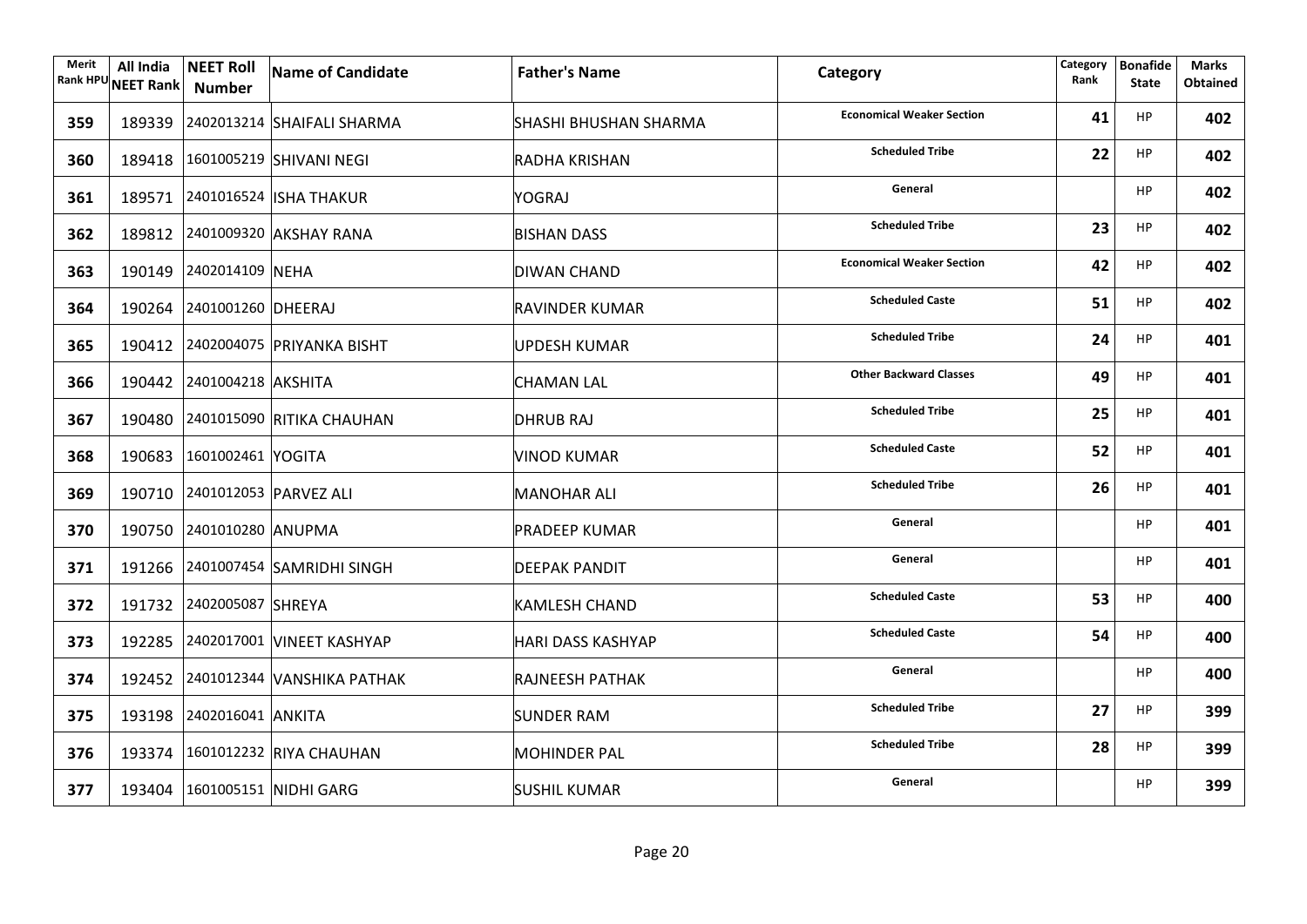| Merit<br><b>Rank HPU</b> | All India<br><b>NEET Rank</b> | <b>NEET Roll</b><br><b>Number</b> | <b>Name of Candidate</b>             | <b>Father's Name</b>          | Category                                                                                  | Category<br>Rank        | <b>Bonafide</b><br><b>State</b> | Marks<br><b>Obtained</b> |
|--------------------------|-------------------------------|-----------------------------------|--------------------------------------|-------------------------------|-------------------------------------------------------------------------------------------|-------------------------|---------------------------------|--------------------------|
| 378                      |                               | 193573 2401017315 RITIKA          |                                      | SANJIV KUMAR                  | Children-son/daughter of Ex-servicemen Priority<br>(VI): Wards of Ex-Servicemen           | 12                      | <b>HP</b>                       | 399                      |
| 379                      |                               |                                   | 193843 2401019147 ABIN BHAGOURIA     | <b>AMAN SINGH</b>             | General                                                                                   |                         | HP                              | 399                      |
| 380                      |                               |                                   | 193910 1601006068 ANKITA SHARMA      | <b>BABU ANUPUM SHARMA</b>     | Children-son/daughter of Defence Personnel<br>Priority (VIII): Wards of Serving Personnel | 8                       | HP                              | 399                      |
| 381                      |                               | 193996 2401016401 DEEPALI         |                                      | <b>DALIP SINGH</b>            | General                                                                                   |                         | <b>HP</b>                       | 399                      |
| 382                      |                               |                                   | 195258 2402005069 GAURAV BHATIA      | <b>DHARMINDER SINGH</b>       | <b>Scheduled Caste</b>                                                                    | 55                      | <b>HP</b>                       | 398                      |
| 383                      |                               |                                   | 195510 2401014016 MOHIT VERMA        | SANJAY KUMAR                  | <b>Scheduled Caste</b>                                                                    | 56                      | <b>HP</b>                       | 398                      |
| 384                      |                               | 195903 2402007215 MAHESH          |                                      | <b>YOGENDER</b>               | <b>Scheduled Caste</b>                                                                    | 57                      | <b>HP</b>                       | 397                      |
| 385                      |                               |                                   | 196518 2001102322 ANUJA SHARMA       | <b>SHAILENDER KUMAR</b>       | General                                                                                   |                         | <b>HP</b>                       | 397                      |
| 386                      |                               |                                   | 197001 2401017270 NAMITA THAKUR      | <b>RAVINDER KUMAR</b>         | General                                                                                   |                         | <b>HP</b>                       | 396                      |
| 387                      |                               |                                   | 197159 2402012026 AKSHIT SHARMA      | <b>SHESH PAL SHARMA</b>       | <b>Backward Area</b>                                                                      | $\overline{\mathbf{z}}$ | <b>HP</b>                       | 396                      |
| 388                      |                               | 197177 1601012166 SUNIDHI         |                                      | <b>DARSHAN SINGH</b>          | <b>Other Backward Classes</b>                                                             | 50                      | <b>HP</b>                       | 396                      |
| 389                      |                               |                                   | 197635 2401009301 DIVYA JYOTI KATOCH | <b>BHUPINDER CHAND KATOCH</b> | General                                                                                   |                         | <b>HP</b>                       | 396                      |
| 390                      |                               |                                   | 197779 2401004372 SHIVANI SHARMA     | <b>SHASHI PAL</b>             | <b>Economical Weaker Section</b>                                                          | 43                      | <b>HP</b>                       | 396                      |
| 391                      |                               |                                   | 198458 2401005391 KIRAN DEVI         | OM KUMAR                      | General                                                                                   |                         | <b>HP</b>                       | 395                      |
| 392                      |                               |                                   | 198795 2401006278 EKTA THAKUR        | NARAYAN SINGH                 | <b>Scheduled Tribe</b>                                                                    | 29                      | HP                              | 395                      |
| 393                      |                               |                                   | 198953 2401011064 HARSHUL SHARMA     | <b>VIJAY KUMAR</b>            | General                                                                                   |                         | <b>HP</b>                       | 395                      |
| 394                      |                               | 199090 2401012015 ARYAN           |                                      | <b>RAM CHANDER</b>            | <b>Scheduled Caste</b>                                                                    | 58                      | <b>HP</b>                       | 395                      |
| 395                      |                               | 199108 3803004230 ANJANA          |                                      | <b>ANIL KUMAR</b>             | General                                                                                   |                         | <b>HP</b>                       | 395                      |
| 396                      |                               |                                   | 199176 2402016014 AKSHITA SHARMA     | <b>NAVEEN KUMAR</b>           | <b>Economical Weaker Section</b>                                                          | 44                      | <b>HP</b>                       | 395                      |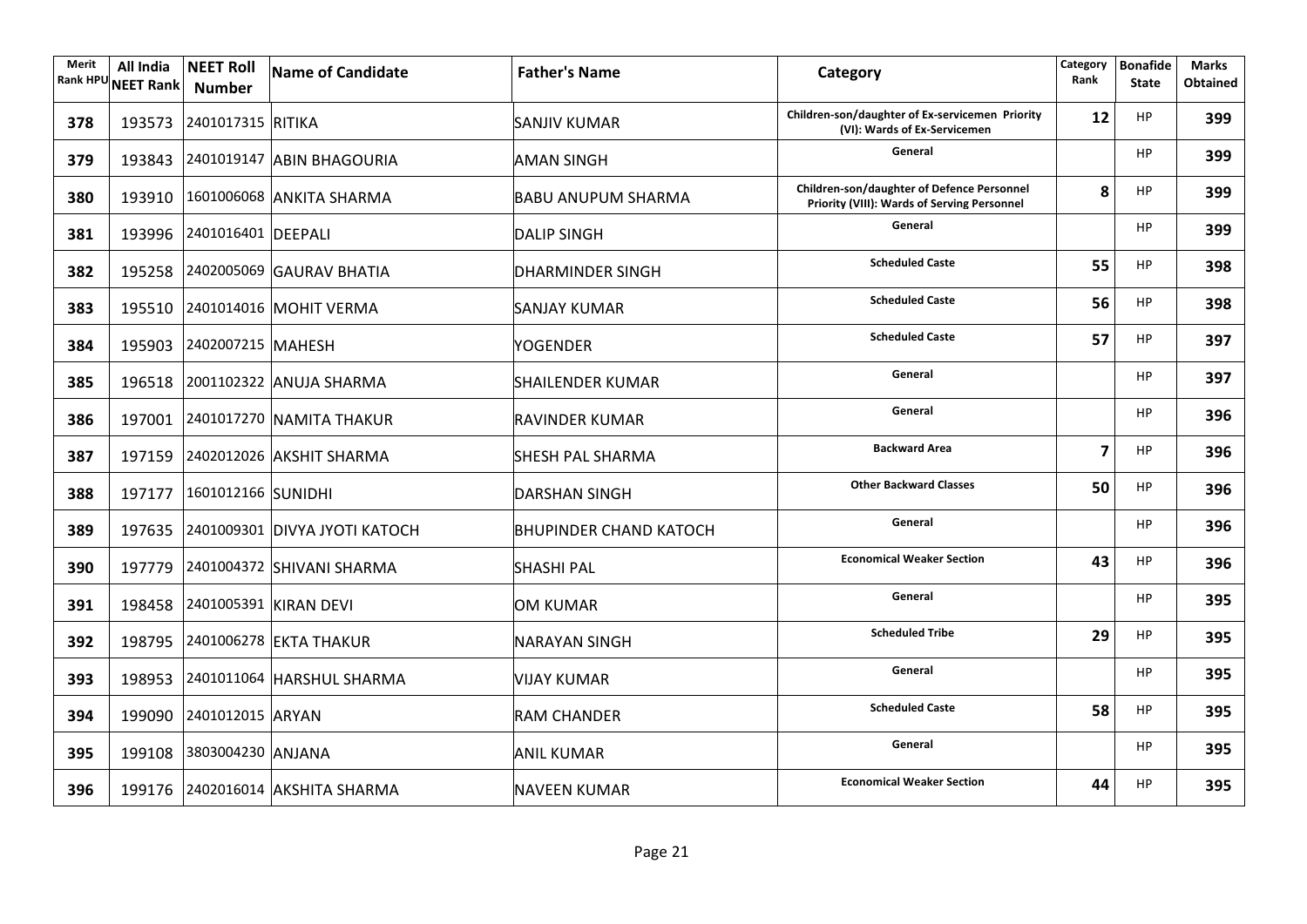| Merit | All India<br>Rank HPU NEET Rank | <b>NEET Roll</b><br><b>Number</b> | Name of Candidate                    | <b>Father's Name</b>        | Category                                                                        | Category<br>Rank | <b>Bonafide</b><br><b>State</b> | <b>Marks</b><br><b>Obtained</b> |
|-------|---------------------------------|-----------------------------------|--------------------------------------|-----------------------------|---------------------------------------------------------------------------------|------------------|---------------------------------|---------------------------------|
| 397   |                                 | 199413 2401010096 ISHITA          |                                      | SANJAY KUMAR                | General                                                                         |                  | <b>HP</b>                       | 395                             |
| 398   |                                 |                                   | 200132 2401017373 SAKSHI THAKUR      | <b>RAJESH KUMAR</b>         | General                                                                         |                  | HP                              | 394                             |
| 399   |                                 |                                   | 200321 2401001598 PANKAJ BHARDWAJ    | <b>SURESH KUMAR</b>         | <b>Scheduled Caste</b>                                                          | 59               | <b>HP</b>                       | 394                             |
| 400   |                                 | 201116 2401006097 REEVA           |                                      | <b>SURESH KUMAR</b>         | <b>Scheduled Caste</b>                                                          | 60               | <b>HP</b>                       | 393                             |
| 401   |                                 |                                   | 201858 1601004253 PRIYA SANGAR       | <b>RAM PAL</b>              | <b>Other Backward Classes</b>                                                   | 51               | <b>HP</b>                       | 393                             |
| 402   |                                 |                                   | 202305 2402006220 NAWANG YANGA       | <b>MOHAN SINGH</b>          | <b>Scheduled Tribe</b>                                                          | 30               | <b>HP</b>                       | 392                             |
| 403   |                                 |                                   | 202436 2401001594 RASHPAL SINGH RANA | <b>BHUPINDER SINGH</b>      | Children-son/daughter of Ex-servicemen Priority<br>(VI): Wards of Ex-Servicemen | 13               | <b>HP</b>                       | 392                             |
| 404   |                                 |                                   | 203955 2402012042 MOHIT KUMAR        | JIYA LAL                    | <b>Scheduled Caste</b>                                                          | 61               | <b>HP</b>                       | 391                             |
| 405   |                                 |                                   | 203965 2401002183 ASHIMA CHANDEL     | <b>RAJESH CHANDEL</b>       | General                                                                         |                  | <b>HP</b>                       | 391                             |
| 406   |                                 |                                   | 204146 2401010118 PRIYANSHI JAMWAL   | <b>RAJESH JAMWAL</b>        | <b>Economical Weaker Section</b>                                                | 45               | <b>HP</b>                       | 391                             |
| 407   |                                 |                                   | 204698 1601010342 RIYA JARYAL        | <b>SUDHIR SINGH JARYAL</b>  | General                                                                         |                  | <b>HP</b>                       | 391                             |
| 408   |                                 |                                   | 204789 2401001184 KAMIYA PATIAL      | <b>MANJEET SINGH PATIAL</b> | General                                                                         |                  | HP                              | 391                             |
| 409   |                                 |                                   | 204897 2402013247 AYUSHI NEGI        | <b>LALIT KUMAR NEGI</b>     | <b>Scheduled Tribe</b>                                                          | 31               | <b>HP</b>                       | 390                             |
| 410   |                                 |                                   | 205201 2402001441 AKSHIT KATNA       | <b>BHUVNESH KUMAR</b>       | <b>Economical Weaker Section</b>                                                | 46               | HP                              | 390                             |
| 411   |                                 |                                   | 205491 2402014117 APARNA NAHAR       | <b>BADAL SINGH</b>          | <b>Scheduled Caste</b>                                                          | 62               | <b>HP</b>                       | 390                             |
| 412   |                                 |                                   | 205690 2401002216 SHIVANI KAUNDAL    | <b>RAVINDER KUMAR</b>       | <b>Other Backward Classes</b>                                                   | 52               | <b>HP</b>                       | 390                             |
| 413   |                                 | 206426 3801006170 JYOTI           |                                      | <b>MANOHAR LAL</b>          | <b>Scheduled Caste</b>                                                          | 63               | <b>HP</b>                       | 389                             |
| 414   |                                 | 206450 2401003529 EKTA            |                                      | <b>SUNIL DUTT</b>           | <b>Other Backward Classes</b>                                                   | 53               | HP                              | 389                             |
| 415   |                                 | 207128 2401016100 SAKSHI          |                                      | <b>SANJEEV KUMAR</b>        | <b>Other Backward Classes</b>                                                   | 54               | HP                              | 389                             |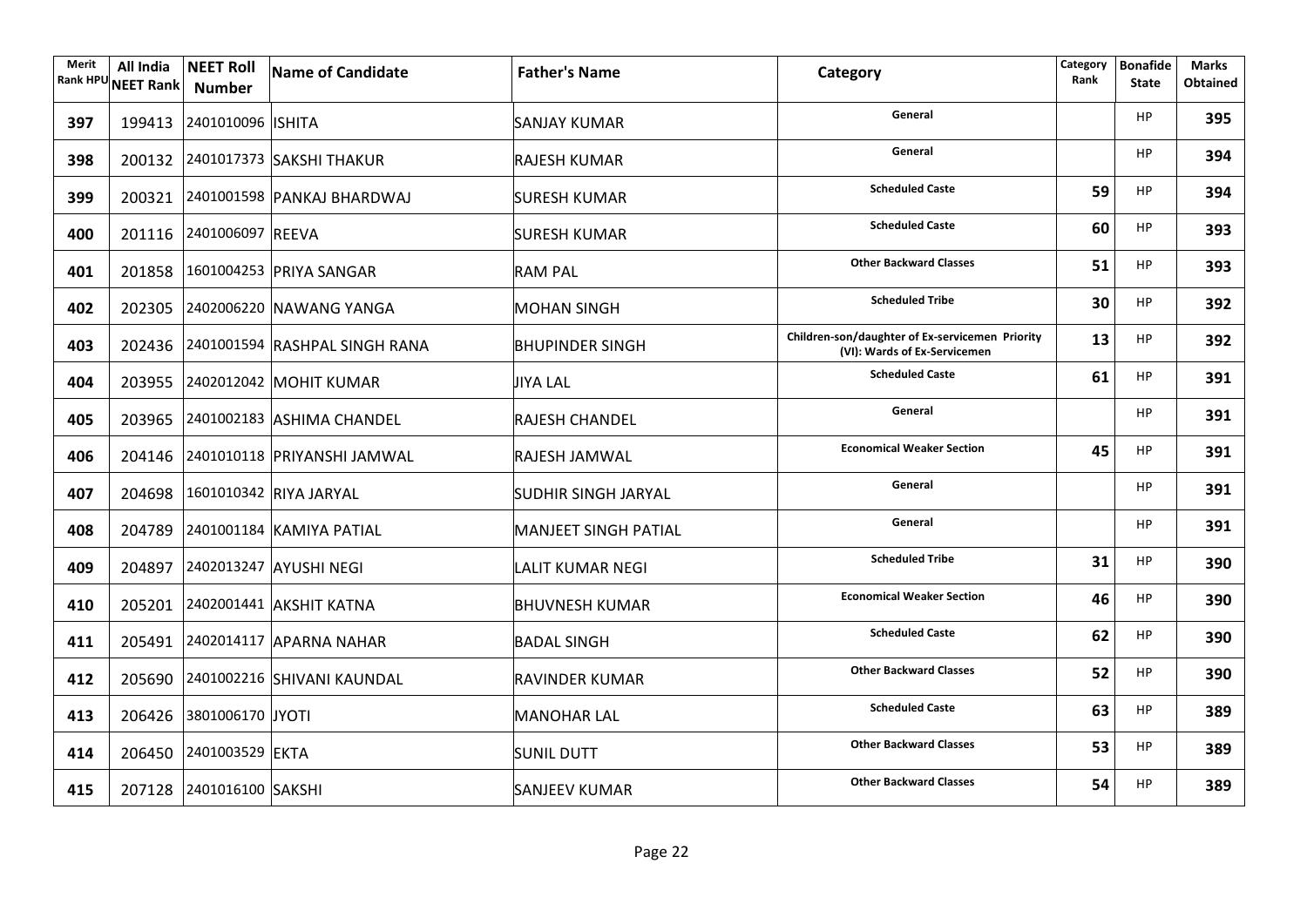| Merit | All India<br>Rank HPU NEET Rank | <b>NEET Roll</b><br><b>Number</b> | Name of Candidate                     | <b>Father's Name</b>     | Category                         | Category<br>Rank | <b>Bonafide</b><br><b>State</b> | <b>Marks</b><br><b>Obtained</b> |
|-------|---------------------------------|-----------------------------------|---------------------------------------|--------------------------|----------------------------------|------------------|---------------------------------|---------------------------------|
| 416   |                                 |                                   | 207595 1601002329 DECHEN YANGZOM      | YESHE DORJE BODH         | <b>Scheduled Tribe</b>           | 32               | HP                              | 388                             |
| 417   |                                 |                                   | 207880 2402011106 BHUVNESHWARI THAKUR | TIKKA RAM THAKUR         | General                          |                  | HP                              | 388                             |
| 418   |                                 |                                   | 207934 2402016069 ANCHAL GOEL         | <b>RAJESH KUMAR GOEL</b> | <b>Other Backward Classes</b>    | 55               | <b>HP</b>                       | 388                             |
| 419   |                                 | 207995 2401017428 MUSKAAN         |                                       | <b>KULDEEP</b>           | <b>Scheduled Caste</b>           | 64               | HP                              | 388                             |
| 420   |                                 |                                   | 208224 2401012076 RIYA SHARMA         | <b>SHASHI BHUSHAN</b>    | General                          |                  | HP                              | 388                             |
| 421   |                                 |                                   | 209811 2402011060 GUNJAN KUMAR SHARMA | RAKESH KUMAR             | <b>Economical Weaker Section</b> | 47               | HP                              | 387                             |
| 422   |                                 | 210551 2303001344 AKSHIT          |                                       | SANJAY KUMAR             | General                          |                  | <b>HP</b>                       | 386                             |
| 423   |                                 |                                   | 210613 1601009431 SHASHWAT SHARMA     | <b>MAHIMA DUTT</b>       | <b>Other Backward Classes</b>    | 56               | <b>HP</b>                       | 386                             |
| 424   |                                 | 213151 2402012288 SANGEETA        |                                       | AJEET KUMAR              | <b>Scheduled Tribe</b>           | 33               | <b>HP</b>                       | 384                             |
| 425   |                                 |                                   | 216150 2401017365 HARPREET BHARWAL    | <b>SATISH KUMAR</b>      | General                          |                  | <b>HP</b>                       | 382                             |
| 426   |                                 |                                   | 216634 1601001884   ISHAAN SAINI      | JASBIR SINGH             | <b>Other Backward Classes</b>    | 57               | <b>HP</b>                       | 382                             |
| 427   |                                 |                                   | 216891 2401015126 KRITIKA SAMYAL      | <b>BALBIR SINGH</b>      | <b>Scheduled Tribe</b>           | 34               | <b>HP</b>                       | 381                             |
| 428   |                                 |                                   | 217652 2301001308 KRITIKA ALOHIA      | MANOJ KUMAR ALOHIA       | General                          |                  | <b>HP</b>                       | 381                             |
| 429   |                                 |                                   | 218416 2402007073 CHHIMED PALMO       | PAMA NAMGIAL             | <b>Scheduled Tribe</b>           | 35               | <b>HP</b>                       | 380                             |
| 430   |                                 |                                   | 218569 3004006346 VIDUSHI JAIN        | MANOJ JAIN               | <b>Economical Weaker Section</b> | 48               | Other                           | 380                             |
| 431   |                                 | 219383 1601007455 KALPANA         |                                       | <b>SURINDER KUMAR</b>    | <b>Other Backward Classes</b>    | 58               | <b>HP</b>                       | 380                             |
| 432   |                                 |                                   | 219626 4404005170 STUTI SINGH         | MANOJ KUMAR SINGH        | General                          |                  | Other                           | 380                             |
| 433   |                                 |                                   | 219794 2401007396 SHAGUN KALSI        | <b>GURBAKSH SINGH</b>    | <b>Scheduled Caste</b>           | 65               | <b>HP</b>                       | 379                             |
| 434   |                                 |                                   | 221154 2401018077 MAYURAKSHI RAJPUT   | <b>RATNESH KUMAR</b>     | General                          |                  | <b>HP</b>                       | 378                             |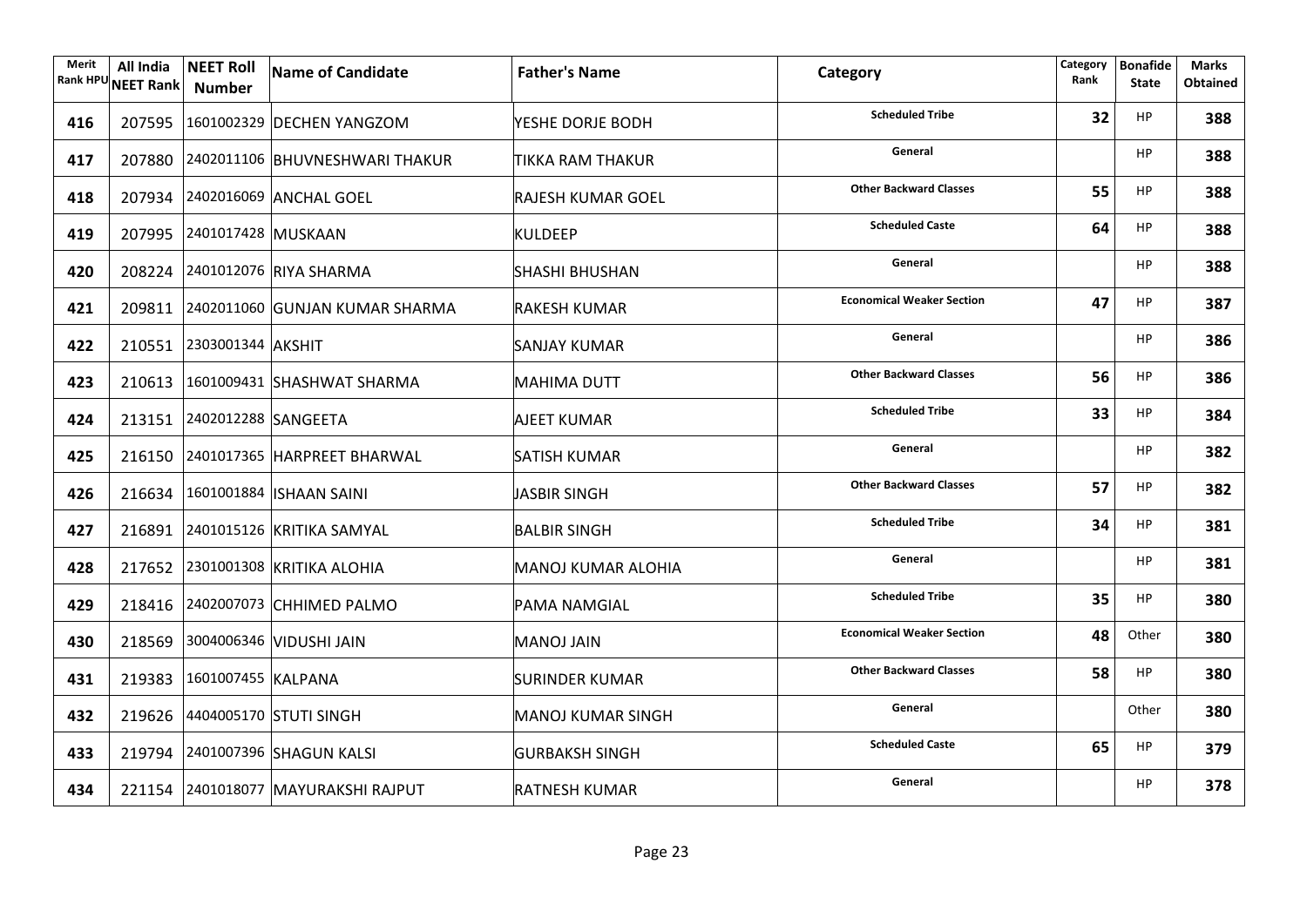| Merit | All India<br>Rank HPU NEET Rank | <b>NEET Roll</b><br><b>Number</b> | Name of Candidate                     | <b>Father's Name</b>  | Category                                                                                         | Category<br>Rank | <b>Bonafide</b><br><b>State</b> | <b>Marks</b><br><b>Obtained</b> |
|-------|---------------------------------|-----------------------------------|---------------------------------------|-----------------------|--------------------------------------------------------------------------------------------------|------------------|---------------------------------|---------------------------------|
| 435   |                                 |                                   | 221187 2401016342 TARANA SHARMA       | <b>SURENDER KUMAR</b> | <b>Economical Weaker Section</b>                                                                 | 49               | <b>HP</b>                       | 378                             |
| 436   |                                 |                                   | 221196 2401002547 SHAKSHI SAHOTRA     | <b>ASHOK KUMAR</b>    | <b>Scheduled Caste</b>                                                                           | 66               | <b>HP</b>                       | 378                             |
| 437   |                                 | 221272 2401001502 SHIKHA          |                                       | <b>SUBHASH CHAND</b>  | Children-son/daughter of Defence Personnel<br><b>Priority (VIII): Wards of Serving Personnel</b> | 9                | <b>HP</b>                       | 378                             |
| 438   |                                 | 222080 1601004634 ANJALI          |                                       | <b>RAJ KUMAR</b>      | General                                                                                          |                  | <b>HP</b>                       | 378                             |
| 439   |                                 |                                   | 222672 2401012326 AKANKSHA PUROHIT    | <b>RAJEEV SHARMA</b>  | General                                                                                          |                  | <b>HP</b>                       | 377                             |
| 440   |                                 |                                   | 222769 2401001548 KAJAL KUMARI        | <b>TILAK RAJ</b>      | <b>Scheduled Caste</b>                                                                           | 67               | <b>HP</b>                       | 377                             |
| 441   |                                 |                                   | 223136 2401003469 SHIWANGI SHARMA     | RAKESH KUMAR SHARMA   | General                                                                                          |                  | <b>HP</b>                       | 377                             |
| 442   |                                 | 223240 2001223019 BHAVNA          |                                       | <b>SURJEET KUMAR</b>  | <b>Other Backward Classes</b>                                                                    | 59               | <b>HP</b>                       | 377                             |
| 443   |                                 |                                   | 223327 2402010225 PRACHI SHARMA       | KHEMRAJ SHARMA        | <b>Economical Weaker Section</b>                                                                 | 50               | <b>HP</b>                       | 377                             |
| 444   |                                 |                                   | 223888 2402001146 VISHAKHA JOSHI      | <b>MANOJ JOSHI</b>    | General                                                                                          |                  | <b>HP</b>                       | 376                             |
| 445   |                                 |                                   | 224012 1601011517 RITIKA THAKUR       | <b>SIKENDER SINGH</b> | General                                                                                          |                  | HP                              | 376                             |
| 446   |                                 |                                   | 224232 2401013080 TENZIN YANGKIT BODH | NAWANG DORJE          | <b>Scheduled Tribe</b>                                                                           | 36               | HP                              | 376                             |
| 447   |                                 |                                   | 224311 2401015122 SUCHETA SHARMA      | <b>SATISH KUMAR</b>   | <b>Economical Weaker Section</b>                                                                 | 51               | <b>HP</b>                       | 376                             |
| 448   |                                 |                                   | 224541 1601010287 ANANYA PURI         | <b>ATUL PURI</b>      | General                                                                                          |                  | HP                              | 376                             |
| 449   |                                 |                                   | 224630 2401017029 AKSHITA SHARMA      | <b>SANJAY SHARMA</b>  | General                                                                                          |                  | <b>HP</b>                       | 376                             |
| 450   |                                 |                                   | 225353 2402019051 SAKSHI PANWAR       | <b>AMAR PANWAR</b>    | <b>Scheduled Caste</b>                                                                           | 68               | <b>HP</b>                       | 375                             |
| 451   |                                 |                                   | 225566 2402010120 RUJUL JAMKETA       | PARMESH KUMAR JAMKETA | <b>Scheduled Caste</b>                                                                           | 69               | HP                              | 375                             |
| 452   |                                 | 226734 1601004548 RIDAM           |                                       | <b>PRATAP SHARMA</b>  | <b>Scheduled Tribe</b>                                                                           | 37               | HP                              | 374                             |
| 453   |                                 | 226932 2401004361 ANANYA          |                                       | <b>AJAY KUMAR</b>     | <b>Economical Weaker Section</b>                                                                 | 52               | <b>HP</b>                       | 374                             |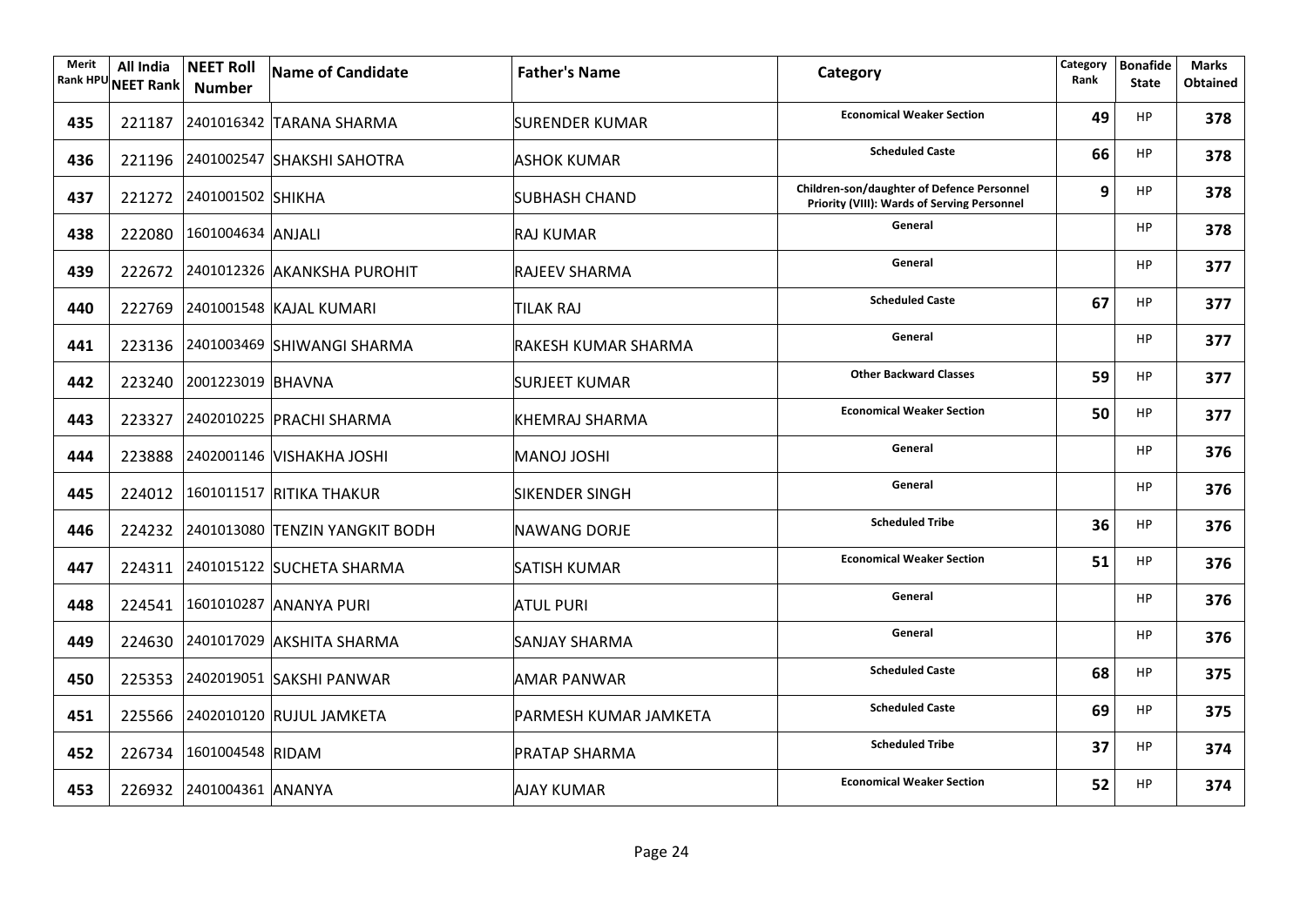| Merit | All India<br>Rank HPU NEET Rank   Number | <b>NEET Roll</b>          | Name of Candidate                    | <b>Father's Name</b>        | Category                         | Category<br>Rank | <b>Bonafide</b><br><b>State</b> | <b>Marks</b><br><b>Obtained</b> |
|-------|------------------------------------------|---------------------------|--------------------------------------|-----------------------------|----------------------------------|------------------|---------------------------------|---------------------------------|
| 454   |                                          | 227163 3801002146 MAHIMA  |                                      | <b>MADAN LAL</b>            | <b>Scheduled Tribe</b>           | 38               | HP                              | 374                             |
| 455   |                                          | 230005 2401007239 SHIVANI |                                      | <b>SURENDER PAL</b>         | <b>Other Backward Classes</b>    | 60               | <b>HP</b>                       | 372                             |
| 456   |                                          |                           | 231339 2401017444 KRITIKA KAUSHAL    | JOGINDER SINGH KAUSHAL      | <b>Scheduled Caste</b>           | 70               | <b>HP</b>                       | 371                             |
| 457   |                                          | 232759 2401004144 ANSHUL  |                                      | <b>RANJEET SINGH</b>        | <b>Scheduled Tribe</b>           | 39               | <b>HP</b>                       | 370                             |
| 458   |                                          | 233288 2401005091 AMISHA  |                                      | <b>AMAR SINGH</b>           | <b>Scheduled Tribe</b>           | 40               | <b>HP</b>                       | 370                             |
| 459   |                                          |                           | 233514 2401006104 NITIN KUMAR CHOPRA | <b>PARVEEN KUMAR CHOPRA</b> | <b>Economical Weaker Section</b> | 53               | <b>HP</b>                       | 370                             |
| 460   |                                          | 235124 2401005395 SIMRAN  |                                      | <b>BALVIR SINGH</b>         | General                          |                  | <b>HP</b>                       | 369                             |
| 461   |                                          |                           | 237014 2402004333 KARMA TANZIN       | TASHI DORJE                 | <b>Scheduled Tribe</b>           | 41               | <b>HP</b>                       | 367                             |
| 462   |                                          |                           | 237122 3801005352 KUSHAL KOURDAR     | <b>NARESH PAL</b>           | <b>Scheduled Caste</b>           | 71               | <b>HP</b>                       | 367                             |
| 463   |                                          |                           | 237168 2401001631 SHAGUN PALIA       | <b>RANJEET PALIA</b>        | <b>Other Backward Classes</b>    | 61               | HP                              | 367                             |
| 464   |                                          |                           | 239348 2401017034 TANISHA SHARMA     | <b>SHER SINGH</b>           | <b>Scheduled Tribe</b>           | 42               | <b>HP</b>                       | 366                             |
| 465   |                                          | 239666 2401005105 SIMRAN  |                                      | NARESH KUMAR                | General                          |                  | <b>HP</b>                       | 365                             |
| 466   |                                          |                           | 243056 2402016078 ASHWANI KUMAR      | <b>INDER SINGH</b>          | <b>Scheduled Caste</b>           | 72               | <b>HP</b>                       | 363                             |
| 467   |                                          |                           | 244455 2401007092 SHIVANI THAKUR     | <b>BISHAN DASS</b>          | General                          |                  | <b>HP</b>                       | 362                             |
| 468   |                                          | 244465 2401003522 SIMRAN  |                                      | <b>BHUPINDER</b>            | <b>Scheduled Caste</b>           | 73               | <b>HP</b>                       | 362                             |
| 469   |                                          |                           | 246079 2402013082 RITIKA THAKUR      | <b>KAMAL KUMAR VERMA</b>    | General                          |                  | <b>HP</b>                       | 361                             |
| 470   |                                          |                           | 246395 2401003330 ISHA THAKUR        | <b>PRAVEEN KUMAR</b>        | General                          |                  | <b>HP</b>                       | 361                             |
| 471   |                                          |                           | 247847 2401018312 PRIDHI MAHAJAN     | <b>RAKESH KUMAR</b>         | General                          |                  | <b>HP</b>                       | 360                             |
| 472   |                                          |                           | 248700 2401007145 AKANKSHA GHAGGA    | <b>AMARJEET KUMAR</b>       | <b>Scheduled Caste</b>           | 74               | <b>HP</b>                       | 359                             |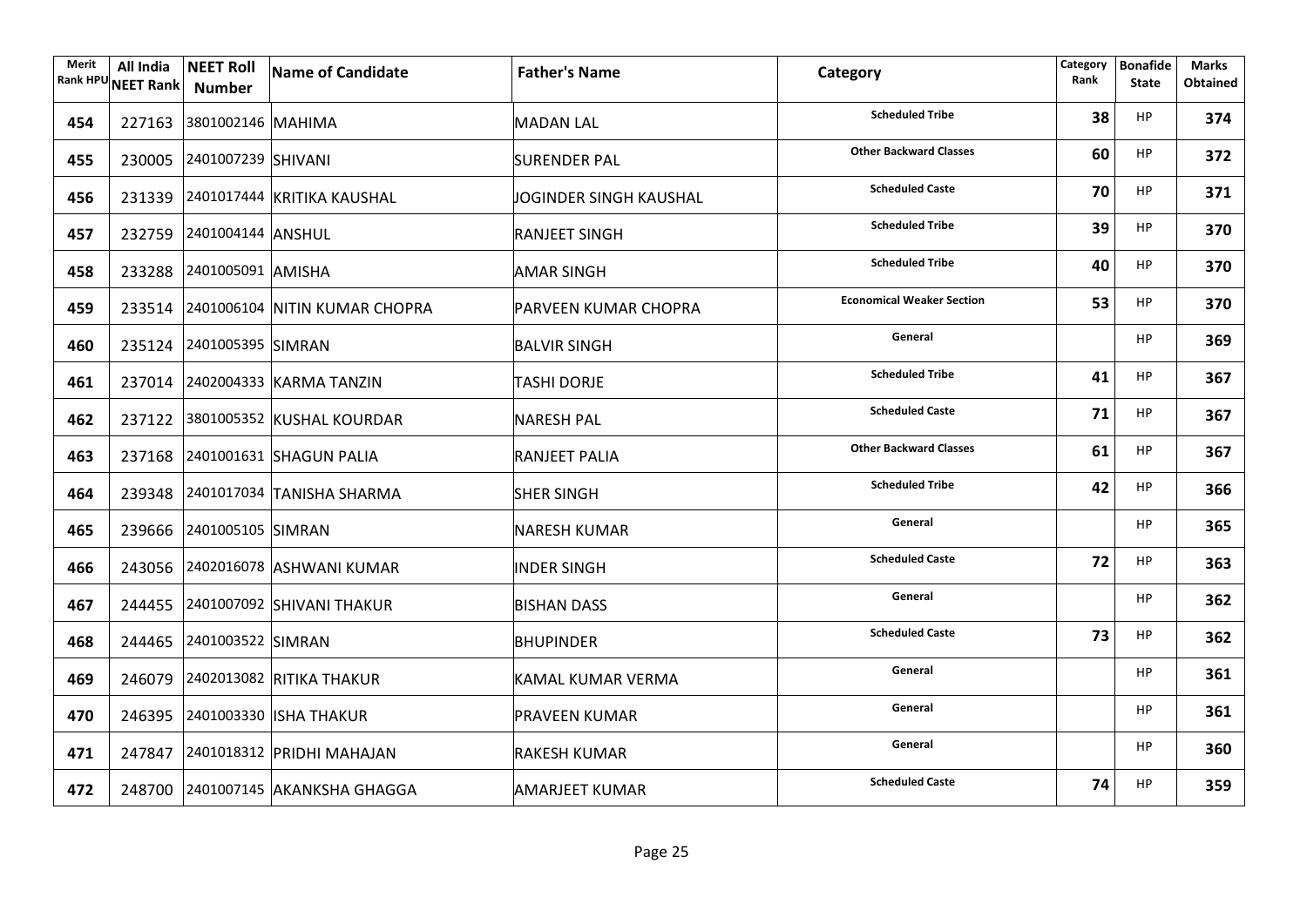| Merit | All India<br>Rank HPU NEET Rank | <b>NEET Roll</b><br>Number | Name of Candidate                 | <b>Father's Name</b>       | Category                         | Category<br>Rank | <b>Bonafide</b><br><b>State</b> | <b>Marks</b><br><b>Obtained</b> |
|-------|---------------------------------|----------------------------|-----------------------------------|----------------------------|----------------------------------|------------------|---------------------------------|---------------------------------|
| 473   |                                 |                            | 249080 2402004065 DIPANSHU THAKUR | <b>RAKESH KUMAR THAKUR</b> | General                          |                  | HP                              | 359                             |
| 474   |                                 | 251160 4501005205 MUSKAN   |                                   | JAHID HUSSAIN              | <b>Other Backward Classes</b>    | 62               | HP                              | 358                             |
| 475   |                                 |                            | 251489 2401003066 NIVEDITA SHARMA | NARESH SHARMA              | General                          |                  | <b>HP</b>                       | 357                             |
| 476   |                                 |                            | 252103 2401016028 APOORVA SHARMA  | <b>GANESH DUTT</b>         | General                          |                  | <b>HP</b>                       | 357                             |
| 477   |                                 |                            | 252297 1601005528 HRITVIK SHASHNI | <b>RAHUL SHASHNI</b>       | <b>Scheduled Tribe</b>           | 43               | <b>HP</b>                       | 357                             |
| 478   |                                 |                            | 252905 2401003435 ARUSHI ARYA     | <b>DESH RAJ</b>            | <b>Other Backward Classes</b>    | 63               | <b>HP</b>                       | 356                             |
| 479   |                                 | 253005 2401006312 ANJALI   |                                   | MANOJ KUMAR                | <b>Economical Weaker Section</b> | 54               | <b>HP</b>                       | 356                             |
| 480   |                                 |                            | 253237 2401014121 IVA DHIMAN      | ANIL KUMAR                 | <b>Scheduled Caste</b>           | 75               | <b>HP</b>                       | 356                             |
| 481   |                                 | 254032 2401002057 DIKSHA   |                                   | <b>PAWAN KUMAR</b>         | <b>Scheduled Caste</b>           | 76               | <b>HP</b>                       | 356                             |
| 482   |                                 |                            | 254172 2401007421 ANURAG DHIMAN   | BHUBNESH DHIMAN            | <b>Scheduled Caste</b>           | 77               | HP                              | 356                             |
| 483   |                                 | 254914 2401003362 GUDIA    |                                   | <b>SURESH KUMAR</b>        | General                          |                  | <b>HP</b>                       | 355                             |
| 484   |                                 | 256042 2401005168 LAKSHITA |                                   | RAMESH KUMAR               | <b>Scheduled Caste</b>           | 78               | <b>HP</b>                       | 354                             |
| 485   |                                 |                            | 256359 2401012146 NIKHIL SHARMA   | DHARAM CHAND               | General                          |                  | <b>HP</b>                       | 354                             |
| 486   |                                 |                            | 256479 2402012041 PALLAVI CHAUHAN | MANOJ CHAUHAN              | <b>Economical Weaker Section</b> | 55               | <b>HP</b>                       | 354                             |
| 487   |                                 |                            | 257028 2401002175 ARJITA SHARMA   | SURAJ SHARMA               | <b>Economical Weaker Section</b> | 56               | <b>HP</b>                       | 354                             |
| 488   |                                 |                            | 257371 2402003049 DEPENDER ANAND  | <b>CHHERING DUBGIA</b>     | <b>Scheduled Tribe</b>           | 44               | <b>HP</b>                       | 353                             |
| 489   |                                 |                            | 257728 2402017005 CHAND KUMAR     | NARAYAN SINGH              | <b>Scheduled Caste</b>           | 79               | HP                              | 353                             |
| 490   |                                 |                            | 257866 2401009103 ADITI THAKUR    | <b>PAWAN KUMAR</b>         | General                          |                  | <b>HP</b>                       | 353                             |
| 491   |                                 | 258087 2303002471 ANISHA   |                                   | <b>RAJPAL</b>              | General                          |                  | Other                           | 353                             |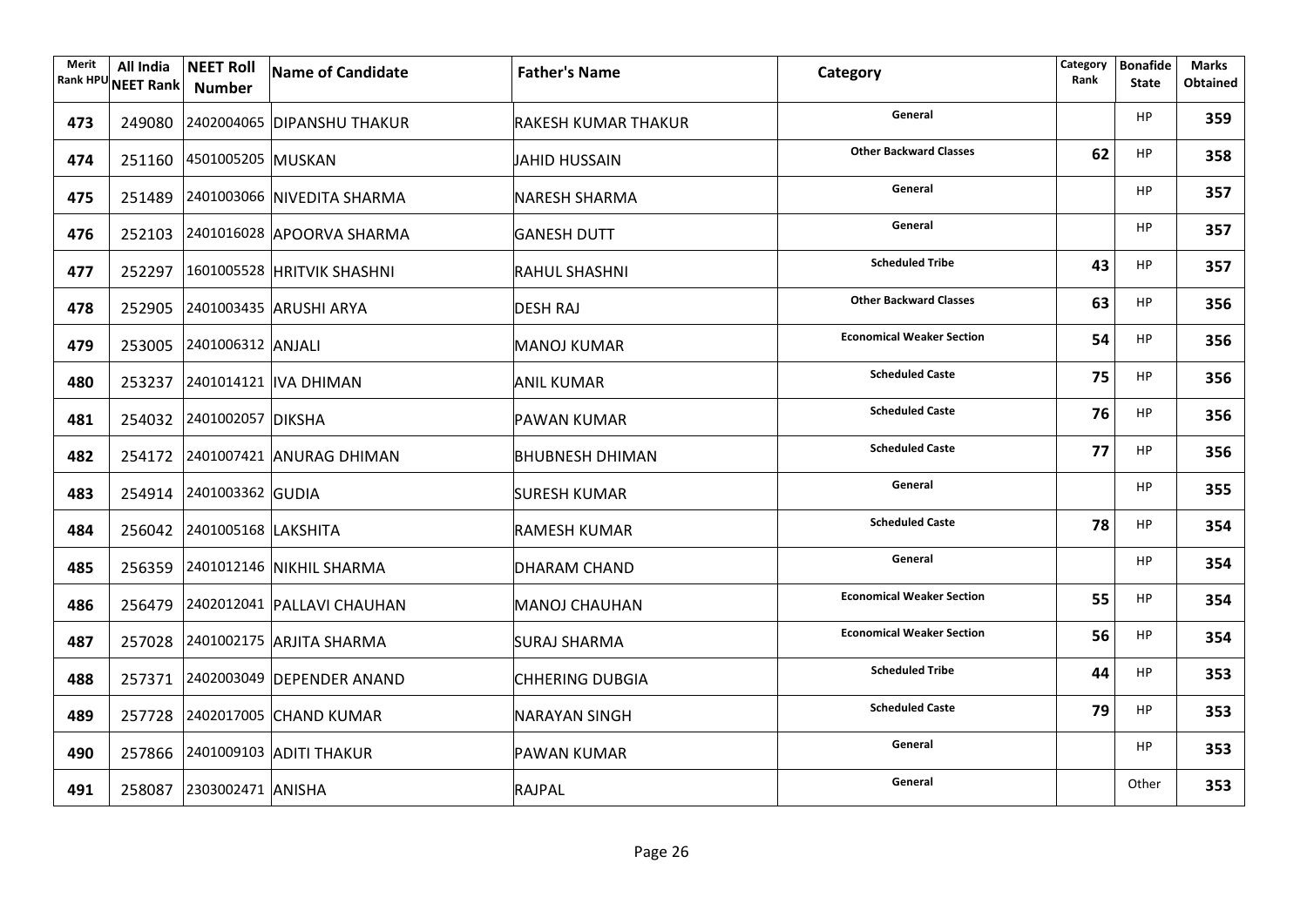| Merit<br><b>Rank HPU</b> | All India<br><b>NEET Rank</b> | <b>NEET Roll</b><br><b>Number</b> | Name of Candidate                  | <b>Father's Name</b>    | Category                                                                        | Category<br>Rank | <b>Bonafide</b><br><b>State</b> | <b>Marks</b><br><b>Obtained</b> |
|--------------------------|-------------------------------|-----------------------------------|------------------------------------|-------------------------|---------------------------------------------------------------------------------|------------------|---------------------------------|---------------------------------|
| 492                      |                               |                                   | 258820 1601001598 VASUDHA KAUSHAL  | <b>SATISH</b>           | General                                                                         |                  | HP                              | 352                             |
| 493                      |                               | 258944 2401005270 SARA            |                                    | <b>PARVEEN KUMAR</b>    | <b>Other Backward Classes</b>                                                   | 64               | HP                              | 352                             |
| 494                      |                               |                                   | 259701 2401011147 SUPRIYA SHARMA   | KAMAL JEET              | General                                                                         |                  | <b>HP</b>                       | 352                             |
| 495                      |                               |                                   | 261766 2402013270 ADITI RAJ THAKUR | <b>RAJ KUMAR THAKUR</b> | <b>Wards of Freedom Fighter</b>                                                 | 1                | <b>HP</b>                       | 350                             |
| 496                      |                               | 262349 2401014163 RITIKA          |                                    | <b>KULDEEP CHAND</b>    | <b>Other Backward Classes</b>                                                   | 65               | <b>HP</b>                       | 350                             |
| 497                      |                               |                                   | 262515 2401018406 ANSHIMA RANA     | <b>DINESH KUMAR</b>     | General                                                                         |                  | <b>HP</b>                       | 350                             |
| 498                      |                               | 264483 1601007585 URMIL           |                                    | <b>MOHAN SINGH</b>      | <b>Other Backward Classes</b>                                                   | 66               | <b>HP</b>                       | 349                             |
| 499                      |                               | 265801 1601009034 KAVITA          |                                    | <b>RAJINDER KUMAR</b>   | <b>Scheduled Caste</b>                                                          | 80               | <b>HP</b>                       | 348                             |
| 500                      |                               |                                   | 267148 2402009080 PURAV JASWAL     | <b>RAJ KUMAR JASWAL</b> | General                                                                         |                  | <b>HP</b>                       | 347                             |
| 501                      |                               |                                   | 268784 2401014179 ARSHITA RANA     | <b>ASHISH RANA</b>      | <b>Economical Weaker Section</b>                                                | 57               | HP                              | 346                             |
| 502                      |                               |                                   | 269319 2402003129 SAKSHI RAWAT     | <b>GOPAL RAWAT</b>      | General                                                                         |                  | <b>HP</b>                       | 346                             |
| 503                      |                               |                                   | 271378 2401015085 VANSHAJ JARIAL   | <b>VINOD SINGH</b>      | Children-son/daughter of Ex-servicemen Priority<br>(VI): Wards of Ex-Servicemen | 14               | <b>HP</b>                       | 344                             |
| 504                      |                               | 271770 2001018354 MONIKA          |                                    | <b>JAGDEV SINGH</b>     | General                                                                         |                  | Other                           | 344                             |
| 505                      |                               |                                   | 272052 2402008086 RAHUL KESTA      | <b>KALAG RAM</b>        | <b>Scheduled Caste</b>                                                          | 81               | <b>HP</b>                       | 344                             |
| 506                      |                               |                                   | 272257 2401017218 ASHISH KAUSHAL   | VINOD KUMAR             | <b>Scheduled Caste</b>                                                          | 82               | <b>HP</b>                       | 344                             |
| 507                      |                               |                                   | 273163 2401002186 SONAKSHI JASWAL  | <b>DINESH KUMAR</b>     | <b>Other Backward Classes</b>                                                   | 67               | <b>HP</b>                       | 343                             |
| 508                      |                               |                                   | 273167 2401016215 POONAM DEVI      | <b>CHAIN SINGH</b>      | <b>Scheduled Caste</b>                                                          | 83               | <b>HP</b>                       | 343                             |
| 509                      |                               |                                   | 273437 2401018192 VANI CHOPRA      | <b>RAJESH CHOPRA</b>    | General                                                                         |                  | <b>HP</b>                       | 343                             |
| 510                      |                               |                                   | 273450 1601001653  IRA CHAUDHARY   | <b>GURDEEP SINGH</b>    | <b>Other Backward Classes</b>                                                   | 68               | <b>HP</b>                       | 343                             |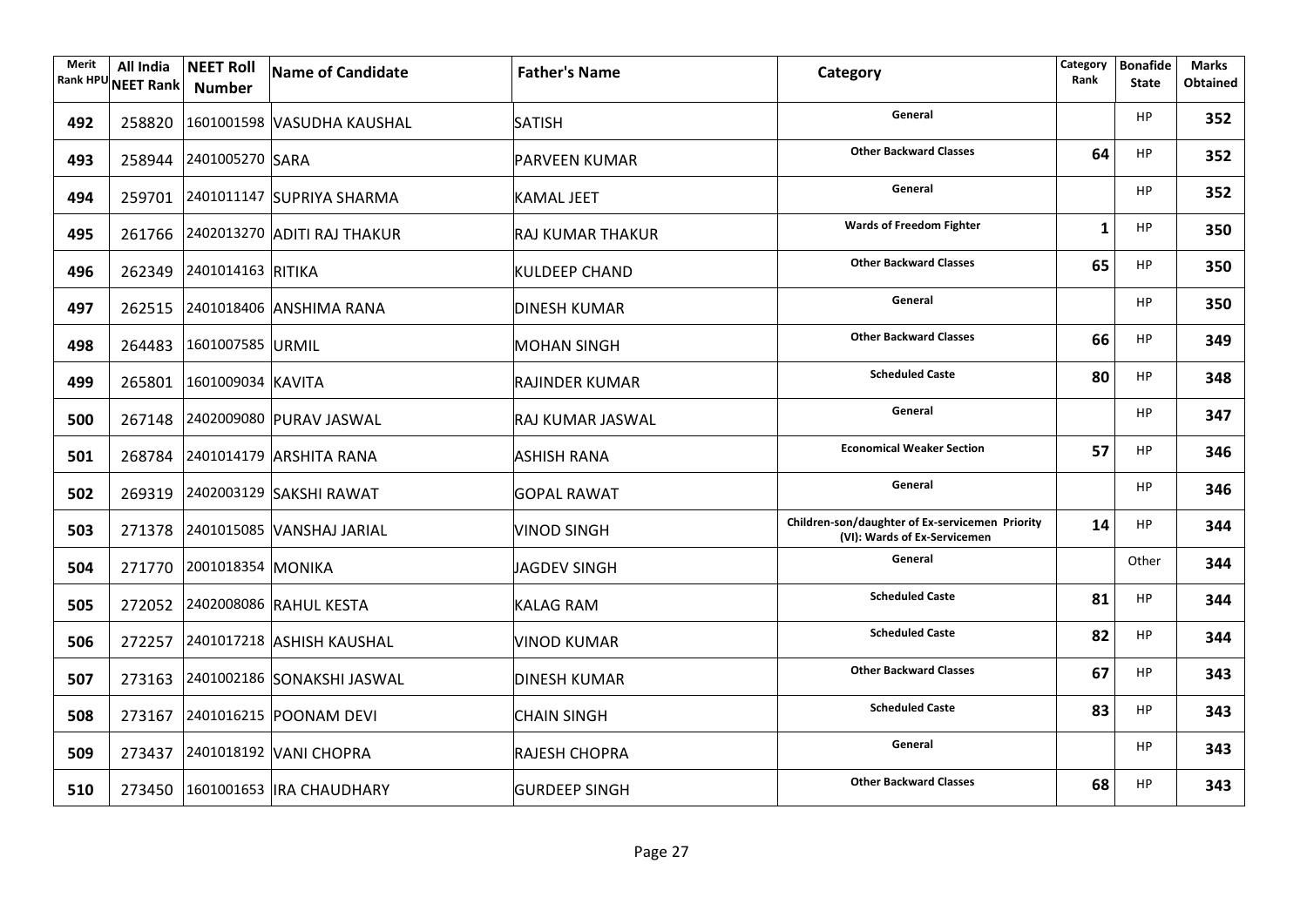| Merit | All India<br>Rank HPU NEET Rank | <b>NEET Roll</b><br><b>Number</b> | Name of Candidate                    | <b>Father's Name</b>    | Category                                                                                                | Category<br>Rank | <b>Bonafide</b><br><b>State</b> | Marks<br><b>Obtained</b> |
|-------|---------------------------------|-----------------------------------|--------------------------------------|-------------------------|---------------------------------------------------------------------------------------------------------|------------------|---------------------------------|--------------------------|
| 511   |                                 |                                   | 274420 1601008091 ISHA GUPTA         | <b>VIKRANT GUPTA</b>    | General                                                                                                 |                  | <b>HP</b>                       | 342                      |
| 512   |                                 |                                   | 274659 2401002479 NEERAJ JARIAL      | <b>DES RAJ JARIAL</b>   | <b>Scheduled Caste</b>                                                                                  | 84               | <b>HP</b>                       | 342                      |
| 513   |                                 |                                   | 275740 1601006569 VRINDA PURI        | RAJ KUMAR               | General                                                                                                 |                  | <b>HP</b>                       | 341                      |
| 514   |                                 |                                   | 275796 1601004152 YOUNUS ALI         | YOUSUF ALI              | <b>Scheduled Tribe</b>                                                                                  | 45               | <b>HP</b>                       | 341                      |
| 515   |                                 | 275921 2401015107 SHAINA          |                                      | <b>SUSHIL KUMAR</b>     | <b>Economical Weaker Section</b>                                                                        | 58               | <b>HP</b>                       | 341                      |
| 516   |                                 |                                   | 276044 2401003367 AKANKSHA CHOUDHARY | <b>KRISHAN LAL</b>      | <b>Other Backward Classes</b>                                                                           | 69               | <b>HP</b>                       | 341                      |
| 517   |                                 |                                   | 276883 2401001270 ANSHUL SHARMA      | ARUN SHARMA             | <b>Economical Weaker Section</b>                                                                        | 59               | <b>HP</b>                       | 341                      |
| 518   |                                 | 277781 1601010419 KALPANA         |                                      | <b>DALIP SINGH</b>      | <b>Scheduled Tribe</b>                                                                                  | 46               | <b>HP</b>                       | 340                      |
| 519   |                                 |                                   | 279155 2401003218 SHRUTI SHARMA      | <b>BALRAM SHARMA</b>    | <b>Economical Weaker Section</b>                                                                        | 60               | <b>HP</b>                       | 339                      |
| 520   |                                 |                                   | 279702 2401004035 CHANCHAL KUMARI    | <b>KARAM SINGH</b>      | <b>Children-son/daughter of Defence Personnel</b><br>Priority (VIII): Wards of Serving Personnel        | 10               | <b>HP</b>                       | 339                      |
| 521   |                                 | 279920 3903004608 ISHA RANA       |                                      | <b>MAHAL SINGH</b>      | <b>Children-son/daughter of Defence Personnel</b><br><b>Priority (VIII): Wards of Serving Personnel</b> | 11               | <b>HP</b>                       | 339                      |
| 522   |                                 |                                   | 279933 2401002460 YASH THAKUR        | <b>AJAY KUMAR</b>       | <b>Economical Weaker Section</b>                                                                        | 61               | HP                              | 339                      |
| 523   |                                 |                                   | 280899 2401017414 SHUBHAM THAKUR     | <b>CHANE RAM THAKUR</b> | General                                                                                                 |                  | <b>HP</b>                       | 338                      |
| 524   |                                 | 280963 2401018240 ANSHIKA         |                                      | <b>NEK RAM</b>          | <b>Scheduled Caste</b>                                                                                  | 85               | HP                              | 338                      |
| 525   |                                 |                                   | 280968 4501008054 DILIP KUMAR        | RAJ KUMAR               | <b>Scheduled Caste</b>                                                                                  | 86               | <b>HP</b>                       | 338                      |
| 526   |                                 |                                   | 281254 2402015101 MEGHA RANI         | <b>VINOD KUMAR</b>      | <b>Scheduled Caste</b>                                                                                  | 87               | <b>HP</b>                       | 338                      |
| 527   |                                 |                                   | 282906 2401005325 CHHAVI MOUDGIL     | <b>SATYA PAUL</b>       | General                                                                                                 |                  | <b>HP</b>                       | 337                      |
| 528   |                                 |                                   | 283657 2401015191 SIMRAN DHIMAN      | <b>ASHOK DHIMAN</b>     | <b>Other Backward Classes</b>                                                                           | 70               | HP                              | 336                      |
| 529   |                                 | 284197 2401007211 SMRITI          |                                      | <b>VIKRAM SINGH</b>     | <b>Scheduled Tribe</b>                                                                                  | 47               | <b>HP</b>                       | 336                      |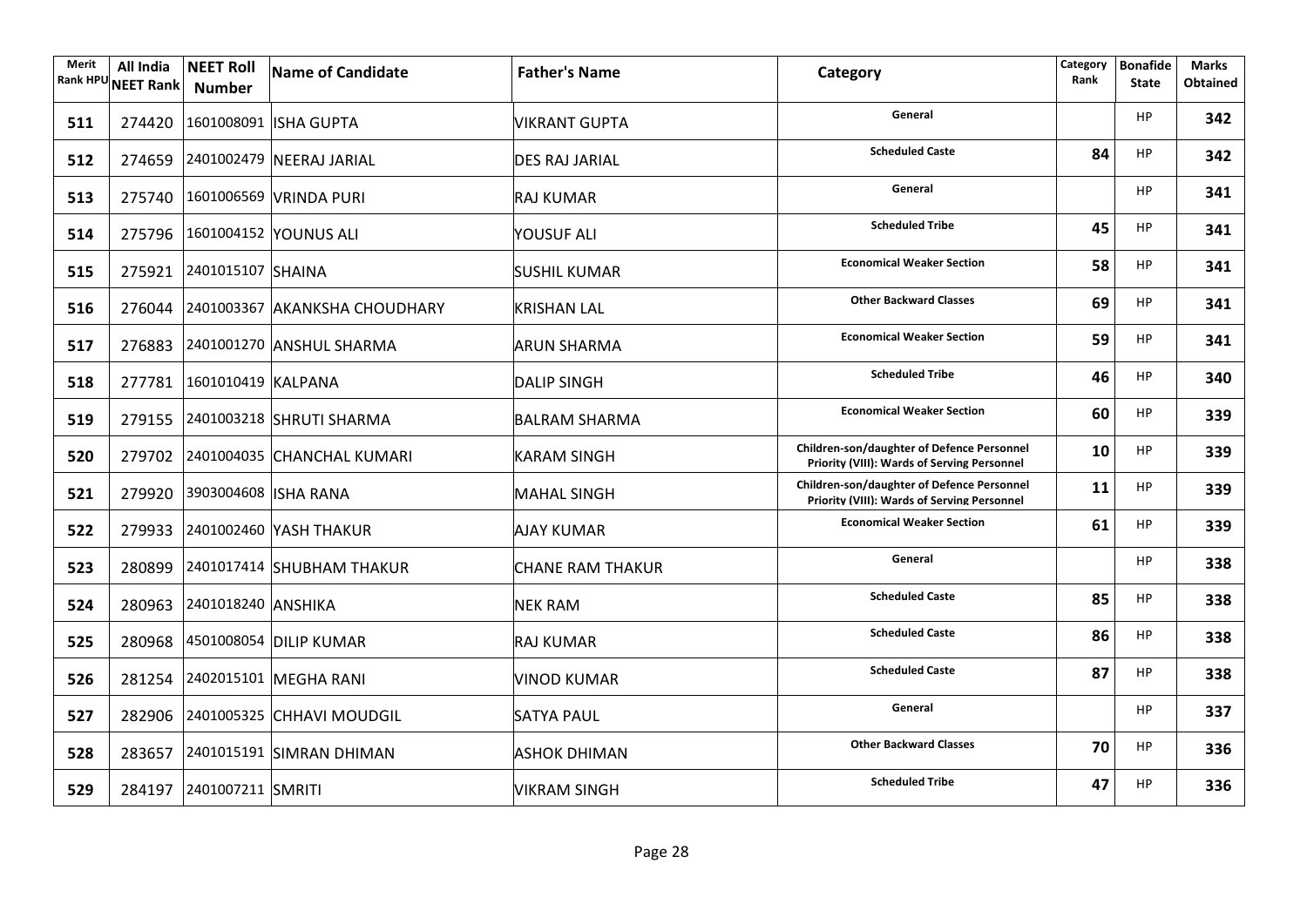| Merit | All India<br>Rank HPU NEET Rank   Number | <b>NEET Roll</b>          | Name of Candidate                   | <b>Father's Name</b>       | Category                      | Category<br>Rank | <b>Bonafide</b><br><b>State</b> | Marks<br><b>Obtained</b> |
|-------|------------------------------------------|---------------------------|-------------------------------------|----------------------------|-------------------------------|------------------|---------------------------------|--------------------------|
| 530   |                                          |                           | 284753 1601001433 VANSHIKA SAINI    | MANOJ SAINI                | <b>Other Backward Classes</b> | 71               | <b>HP</b>                       | 336                      |
| 531   |                                          | 289728 2401003184 SANIA   |                                     | MUSTAQ MUHAMMED            | <b>Scheduled Tribe</b>        | 48               | <b>HP</b>                       | 333                      |
| 532   |                                          |                           | 290795 2401007424 AARYA DIXIT       | BRIJ PANKAJ DIXIT          | General                       |                  | <b>HP</b>                       | 332                      |
| 533   |                                          |                           | 291756 2402009235 ADITI KAPTA       | <b>ANUJ KAPTA</b>          | General                       |                  | <b>HP</b>                       | 331                      |
| 534   |                                          | 293429 1601002703 ANUSHKA |                                     | OM PRAKASH                 | <b>Scheduled Tribe</b>        | 49               | <b>HP</b>                       | 330                      |
| 535   |                                          |                           | 294145 2401010141 MADHU BALA        | <b>RAKESH KUMAR</b>        | <b>Scheduled Caste</b>        | 88               | <b>HP</b>                       | 330                      |
| 536   |                                          |                           | 294185 2401016061 ANIKET GARG       | SANTOSH KUMAR              | General                       |                  | <b>HP</b>                       | 330                      |
| 537   |                                          |                           | 294510 2401019144 ANSHIKA DOGRA     | <b>PAWAN DEEP DOGRA</b>    | General                       |                  | <b>HP</b>                       | 330                      |
| 538   |                                          |                           | 295022 2401001816 MOHAMMED SAMEER   | <b>LAL DEEN</b>            | <b>Scheduled Tribe</b>        | 50               | <b>HP</b>                       | 329                      |
| 539   |                                          |                           | 295354 2401016037 TANISHA SHARMA    | <b>SURESH KUMAR SHARMA</b> | General                       |                  | <b>HP</b>                       | 329                      |
| 540   |                                          | 295735 1601002592 ANAHITA |                                     | NARINDER KAUSHAL           | <b>Other Backward Classes</b> | 72               | <b>HP</b>                       | 329                      |
| 541   |                                          |                           | 295946 2401007397 SUNIDHI CHAUHAN   | <b>RAKESH CHAND</b>        | <b>Other Backward Classes</b> | 73               | <b>HP</b>                       | 329                      |
| 542   |                                          |                           | 296141 2401003262 SHRIYA KOUNDAL    | SANJAY KUMAR               | <b>Other Backward Classes</b> | 74               | <b>HP</b>                       | 329                      |
| 543   |                                          | 296522 1601004447 MUSKAN  |                                     | <b>AMAR SINGH</b>          | <b>Scheduled Tribe</b>        | 51               | <b>HP</b>                       | 328                      |
| 544   |                                          |                           | 297162 3905005360 PRASHANSA CHANDEL | <b>LALMAN CHANDEL</b>      | <b>Scheduled Caste</b>        | 89               | <b>HP</b>                       | 328                      |
| 545   |                                          |                           | 297475 2401009057 AKANKSHA HEER     | JAI CHAND                  | <b>Scheduled Caste</b>        | 90               | <b>HP</b>                       | 328                      |
| 546   |                                          |                           | 298178 2401013210 SHILPA KUMARI     | <b>BALWANT KUMAR</b>       | <b>Other Backward Classes</b> | 75               | <b>HP</b>                       | 327                      |
| 547   |                                          |                           | 298387 2401010225 HANIKA MUKTA      | ANIL KUMAR                 | <b>Other Backward Classes</b> | 76               | HP                              | 327                      |
| 548   |                                          | 298673 2303001630 CHAHAT  |                                     | <b>RAJ KUMAR</b>           | <b>Scheduled Tribe</b>        | 52               | <b>HP</b>                       | 327                      |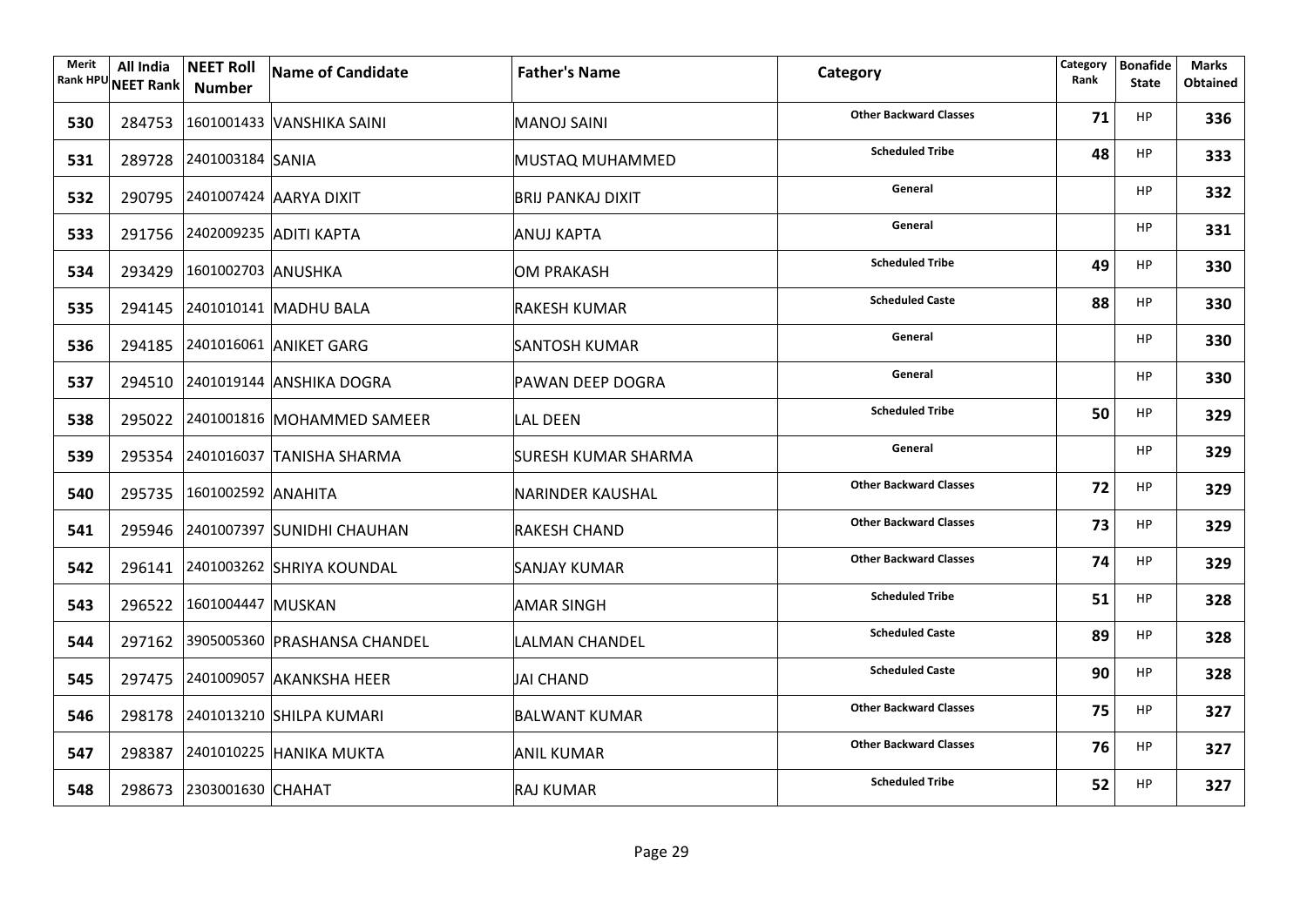| Merit | All India<br>Rank HPU NEET Rank | <b>NEET Roll</b><br><b>Number</b> | Name of Candidate                | <b>Father's Name</b>       | Category                                                                                  | Category<br>Rank | <b>Bonafide</b><br><b>State</b> | <b>Marks</b><br><b>Obtained</b> |
|-------|---------------------------------|-----------------------------------|----------------------------------|----------------------------|-------------------------------------------------------------------------------------------|------------------|---------------------------------|---------------------------------|
| 549   |                                 |                                   | 298995 2402002114 ROHAN GARG     | SURESH CHAND GARG          | <b>Scheduled Caste</b>                                                                    | 91               | <b>HP</b>                       | 327                             |
| 550   |                                 | 299568 3803002694 RENUKA          |                                  | <b>ASHWANI KUMAR</b>       | <b>Other Backward Classes</b>                                                             | 77               | <b>HP</b>                       | 326                             |
| 551   |                                 |                                   | 300604 2401003516 ISHIKA SHARMA  | <b>SUNEEL KUMAR SHARMA</b> | <b>Scheduled Tribe</b>                                                                    | 53               | <b>HP</b>                       | 326                             |
| 552   |                                 |                                   | 301604 2401003556 KASHISH RANA   | <b>BHUPINDER SINGH</b>     | General                                                                                   |                  | <b>HP</b>                       | 325                             |
| 553   |                                 |                                   | 301689 2402019045 DINESH KUMAR   | <b>PREM LAL</b>            | <b>Scheduled Caste</b>                                                                    | 92               | <b>HP</b>                       | 325                             |
| 554   |                                 | 302186 1601007673 SAKSHI          |                                  | <b>JOGINDER SINGH</b>      | <b>Scheduled Caste</b>                                                                    | 93               | <b>HP</b>                       | 325                             |
| 555   |                                 |                                   | 303910 1601006300 ANVI SHARMA    | <b>RAJEEV SHARMA</b>       | General                                                                                   |                  | <b>HP</b>                       | 324                             |
| 556   |                                 |                                   | 304430 1601001116 HARSH DHIMAN   | <b>HARISH DHIMAN</b>       | <b>Other Backward Classes</b>                                                             | 78               | <b>HP</b>                       | 324                             |
| 557   |                                 | 305330 1601009427 ARUN            |                                  | <b>BRAHMA NAND</b>         | <b>Scheduled Caste</b>                                                                    | 94               | <b>HP</b>                       | 323                             |
| 558   |                                 |                                   | 307955 2401006117 VISHWAS SHARMA | <b>VIJAY KUMAR</b>         | <b>Economical Weaker Section</b>                                                          | 62               | <b>HP</b>                       | 321                             |
| 559   |                                 | 308572 2402012392 SUKANYA         |                                  | <b>NARESH KUMAR</b>        | <b>Scheduled Caste</b>                                                                    | 95               | <b>HP</b>                       | 321                             |
| 560   |                                 |                                   | 308904 2401003095 SAMRITI THAKUR | <b>SANJIV KUMAR</b>        | Children-son/daughter of Ex-servicemen Priority<br>(VI): Wards of Ex-Servicemen           | 15               | <b>HP</b>                       | 321                             |
| 561   |                                 |                                   | 309439 2402005161 PRIYA DARSHNI  | <b>VIJENDER KUMAR</b>      | <b>Scheduled Tribe</b>                                                                    | 54               | <b>HP</b>                       | 320                             |
| 562   |                                 |                                   | 310664 2401005083 SHAIVIK THAKUR | <b>SH.SANJAY THAKUR</b>    | General                                                                                   |                  | HP                              | 320                             |
| 563   |                                 |                                   | 310814 2401017339 SAMRITI BHURIA | <b>DHARUB SINGH BHURIA</b> | General                                                                                   |                  | <b>HP</b>                       | 320                             |
| 564   |                                 |                                   | 312525 2401011331 SAKSHI RASHPA  | <b>SURESH CHAND</b>        | <b>Scheduled Tribe</b>                                                                    | 55               | <b>HP</b>                       | 319                             |
| 565   |                                 |                                   | 312697 2401006212 KALPNA THAKUR  | JAGDISH KUMAR              | General                                                                                   |                  | <b>HP</b>                       | 319                             |
| 566   |                                 |                                   | 314076 2401002214 SEJAL SHARMA   | <b>SANJEEV KUMAR</b>       | Children-son/daughter of Defence Personnel<br>Priority (VIII): Wards of Serving Personnel | 12               | HP                              | 318                             |
| 567   |                                 |                                   | 315252 4413002388 TAPASYA TIWARI | MITHLESH KUMAR TIWARI      | General                                                                                   |                  | Other                           | 317                             |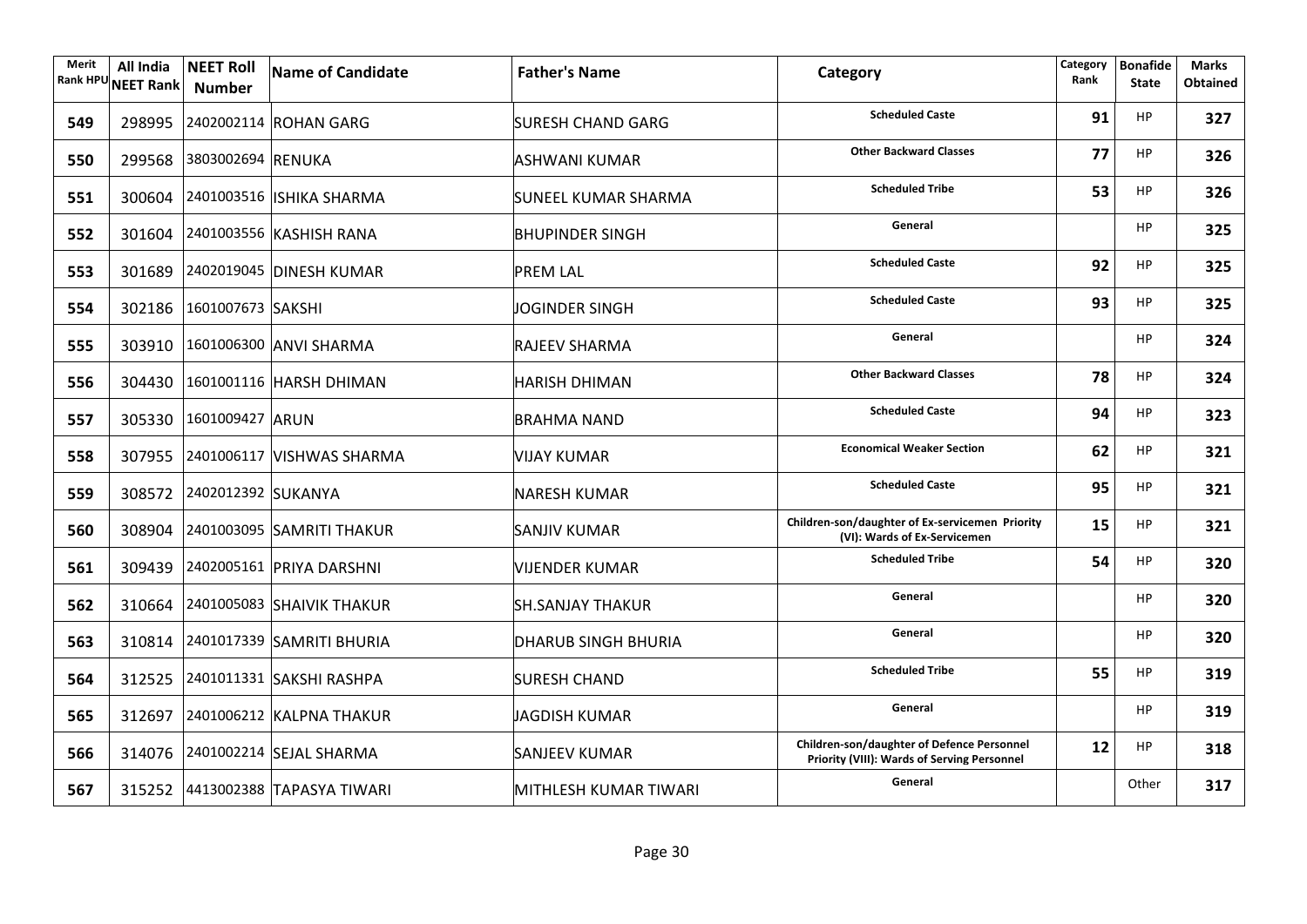| Merit<br><b>Rank HPU</b> | All India<br><b>NEET Rank</b> | <b>NEET Roll</b><br><b>Number</b> | Name of Candidate                | <b>Father's Name</b>      | Category                                                                                              | Category<br>Rank | <b>Bonafide</b><br><b>State</b> | <b>Marks</b><br><b>Obtained</b> |
|--------------------------|-------------------------------|-----------------------------------|----------------------------------|---------------------------|-------------------------------------------------------------------------------------------------------|------------------|---------------------------------|---------------------------------|
| 568                      |                               |                                   | 315303 2401005315 DIVITA GULERIA | <b>PUSHPINDER SINGH</b>   | Children-son/daughter of Ex-servicemen Priority<br>(IV): Wards of disabled in service and boarded out | 16               | <b>HP</b>                       | 317                             |
| 569                      |                               | 315388 2401014050 AKSHITA         |                                  | SATISH KUMAR              | <b>Other Backward Classes</b>                                                                         | 79               | HP                              | 317                             |
| 570                      |                               |                                   | 315911 1601002266 SWATI CHAUHAN  | <b>DALIP CHAUHAN</b>      | General                                                                                               |                  | <b>HP</b>                       | 317                             |
| 571                      |                               |                                   | 318145 2402012238 DIWESH DOGRA   | <b>SHIV PAL DOGRA</b>     | <b>Scheduled Caste</b>                                                                                | 96               | <b>HP</b>                       | 315                             |
| 572                      |                               |                                   | 319348 2401007121 DIKSHA SHARMA  | <b>RAJESH KUMAR</b>       | General                                                                                               |                  | HP                              | 315                             |
| 573                      |                               |                                   | 319501 2401019081 ANKITA KOUNDAL | RAJ KUMAR                 | <b>Scheduled Caste</b>                                                                                | 97               | <b>HP</b>                       | 315                             |
| 574                      |                               | 319702 1601004559 SIMRAN          |                                  | GURPAL SINGH              | <b>Scheduled Caste</b>                                                                                | 98               | <b>HP</b>                       | 315                             |
| 575                      |                               | 320099 2401003320 TAMANNA         |                                  | <b>MADAN LAL</b>          | <b>Scheduled Tribe</b>                                                                                | 56               | HP                              | 314                             |
| 576                      |                               | 320160 2401018273 SAMRITI         |                                  | <b>SHYAM LAL</b>          | <b>Scheduled Caste</b>                                                                                | 99               | <b>HP</b>                       | 314                             |
| 577                      |                               | 320535 2402009220 URVASHI         |                                  | <b>PARTAP SINGH</b>       | General                                                                                               |                  | <b>HP</b>                       | 314                             |
| 578                      |                               |                                   | 320805 2401012192 TANYA VERMA    | <b>OM PARKASH</b>         | <b>Scheduled Caste</b>                                                                                | 100              | HP                              | 314                             |
| 579                      |                               |                                   | 320849 2402011047 AMANDEEP       | <b>ASHOK KUMAR</b>        | <b>Scheduled Tribe</b>                                                                                | 57               | <b>HP</b>                       | 314                             |
| 580                      |                               |                                   | 320992 2402003135 VRAKSHI GUPTA  | KHEM RAJ GUPTA            | General                                                                                               |                  | HP                              | 314                             |
| 581                      |                               |                                   | 321656 3906005113 AYUSHI BAISWAR | <b>DINESH KUMAR VERMA</b> | <b>Other Backward Classes</b>                                                                         | 80               | Other                           | 313                             |
| 582                      |                               | 321693 2401002524 SHAGUN          |                                  | <b>NIRMAL SINGH</b>       | General                                                                                               |                  | HP                              | 313                             |
| 583                      |                               | 323214 1601004160 SAKSHAM         |                                  | <b>RAVINDER KUMAR</b>     | <b>Other Backward Classes</b>                                                                         | 81               | <b>HP</b>                       | 312                             |
| 584                      |                               | 323430 1601011248 SUHANA          |                                  | <b>SOM DUTT</b>           | General                                                                                               |                  | Other                           | 312                             |
| 585                      |                               |                                   | 323624 2402016053 RAMANDEEP KAUR | <b>DALJEET SINGH</b>      | <b>Scheduled Caste</b>                                                                                | 101              | <b>HP</b>                       | 312                             |
| 586                      |                               |                                   | 324254 1601002204 ANURAG SHARMA  | <b>HEM RAJ SHARMA</b>     | <b>Scheduled Tribe</b>                                                                                | 58               | HP                              | 312                             |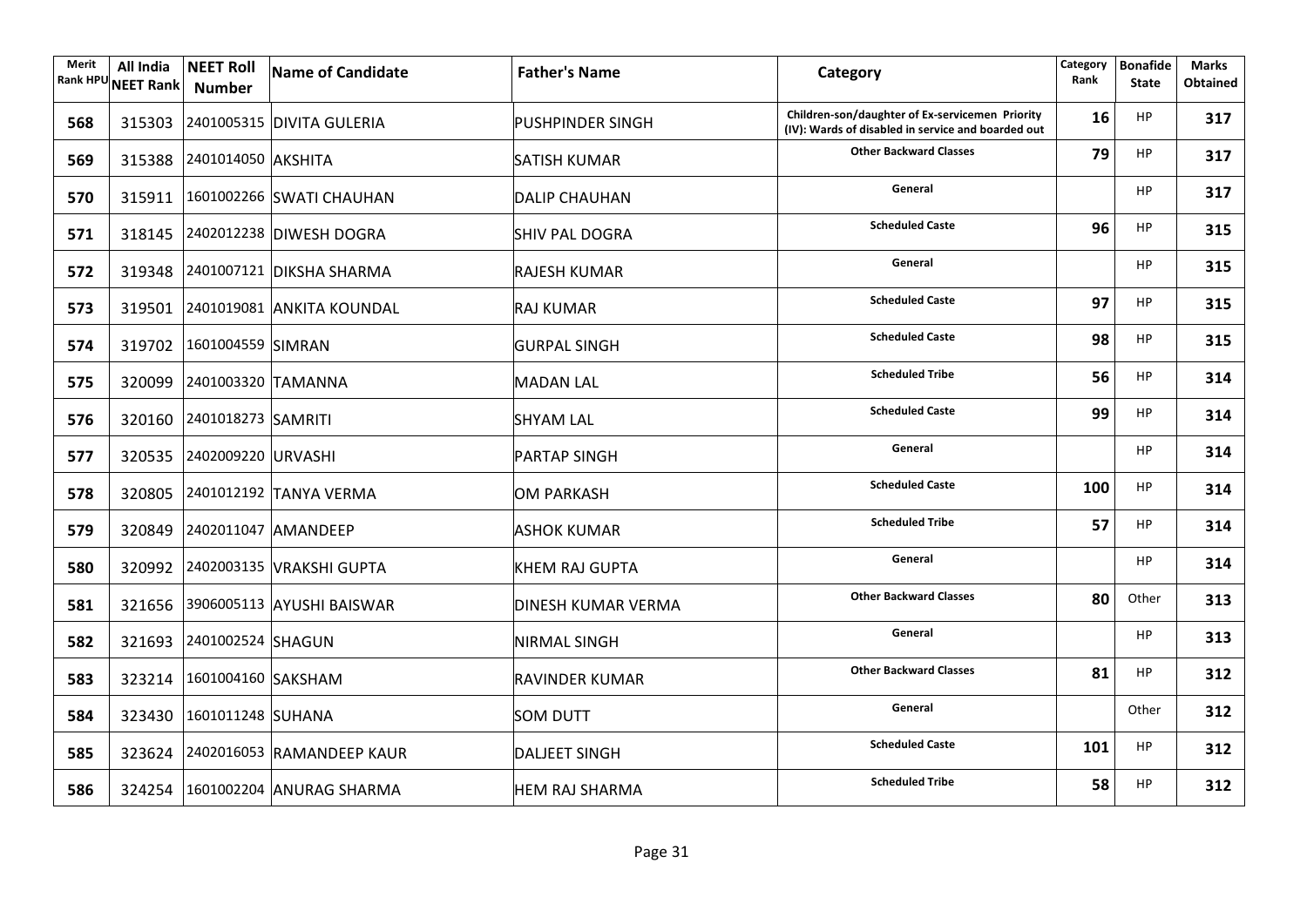| Merit | All India<br>Rank HPU NEET Rank | <b>NEET Roll</b><br>Number   | Name of Candidate                    | <b>Father's Name</b>    | Category                         | Category<br>Rank | <b>Bonafide</b><br><b>State</b> | <b>Marks</b><br><b>Obtained</b> |
|-------|---------------------------------|------------------------------|--------------------------------------|-------------------------|----------------------------------|------------------|---------------------------------|---------------------------------|
| 587   |                                 | 326590 2401007452 RITIKA     |                                      | <b>RAJESH KUJMAR</b>    | <b>Other Backward Classes</b>    | 82               | HP                              | 310                             |
| 588   |                                 |                              | 327421 2401012127 AADI MAHAJAN       | ATUL MAHAJAN            | <b>Economical Weaker Section</b> | 63               | <b>HP</b>                       | 310                             |
| 589   |                                 | 327524 3803003435 ANKITA RAJ |                                      | <b>MALIK RAJ</b>        | <b>Scheduled Caste</b>           | 102              | <b>HP</b>                       | 310                             |
| 590   |                                 | 331259 3803001317 NAJIA      |                                      | <b>AMBO KHAN</b>        | <b>Scheduled Tribe</b>           | 59               | <b>HP</b>                       | 308                             |
| 591   |                                 |                              | 331999 2401007269 SHIVANSHI SHARMA   | <b>VIJAY SHARMA</b>     | General                          |                  | <b>HP</b>                       | 307                             |
| 592   |                                 |                              | 332314 2402003006 SONALI SHARMA      | <b>SUNIL DUTT</b>       | General                          |                  | <b>HP</b>                       | 307                             |
| 593   |                                 |                              | 332432 2401002591 PIYUSH DHIMAN      | ASHOK KUMAR             | <b>Other Backward Classes</b>    | 83               | <b>HP</b>                       | 307                             |
| 594   |                                 |                              | 333564 2401004184 SHAGUN SHARMA      | SANJAY KUMAR SHARMA     | <b>Scheduled Tribe</b>           | 60               | <b>HP</b>                       | 306                             |
| 595   |                                 |                              | 334953 2401018349 ANANYA BAGHLA      | <b>AMRIK BAGHLA</b>     | General                          |                  | HP                              | 306                             |
| 596   |                                 |                              | 335130 2402018125 CHHAVI THAKUR      | SANJEEV KASHYAP         | General                          |                  | HP                              | 306                             |
| 597   |                                 | 336188 1601005137 JHALAK     |                                      | MANOJ DHIMAN            | <b>Scheduled Caste</b>           | 103              | <b>HP</b>                       | 305                             |
| 598   |                                 |                              | 338404 2401008021 VIBHUTI SHARMA     | SHAILESH KUMAR SHARMA   | General                          |                  | HP                              | 304                             |
| 599   |                                 | 339046 2401011061 SAIZEL     |                                      | <b>SURANJAN SHROTRI</b> | <b>Economical Weaker Section</b> | 64               | <b>HP</b>                       | 303                             |
| 600   |                                 |                              | 339449 2401019125 RAJAT CHOUDHARY    | <b>SURINDER PAL</b>     | <b>Other Backward Classes</b>    | 84               | <b>HP</b>                       | 303                             |
| 601   |                                 | 339465 2401016072 PRASHANT   |                                      | SANSAR CHAND            | <b>Other Backward Classes</b>    | 85               | HP                              | 303                             |
| 602   |                                 |                              | 339607 2402001453 RITUJA SHINDE      | <b>RAJU SHINDE</b>      | General                          |                  | <b>HP</b>                       | 303                             |
| 603   |                                 |                              | 339623 2401011217 AKRITI SHARMA      | <b>SUNIL SHARMA</b>     | General                          |                  | <b>HP</b>                       | 303                             |
| 604   |                                 |                              | 340791 2401017306 SHIVALIKA BHARDWAJ | <b>DHARM PAL</b>        | <b>Scheduled Caste</b>           | 104              | <b>HP</b>                       | 302                             |
| 605   |                                 | 341144 2501020015 RIYA       |                                      | SHIAM PAL               | <b>Scheduled Tribe</b>           | 61               | <b>HP</b>                       | 302                             |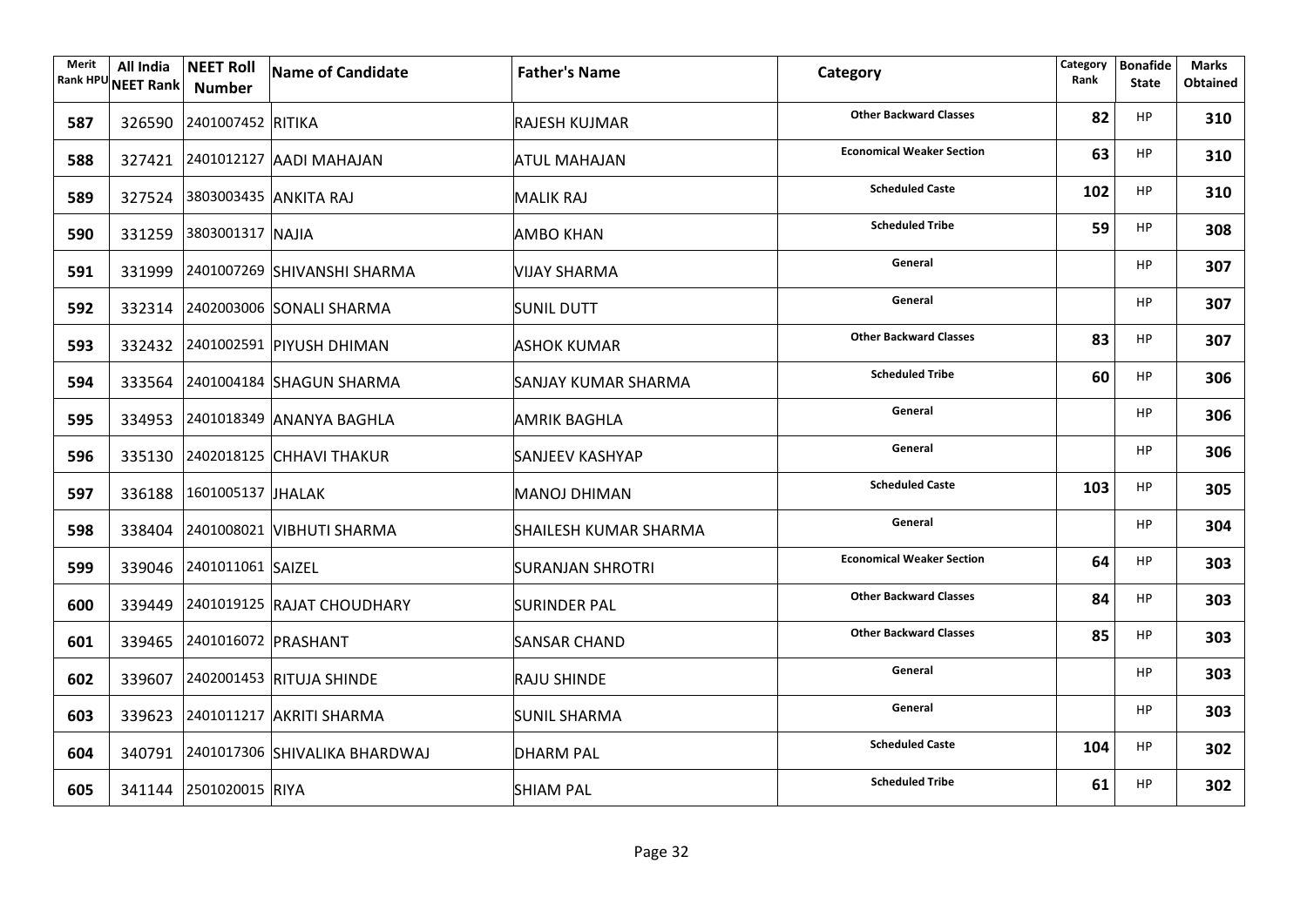| Merit | All India<br>Rank HPU NEET Rank | <b>NEET Roll</b><br>Number  | Name of Candidate                   | <b>Father's Name</b>            | Category                         | Category<br>Rank | <b>Bonafide</b><br><b>State</b> | <b>Marks</b><br><b>Obtained</b> |
|-------|---------------------------------|-----------------------------|-------------------------------------|---------------------------------|----------------------------------|------------------|---------------------------------|---------------------------------|
| 606   |                                 | 341564 2401010291 ADITYA    |                                     | <b>KEWAL KUMAR</b>              | General                          |                  | ΗP                              | 302                             |
| 607   |                                 |                             | 341790 3501002019 VAISHNAVI HRIDDHI | <b>ALAKH NIRANJAN CHOUDHARY</b> | <b>Other Backward Classes</b>    | 86               | Other                           | 302                             |
| 608   |                                 |                             | 343236 2401016118 MANNAT SHARMA     | <b>VIRENDER KUMAR</b>           | General                          |                  | <b>HP</b>                       | 301                             |
| 609   |                                 |                             | 344444 2401004232 SHRAYA BHARDWAJ   | <b>ASHOK KUMAR</b>              | <b>Scheduled Caste</b>           | 105              | <b>HP</b>                       | 300                             |
| 610   |                                 |                             | 345094 1601011418 MUSKAAN CHOUDHARY | <b>RAJ KUMAR</b>                | <b>Other Backward Classes</b>    | 87               | <b>HP</b>                       | 300                             |
| 611   |                                 |                             | 345424 2401001415 ADITYAMOHAN       | LALIT MOHAN                     | <b>Scheduled Caste</b>           | 106              | <b>HP</b>                       | 300                             |
| 612   |                                 |                             | 346152 2401004182 SUMIT KUMAR       | RAVINDER KUMAR                  | <b>Scheduled Caste</b>           | 107              | <b>HP</b>                       | 299                             |
| 613   |                                 | 348075 2401010082 PRIYANSHU |                                     | RAJINDER KUMAR                  | <b>Other Backward Classes</b>    | 88               | <b>HP</b>                       | 298                             |
| 614   |                                 |                             | 348273 2402005040 PALLAVI SHARMA    | <b>RATTAN LAL SHARMA</b>        | General                          |                  | HP                              | 298                             |
| 615   |                                 | 351139 2401005279 DIVANSHU  |                                     | JIWAN LAL                       | General                          |                  | HP                              | 296                             |
| 616   |                                 | 352380 1601008364 DIWANSHI  |                                     | <b>SANDEEP KUMAR</b>            | <b>Other Backward Classes</b>    | 89               | <b>HP</b>                       | 296                             |
| 617   |                                 |                             | 353573 2304017053 SARTHAK KUMAR     | SANJEEV KUMAR                   | <b>Backward Area</b>             | 8                | Other                           | 295                             |
| 618   |                                 |                             | 353804 2402005194 AAKANKSHA SHARMA  | <b>ASHOK KUMAR</b>              | <b>Economical Weaker Section</b> | 65               | <b>HP</b>                       | 295                             |
| 619   |                                 |                             | 354293 2401005176 NISHANT CHOUDHARY | <b>RAVI KUMAR</b>               | <b>Other Backward Classes</b>    | 90               | <b>HP</b>                       | 295                             |
| 620   |                                 | 355598 2401007389 RITIK     |                                     | <b>VIJAY KUMAR</b>              | <b>Scheduled Caste</b>           | 108              | HP                              | 294                             |
| 621   |                                 |                             | 357176 1601002306 NANCY RANA        | <b>SURJEET SINGH RANA</b>       | General                          |                  | <b>HP</b>                       | 293                             |
| 622   |                                 | 357604 2401012266 AAKRITI   |                                     | <b>KARTAR SINGH</b>             | General                          |                  | HP                              | 293                             |
| 623   |                                 |                             | 358960 2402012411 PRATIMA SANDAL    | MADAN LAL                       | <b>Scheduled Caste</b>           | 109              | HP                              | 292                             |
| 624   |                                 |                             | 359508 2401017035 MANISH KUMAR      | JANAK RAJ                       | <b>Other Backward Classes</b>    | 91               | <b>HP</b>                       | 292                             |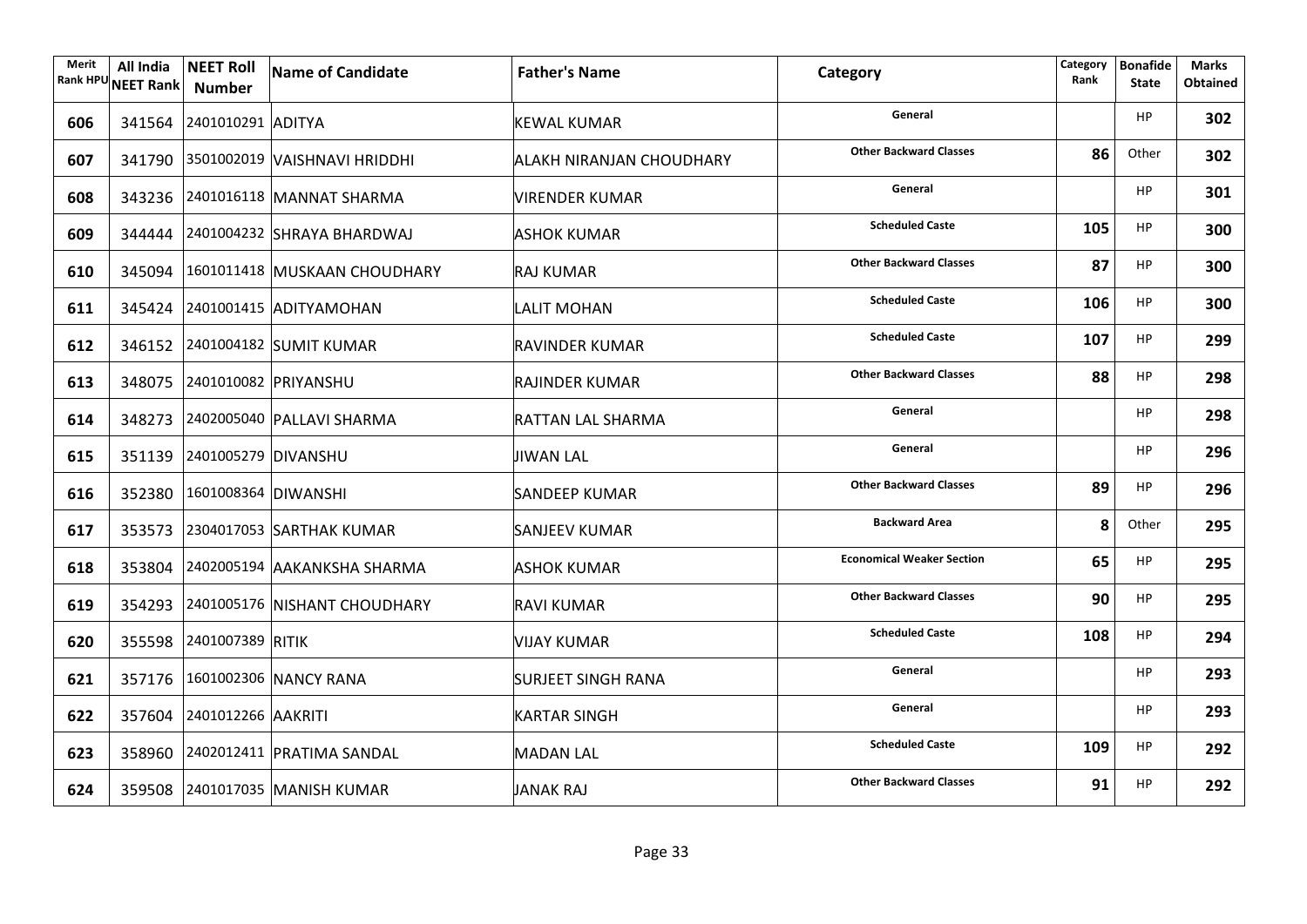| Merit | All India<br>Rank HPU NEET Rank | <b>NEET Roll</b><br>Number | Name of Candidate                   | <b>Father's Name</b>       | Category                      | Category<br>Rank | <b>Bonafide</b><br><b>State</b> | <b>Marks</b><br><b>Obtained</b> |
|-------|---------------------------------|----------------------------|-------------------------------------|----------------------------|-------------------------------|------------------|---------------------------------|---------------------------------|
| 625   |                                 |                            | 364992 3802001085 GARVITA NAGPAL    | VIMAL NAGPAL               | General                       |                  | Other                           | 289                             |
| 626   |                                 |                            | 365097 1401008218 YUMRIK DOKE       | <b>HIYUM DOKE</b>          | <b>Scheduled Tribe</b>        | 62               | Other                           | 289                             |
| 627   |                                 | 365830 2402008206 MAMTA    |                                     | <b>BADRI SAIN</b>          | <b>Scheduled Caste</b>        | 110              | HP                              | 288                             |
| 628   |                                 |                            | 366439 2401001476 TANZIN PALZOM     | <b>TASHI</b>               | <b>Scheduled Tribe</b>        | 63               | <b>HP</b>                       | 288                             |
| 629   |                                 |                            | 366820 2401018151 SHIVANI RANOUT    | <b>AJAY KUMAR</b>          | <b>Scheduled Caste</b>        | 111              | HP                              | 288                             |
| 630   |                                 | 367225 1601008122 PALLAVI  |                                     | <b>PARTAP CHAND</b>        | <b>Scheduled Caste</b>        | 112              | HP                              | 288                             |
| 631   |                                 |                            | 367917 2401016408 KHUSHBOO          | <b>RANJEET SINGH</b>       | <b>Scheduled Caste</b>        | 113              | HP                              | 287                             |
| 632   |                                 |                            | 370927 4501004499 SNEHA RAGHUVANSHI | KALA RAM RAGHUVANSHI       | <b>Scheduled Caste</b>        | 114              | <b>HP</b>                       | 286                             |
| 633   |                                 | 371590 1601001666 NIHARIKA |                                     | <b>DEEPANKAR KALIA</b>     | General                       |                  | <b>HP</b>                       | 285                             |
| 634   |                                 |                            | 373590 2402016072 SAKSHI SINGH      | <b>MAN SINGH</b>           | <b>Other Backward Classes</b> | 92               | <b>HP</b>                       | 284                             |
| 635   |                                 |                            | 373931 2401009108 DIYA THAKUR       | <b>RAVI SETH</b>           | <b>Scheduled Tribe</b>        | 64               | <b>HP</b>                       | 284                             |
| 636   |                                 | 374105 2401011255 NEHA     |                                     | <b>SANTOSH KUMAR</b>       | <b>Other Backward Classes</b> | 93               | <b>HP</b>                       | 284                             |
| 637   |                                 |                            | 377964 2402010046 PRERNA CHAUHAN    | UTTAM CHAND                | <b>Scheduled Caste</b>        | 115              | <b>HP</b>                       | 282                             |
| 638   |                                 |                            | 378380 2401004208 ANIKA SHARMA      | <b>ANIL KUMAR</b>          | General                       |                  | HP                              | 282                             |
| 639   |                                 |                            | 380851 1601004045 SANGEETA GURUNG   | <b>MEEN BAHADUR GURUNG</b> | General                       |                  | <b>HP</b>                       | 280                             |
| 640   |                                 |                            | 381346 3801002380 SARTHAK MAHAJAN   | <b>SANDEEP MAHAJAN</b>     | General                       |                  | HP                              | 280                             |
| 641   |                                 |                            | 381549 2402009209 SUMIT KUMAR       | <b>MANOHER SINGH</b>       | <b>Backward Area</b>          | 9                | <b>HP</b>                       | 280                             |
| 642   |                                 |                            | 383278 2401014002 KAMAL KUMAR       | <b>RAMESH KUMAR</b>        | <b>Scheduled Caste</b>        | 116              | <b>HP</b>                       | 279                             |
| 643   |                                 | 385289 2401009272 HIMANI   |                                     | <b>VIRENDER SINGH</b>      | <b>Other Backward Classes</b> | 94               | <b>HP</b>                       | 278                             |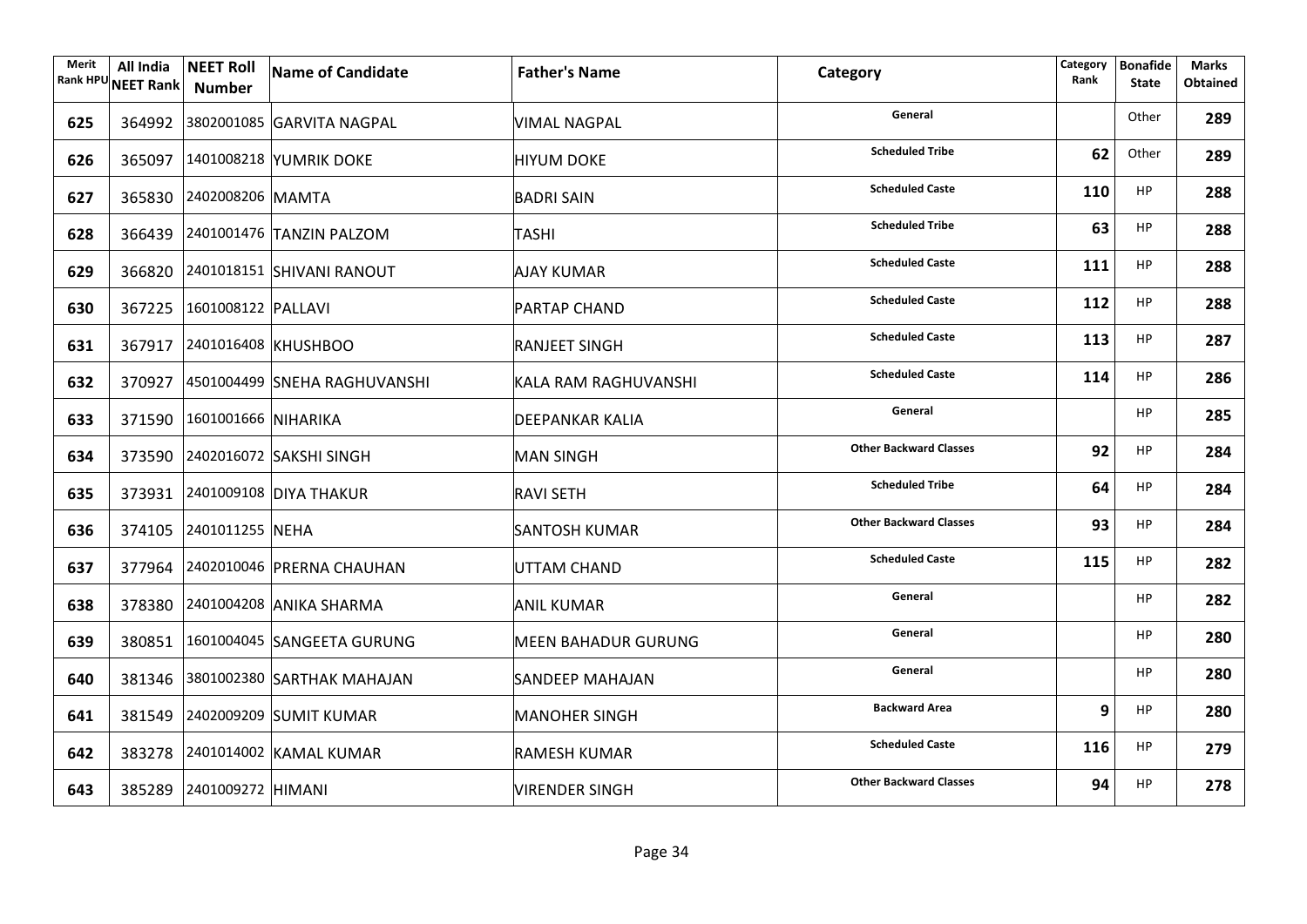| Merit | All India | <b>NEET Roll</b><br>Rank HPU NEET Rank   Number | Name of Candidate                   | <b>Father's Name</b>       | Category                         | Category<br>Rank | <b>Bonafide</b><br><b>State</b> | Marks<br><b>Obtained</b> |
|-------|-----------|-------------------------------------------------|-------------------------------------|----------------------------|----------------------------------|------------------|---------------------------------|--------------------------|
| 644   |           |                                                 | 386330 1601006277 VAIBHAV THAKUR    | <b>CHANDER DEEP</b>        | General                          |                  | HP                              | 278                      |
| 645   |           |                                                 | 387355 2401006260 NANDINI SHARMA    | <b>RAJNESH KUMAR</b>       | General                          |                  | <b>HP</b>                       | 277                      |
| 646   |           |                                                 | 388600 2402001163 ADITI THAKUR      | <b>PRATAP CHAND THAKUR</b> | <b>Scheduled Tribe</b>           | 65               | HP                              | 276                      |
| 647   |           | 389319 1601001578 SURABHI                       |                                     | <b>RAMESH KUMAR</b>        | General                          |                  | Other                           | 276                      |
| 648   |           |                                                 | 391302 3803005136 VISHAKHA SIDHU    | <b>ASHOK KUMAR</b>         | <b>Scheduled Caste</b>           | 117              | HP                              | 275                      |
| 649   |           |                                                 | 391621 2401003381 AKSHI THAKUR      | <b>ANIL THAKUR</b>         | General                          |                  | HP                              | 275                      |
| 650   |           |                                                 | 392297 2401014221 SHWETA SONI       | <b>VIRENDER SONI</b>       | General                          |                  | <b>HP</b>                       | 275                      |
| 651   |           | 393168 2402016167 KASHISH                       |                                     | RAMESH CHAND               | <b>Scheduled Caste</b>           | 118              | <b>HP</b>                       | 274                      |
| 652   |           |                                                 | 394052 2401017403 KRITIKA SHARMA    | <b>PAWAN KUMAR</b>         | General                          |                  | <b>HP</b>                       | 274                      |
| 653   |           |                                                 | 396518 2401017185 ISHIKA BHARDWAJ   | <b>SURENDER KUMAR</b>      | <b>Other Backward Classes</b>    | 95               | <b>HP</b>                       | 272                      |
| 654   |           |                                                 | 397325 2401017041 RHYTHM SHARMA     | <b>VIRENDER PAL</b>        | <b>Economical Weaker Section</b> | 66               | <b>HP</b>                       | 272                      |
| 655   |           |                                                 | 398048 1601007269 DEEPANJALI KAPOOR | <b>SURJEET KAPOOR</b>      | <b>Other Backward Classes</b>    | 96               | <b>HP</b>                       | 272                      |
| 656   |           |                                                 | 399231 2402009041 PRERANA DEVI      | <b>BALBIR SINGH</b>        | <b>Scheduled Caste</b>           | 119              | <b>HP</b>                       | 271                      |
| 657   |           |                                                 | 400307 1601005539 SHAGUN DHIMAN     | <b>SANJEEV KUMAR</b>       | <b>Scheduled Caste</b>           | 120              | HP                              | 270                      |
| 658   |           | 401198 2401006035 ISHA RANA                     |                                     | JASWANT SINGH              | <b>Other Backward Classes</b>    | 97               | <b>HP</b>                       | 270                      |
| 659   |           |                                                 | 402604 2001218266 MEHAK JASORIA     | RAVI DUTT JASORIA          | General                          |                  | Other                           | 269                      |
| 660   |           |                                                 | 402955 1601004588 PRADIPTI GAUTAM   | <b>PRITAM SINGH</b>        | <b>Scheduled Tribe</b>           | 66               | HP                              | 269                      |
| 661   |           | 406020 2401002237 RITIKA                        |                                     | <b>KARTAR SINGH</b>        | <b>Scheduled Caste</b>           | 121              | <b>HP</b>                       | 267                      |
| 662   |           | 406623 2401017091 SWATI                         |                                     | JEET SINGH                 | <b>Scheduled Tribe</b>           | 67               | <b>HP</b>                       | 267                      |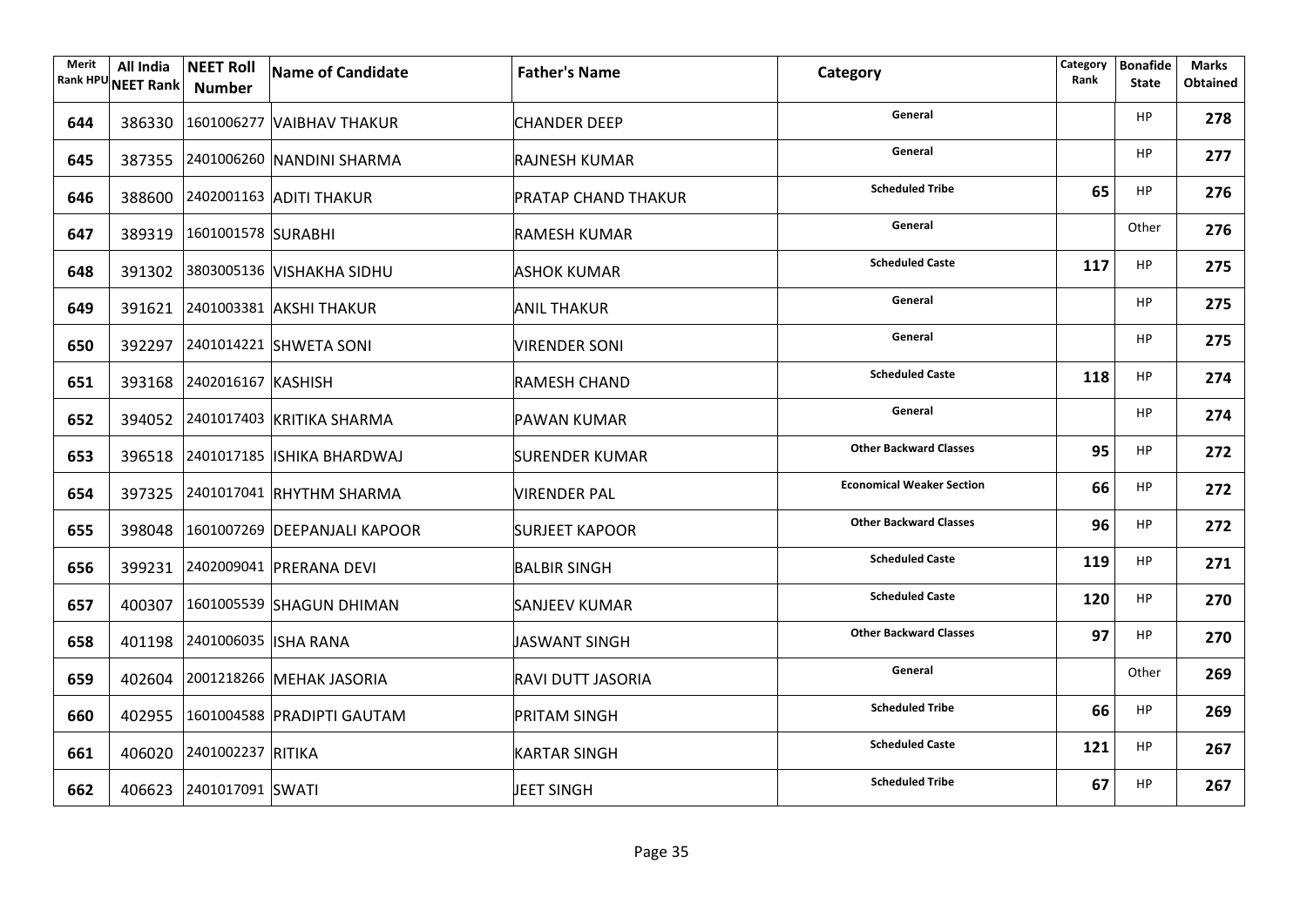| Merit<br><b>Rank HPU</b> | All India<br>NEET Rank | <b>NEET Roll</b><br><b>Number</b> | Name of Candidate                 | <b>Father's Name</b>   | Category                                                                                  | Category<br>Rank | <b>Bonafide</b><br><b>State</b> | <b>Marks</b><br><b>Obtained</b> |
|--------------------------|------------------------|-----------------------------------|-----------------------------------|------------------------|-------------------------------------------------------------------------------------------|------------------|---------------------------------|---------------------------------|
| 663                      |                        |                                   | 407370 2401003345 MUSKAN SHARMA   | <b>DINESH KUMAR</b>    | General                                                                                   |                  | HP                              | 267                             |
| 664                      |                        |                                   | 412736 3801007078 RIDHIMA WALIA   | <b>SANJEEV WALIA</b>   | General                                                                                   |                  | <b>HP</b>                       | 264                             |
| 665                      |                        |                                   | 412940 2401001641 AVANTIKA THAKUR | <b>GANGA RAM</b>       | <b>Scheduled Tribe</b>                                                                    | 68               | <b>HP</b>                       | 264                             |
| 666                      |                        |                                   | 413173 2001203143 DIVISHA GUPTA   | <b>DHIRAJ GUPTA</b>    | General                                                                                   |                  | Other                           | 264                             |
| 667                      |                        | 413249 2401012110 SAMIKSHA        |                                   | <b>RAKESH KUMAR</b>    | <b>Other Backward Classes</b>                                                             | 98               | HP                              | 264                             |
| 668                      |                        |                                   | 413669 3803003197 ANKITA MANHAS   | <b>NAVEEN KUMAR</b>    | Children-son/daughter of Ex-servicemen Priority<br>(VI): Wards of Ex-Servicemen           | 17               | HP                              | 264                             |
| 669                      |                        | 414091 2401008018 DEEPAK          |                                   | <b>SHRI RAM</b>        | <b>Scheduled Tribe</b>                                                                    | 69               | <b>HP</b>                       | 263                             |
| 670                      |                        |                                   | 414302 2401011050 VANSHIKA SHARMA | ASHWANI KUMAR SHARMA   | General                                                                                   |                  | HP                              | 263                             |
| 671                      |                        | 415387 1601009326 AYUSHI          |                                   | <b>BALDEV SINGH</b>    | <b>Other Backward Classes</b>                                                             | 99               | <b>HP</b>                       | 263                             |
| 672                      |                        |                                   | 416945 2401009382 ISHA PATHANIA   | <b>PAWAN KUMAR</b>     | <b>Scheduled Caste</b>                                                                    | 122              | <b>HP</b>                       | 262                             |
| 673                      |                        |                                   | 416956 2402015077 RICHA CHANDEL   | <b>LEKH RAM</b>        | <b>Scheduled Caste</b>                                                                    | 123              | <b>HP</b>                       | 262                             |
| 674                      |                        | 417424 2402011010 NIHARIKA        |                                   | <b>KAMAL KISHORE</b>   | General                                                                                   |                  | <b>HP</b>                       | 262                             |
| 675                      |                        | 418159 2401014096 RAJNI DEVI      |                                   | JANGI RAM              | <b>Scheduled Caste</b>                                                                    | 124              | <b>HP</b>                       | 261                             |
| 676                      |                        |                                   | 418523 1601009475 ANMOL BASRA     | <b>SANJEEV KUMAR</b>   | Children-son/daughter of Defence Personnel<br>Priority (VIII): Wards of Serving Personnel | 13               | <b>HP</b>                       | 261                             |
| 677                      |                        |                                   | 418815 2401006435 MRIDU SHARMA    | MANJEET KUMAR          | <b>Scheduled Tribe</b>                                                                    | 70               | <b>HP</b>                       | 261                             |
| 678                      |                        |                                   | 421391 2401005055 RUPANSHU        | <b>RAJ KUMAR</b>       | General                                                                                   |                  | <b>HP</b>                       | 260                             |
| 679                      |                        |                                   | 423532 2401004403 KOMAL RAO       | <b>SANDEEP KUMAR</b>   | <b>Scheduled Tribe</b>                                                                    | 71               | <b>HP</b>                       | 259                             |
| 680                      |                        | 423725 2401002570 JAGRITI         |                                   | <b>CHITENDER SINGH</b> | <b>Other Backward Classes</b>                                                             | 100              | <b>HP</b>                       | 259                             |
| 681                      |                        | 426819 2401014141 ARSHIYA         |                                   | <b>RAVEEN</b>          | General                                                                                   |                  | <b>HP</b>                       | 257                             |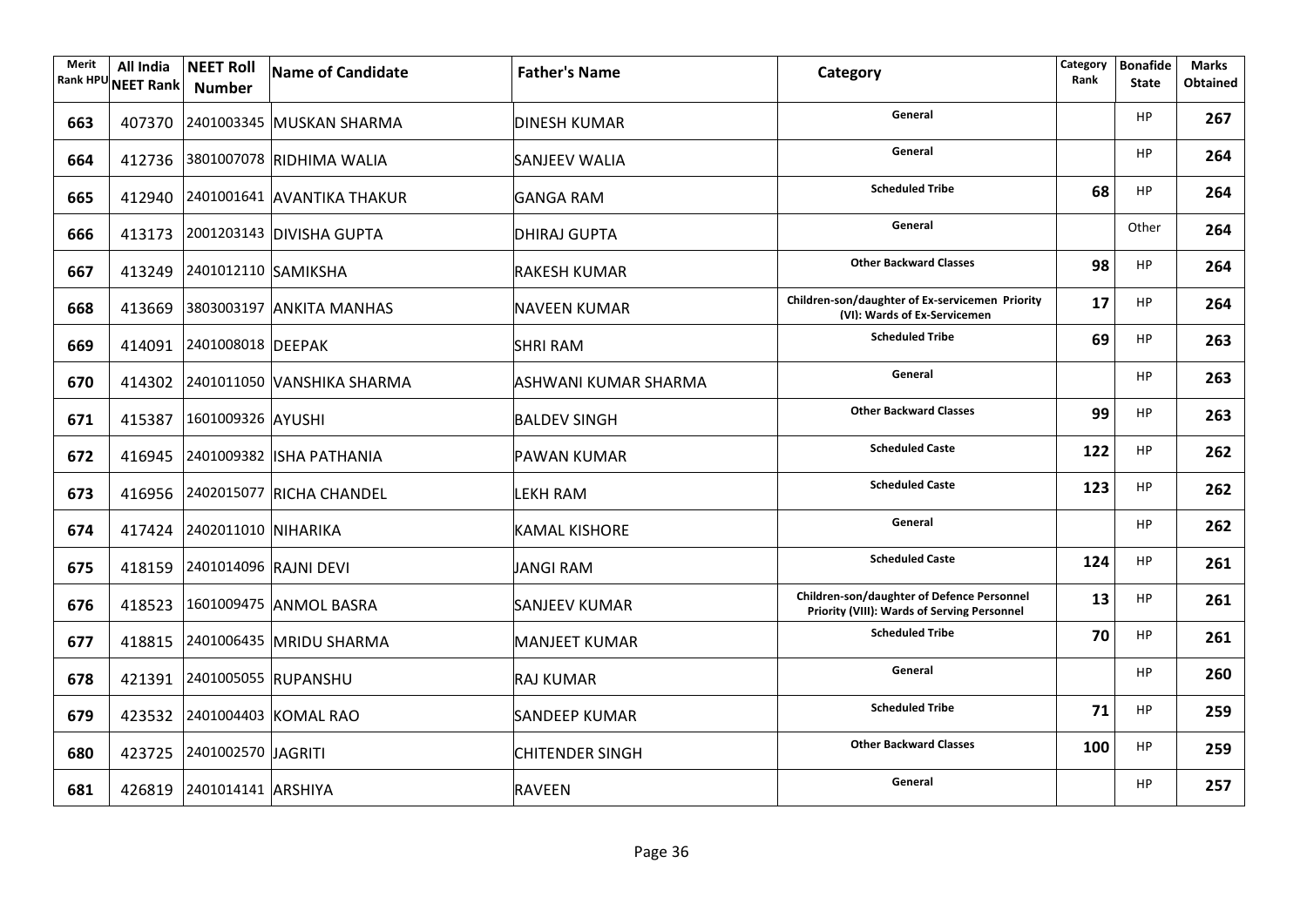| Merit<br><b>Rank HPU</b> | All India<br>NEET Rank | <b>NEET Roll</b><br>Number  | Name of Candidate                  | <b>Father's Name</b>  | Category                                                                                  | Category<br>Rank | <b>Bonafide</b><br><b>State</b> | <b>Marks</b><br><b>Obtained</b> |
|--------------------------|------------------------|-----------------------------|------------------------------------|-----------------------|-------------------------------------------------------------------------------------------|------------------|---------------------------------|---------------------------------|
| 682                      |                        |                             | 429397 4403013246 AGRIMA SINGH     | KASHMIR SINGH         | General                                                                                   |                  | HP                              | 256                             |
| 683                      |                        |                             | 431735 1601012245 VISHAKHA KOUNDAL | <b>AJAY KUMAR</b>     | <b>Other Backward Classes</b>                                                             | 101              | <b>HP</b>                       | 255                             |
| 684                      |                        | 432882 1601002360 PRIKSHITA |                                    | <b>RAKESH KUMAR</b>   | General                                                                                   |                  | <b>HP</b>                       | 254                             |
| 685                      |                        | 433798 2401001257 LIPIKA    |                                    | <b>KASHMIR SINGH</b>  | <b>Scheduled Caste</b>                                                                    | 125              | HP                              | 254                             |
| 686                      |                        | 433859 2401013105 RIYA      |                                    | <b>RAJAN KUMAR</b>    | <b>Other Backward Classes</b>                                                             | 102              | HP                              | 254                             |
| 687                      |                        | 434039 2401005332 ANITA     |                                    | <b>DEEPAK KUMAR</b>   | <b>Other Backward Classes</b>                                                             | 103              | HP                              | 254                             |
| 688                      |                        |                             | 434854 2401003125 SEHJAL RANA      | <b>MADAN LAL BODH</b> | <b>Scheduled Tribe</b>                                                                    | 72               | <b>HP</b>                       | 253                             |
| 689                      |                        |                             | 438379 2401003042 PIYUSH SONI      | <b>SURINDER SONI</b>  | <b>Economical Weaker Section</b>                                                          | 67               | HP                              | 251                             |
| 690                      |                        | 439507 1601005409 KHEMRAJ   |                                    | <b>SINGH RAJ</b>      | <b>Scheduled Tribe</b>                                                                    | 73               | <b>HP</b>                       | 251                             |
| 691                      |                        | 440560 2401006007 RITIKA    |                                    | <b>SUBHASH CHAND</b>  | <b>Scheduled Caste</b>                                                                    | 126              | <b>HP</b>                       | 250                             |
| 692                      |                        |                             | 443118 2401006319 ANSHUL SAHOTRA   | <b>DESH RAJ</b>       | <b>Scheduled Caste</b>                                                                    | 127              | <b>HP</b>                       | 249                             |
| 693                      |                        |                             | 444728 1601012432 PURSHARTH        | <b>PARMOD SHAH</b>    | <b>Scheduled Caste</b>                                                                    | 128              | <b>HP</b>                       | 248                             |
| 694                      |                        | 446487 1601007335 PRINCE    |                                    | <b>PREM CHAND</b>     | Children-son/daughter of Defence Personnel<br>Priority (VIII): Wards of Serving Personnel | 14               | <b>HP</b>                       | 248                             |
| 695                      |                        | 447912 2402018130 SONIKA    |                                    | <b>SANDESH RAJ</b>    | <b>Scheduled Caste</b>                                                                    | 129              | <b>HP</b>                       | 247                             |
| 696                      |                        | 449429 2402003192 AVANTIKA  |                                    | <b>ASHOK KUMAR</b>    | <b>Scheduled Tribe</b>                                                                    | 74               | <b>HP</b>                       | 246                             |
| 697                      |                        |                             | 450125 2401007358 KANIKA SHARMA    | <b>SANTOSH KUMAR</b>  | General                                                                                   |                  | <b>HP</b>                       | 246                             |
| 698                      |                        |                             | 454031 2402017099 TANVI BHARTI     | <b>MOHAN BHARTI</b>   | <b>Scheduled Caste</b>                                                                    | 130              | <b>HP</b>                       | 244                             |
| 699                      |                        | 454599 2401016004 JYOTIKA   |                                    | <b>PAWAN SHARMA</b>   | General                                                                                   |                  | <b>HP</b>                       | 244                             |
| 700                      |                        | 461151 2401018054 ASTHA     |                                    | <b>MOHINDER KUMAR</b> | <b>Other Backward Classes</b>                                                             | 104              | <b>HP</b>                       | 241                             |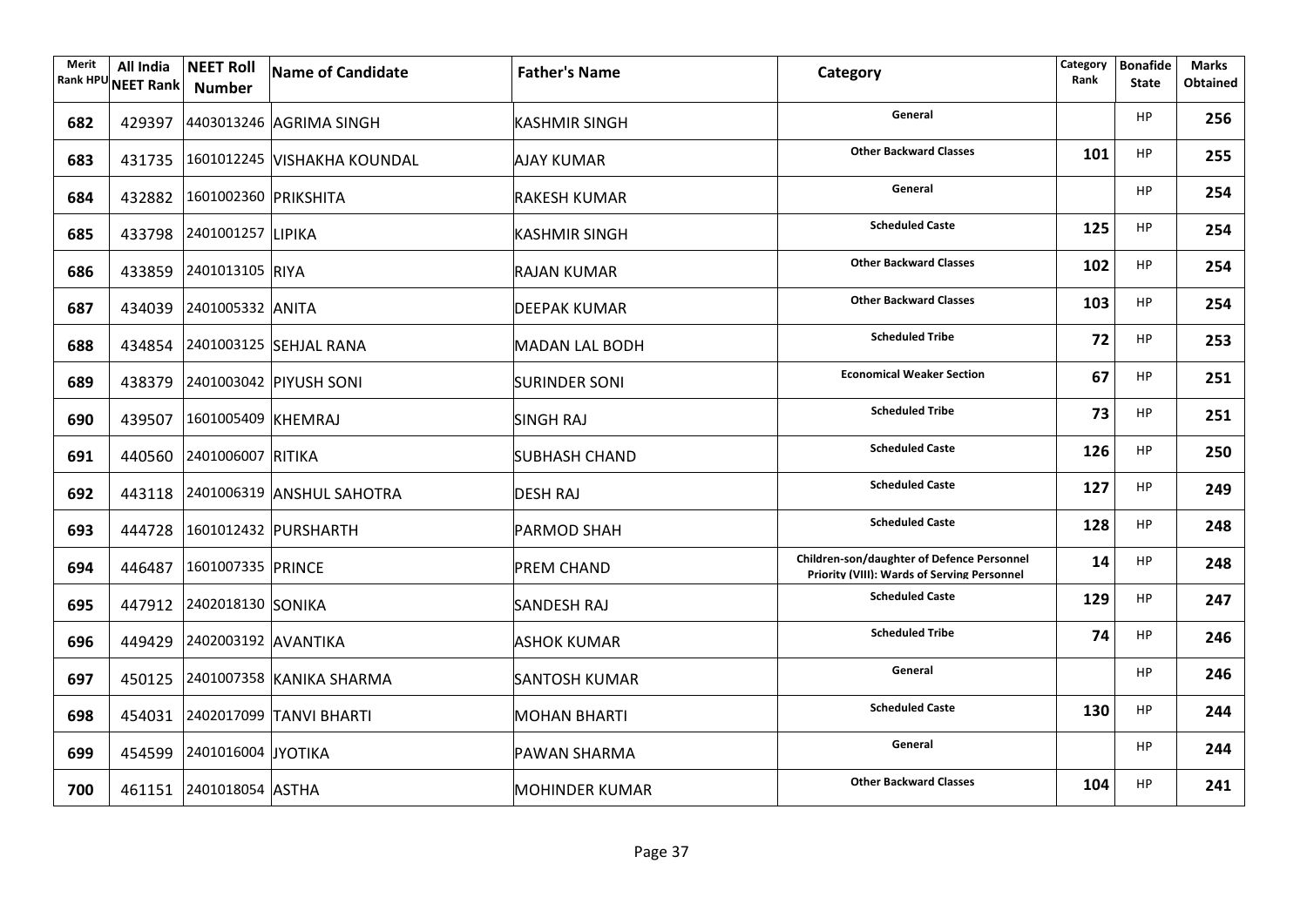| Merit<br><b>Rank HPU</b> | All India<br>NEET Rank | <b>NEET Roll</b><br><b>Number</b> | Name of Candidate                 | <b>Father's Name</b>   | Category                                                                                  | Category<br>Rank | <b>Bonafide</b><br><b>State</b> | <b>Marks</b><br><b>Obtained</b> |
|--------------------------|------------------------|-----------------------------------|-----------------------------------|------------------------|-------------------------------------------------------------------------------------------|------------------|---------------------------------|---------------------------------|
| 701                      |                        |                                   | 463627 2402004138 NANCY CHANDEL   | RAVI SINGH CHANDEL     | General                                                                                   |                  | HP                              | 240                             |
| 702                      |                        | 463947 1601004607 RASHI           |                                   | RAJPAL                 | General                                                                                   |                  | Other                           | 240                             |
| 703                      |                        |                                   | 464851 2401003459 SHALU RANA      | <b>VIKRAM SINGH</b>    | Children-son/daughter of Defence Personnel<br>Priority (VIII): Wards of Serving Personnel | 15               | HP.                             | 239                             |
| 704                      |                        | 469445 2401006441 VAISHALI        |                                   | YESHWANT SINGH         | <b>Scheduled Caste</b>                                                                    | 131              | HP                              | 237                             |
| 705                      |                        | 469925 2401002144 PARNIKA         |                                   | <b>HARISH</b>          | General                                                                                   |                  | HP                              | 237                             |
| 706                      |                        |                                   | 471282 1601001366 ABHINAV SHARMA  | KULBHUSHAN SHARMA      | <b>Physically Handicapped</b>                                                             | 1                | HP                              | 236                             |
| 707                      |                        | 472329 2402007145 PRIYANKA        |                                   | <b>SUBHASH CHAND</b>   | <b>Scheduled Caste</b>                                                                    | 132              | HP.                             | 236                             |
| 708                      |                        |                                   | 477544 2402018144 ARYAN SANDAL    | <b>ASHOK SANDAL</b>    | <b>Scheduled Caste</b>                                                                    | 133              | HP                              | 233                             |
| 709                      |                        | 478299 2001009194 POONAM          |                                   | BALRAJ                 | <b>Other Backward Classes</b>                                                             | 105              | Other                           | 233                             |
| 710                      |                        |                                   | 481062 2401018394 URJIT SOOD      | ARUNIT                 | General                                                                                   |                  | HP                              | 232                             |
| 711                      |                        | 481468 2401013200 SHITA           |                                   | <b>RAJESH KUMAR</b>    | <b>Scheduled Caste</b>                                                                    | 134              | HP                              | 232                             |
| 712                      |                        |                                   | 484116 3801001130 SUKARAN KAUSHAL | JATINDER KUMAR KAUSHAL | General                                                                                   |                  | HP                              | 231                             |
| 713                      |                        | 485232 3802005154 KHUSHBU         |                                   | <b>SURINDER KUMAR</b>  | <b>Scheduled Caste</b>                                                                    | 135              | HP                              | 230                             |
| 714                      |                        | 489118 2402010186 NIKHIL          |                                   | RAM LAL                | <b>Scheduled Tribe</b>                                                                    | 75               | HP.                             | 228                             |
| 715                      |                        |                                   | 493242 3903231068 MOHAMMAD IJAJ   | <b>MOHAMMAD ISHAQ</b>  | <b>Other Backward Classes</b>                                                             | 106              | Other                           | 227                             |
| 716                      |                        | 494763 4404001473 RADHIKA         |                                   | <b>RAJEEV KUMAR</b>    | <b>Other Backward Classes</b>                                                             | 107              | Other                           | 226                             |
| 717                      |                        |                                   | 498005 4501008323 ARPITA SHARMA   | ASHWANI KUMAR SHARMA   | General                                                                                   |                  | HP                              | 225                             |
| 718                      |                        |                                   | 498670 3803001471 TANVI SHARMA    | <b>RAM PRASHAD</b>     | General                                                                                   |                  | HP                              | 224                             |
| 719                      |                        |                                   | 498784 2401004352 PALAK BHATIA    | <b>SUSHIL BHATIA</b>   | <b>Physically Handicapped</b>                                                             | $\overline{2}$   | HP                              | 224                             |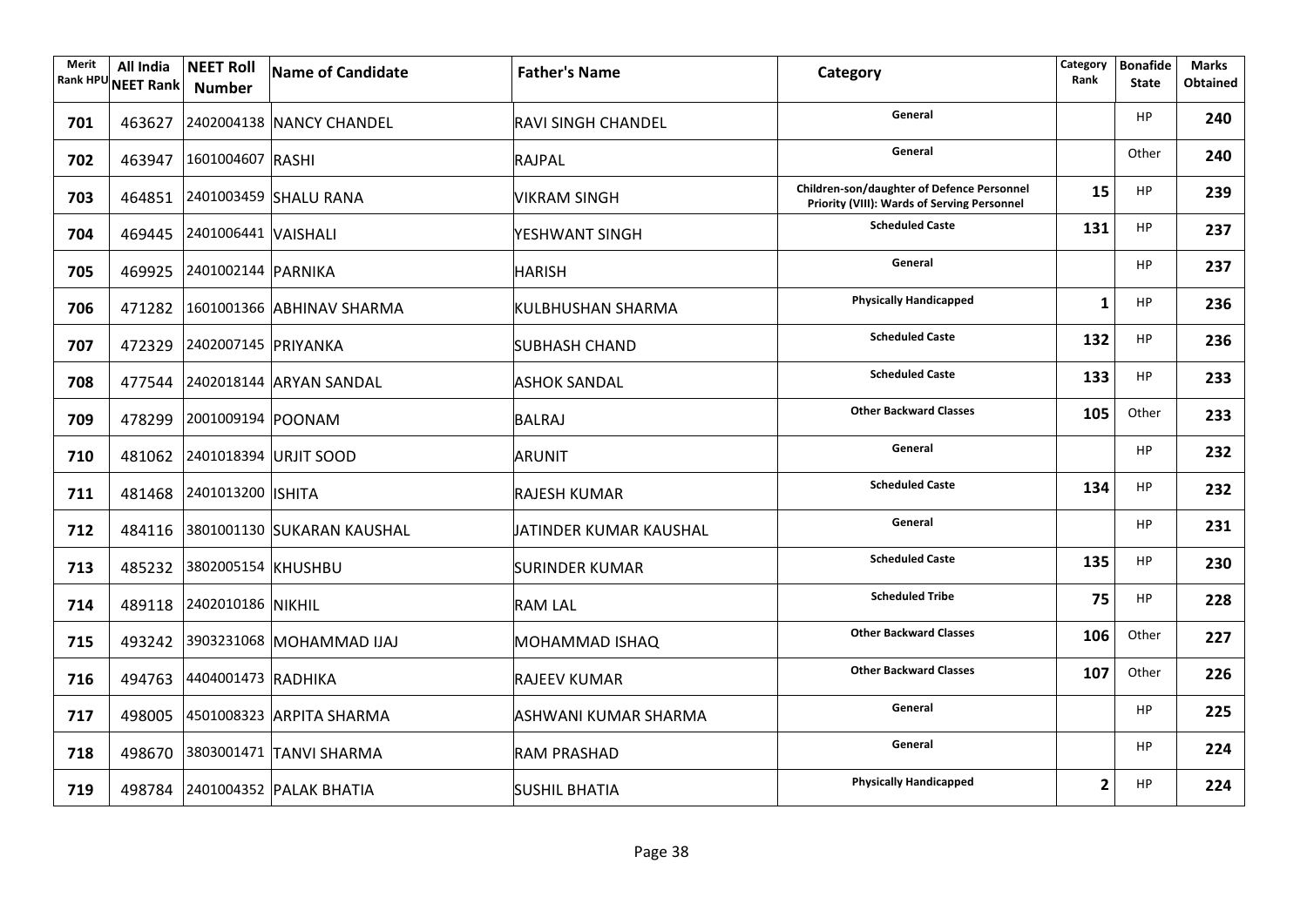| Merit | All India<br>Rank HPU NEET Rank | <b>NEET Roll</b><br>Number | Name of Candidate                 | <b>Father's Name</b>  | Category                         | Category<br>Rank | <b>Bonafide</b><br><b>State</b> | <b>Marks</b><br><b>Obtained</b> |
|-------|---------------------------------|----------------------------|-----------------------------------|-----------------------|----------------------------------|------------------|---------------------------------|---------------------------------|
| 720   |                                 |                            | 499954 2401017134 VARINDER JASSAL | HARBHAJAN SINGH       | <b>Scheduled Caste</b>           | 136              | HP                              | 224                             |
| 721   |                                 |                            | 500849 2001002243 DEEPIKA DALAL   | <b>DEVENDER KUMAR</b> | General                          |                  | Other                           | 223                             |
| 722   |                                 |                            | 501596 2303003232 PRAGYA PAREEK   | <b>PRAMOD PAREEK</b>  | General                          |                  | <b>HP</b>                       | 223                             |
| 723   |                                 |                            | 501606 1601009482 ACHINTIA SHARMA | <b>KULDEEP SHARMA</b> | General                          |                  | <b>HP</b>                       | 223                             |
| 724   |                                 | 504031 3803002183 PRITI    |                                   | <b>SH.YASH PAL</b>    | <b>Scheduled Caste</b>           | 137              | <b>HP</b>                       | 222                             |
| 725   |                                 | 506239 2401017474 ISHA     |                                   | PRAVEEN KUMAR         | <b>Other Backward Classes</b>    | 108              | <b>HP</b>                       | 221                             |
| 726   |                                 |                            | 506518 2402008129 SAMIKSHA ZIPTA  | ROSHAN LAL ZIPTA      | <b>Scheduled Caste</b>           | 138              | <b>HP</b>                       | 221                             |
| 727   |                                 | 508657 2401009200 SUPRIYA  |                                   | <b>HANS RAJ</b>       | <b>Scheduled Tribe</b>           | 76               | <b>HP</b>                       | 220                             |
| 728   |                                 |                            | 508996 3602008078 KASHISH MODI    | PRAKASH KUAMR MODI    | General                          |                  | Other                           | 220                             |
| 729   |                                 |                            | 511269 2401018318 ISHA KUMARI     | <b>PARKASH CHAND</b>  | <b>Scheduled Caste</b>           | 139              | HP                              | 219                             |
| 730   |                                 |                            | 516770 1601008457 SPARSH KUMAR    | JAGDISH DHIMAN        | <b>Scheduled Caste</b>           | 140              | HP                              | 217                             |
| 731   |                                 |                            | 525838 2401009203 SHUBHAM KUMAR   | <b>BISHAN DASS</b>    | <b>Scheduled Caste</b>           | 141              | HP                              | 213                             |
| 732   |                                 |                            | 528462 2401018203 TISHA SHARMA    | <b>BHUPINDER PAUL</b> | General                          |                  | <b>HP</b>                       | 212                             |
| 733   |                                 |                            | 528592 2001012189 SIMRAN SINGH    | <b>KARTAR SINGH</b>   | <b>Scheduled Caste</b>           | 142              | <b>HP</b>                       | 212                             |
| 734   |                                 |                            | 531586 2402011223 TANISH VERMA    | UPMANYOU VERMA        | General                          |                  | <b>HP</b>                       | 211                             |
| 735   |                                 |                            | 534782 2401009247 NITIN DOGRA     | <b>SOM RAJ</b>        | <b>Economical Weaker Section</b> | 68               | <b>HP</b>                       | 210                             |
| 736   |                                 |                            | 535591 2401016157 DEVANSHI RATTAN | DEVRAJ SHARMA         | <b>Economical Weaker Section</b> | 69               | HP                              | 209                             |
| 737   |                                 |                            | 536513 2401002110 PRIYA THAKUR    | <b>MOHINDER SINGH</b> | General                          |                  | <b>HP</b>                       | 209                             |
| 738   |                                 |                            | 536574 2402018049 PAYAL THAKUR    | BENI MADHAV           | <b>Economical Weaker Section</b> | 70               | <b>HP</b>                       | 209                             |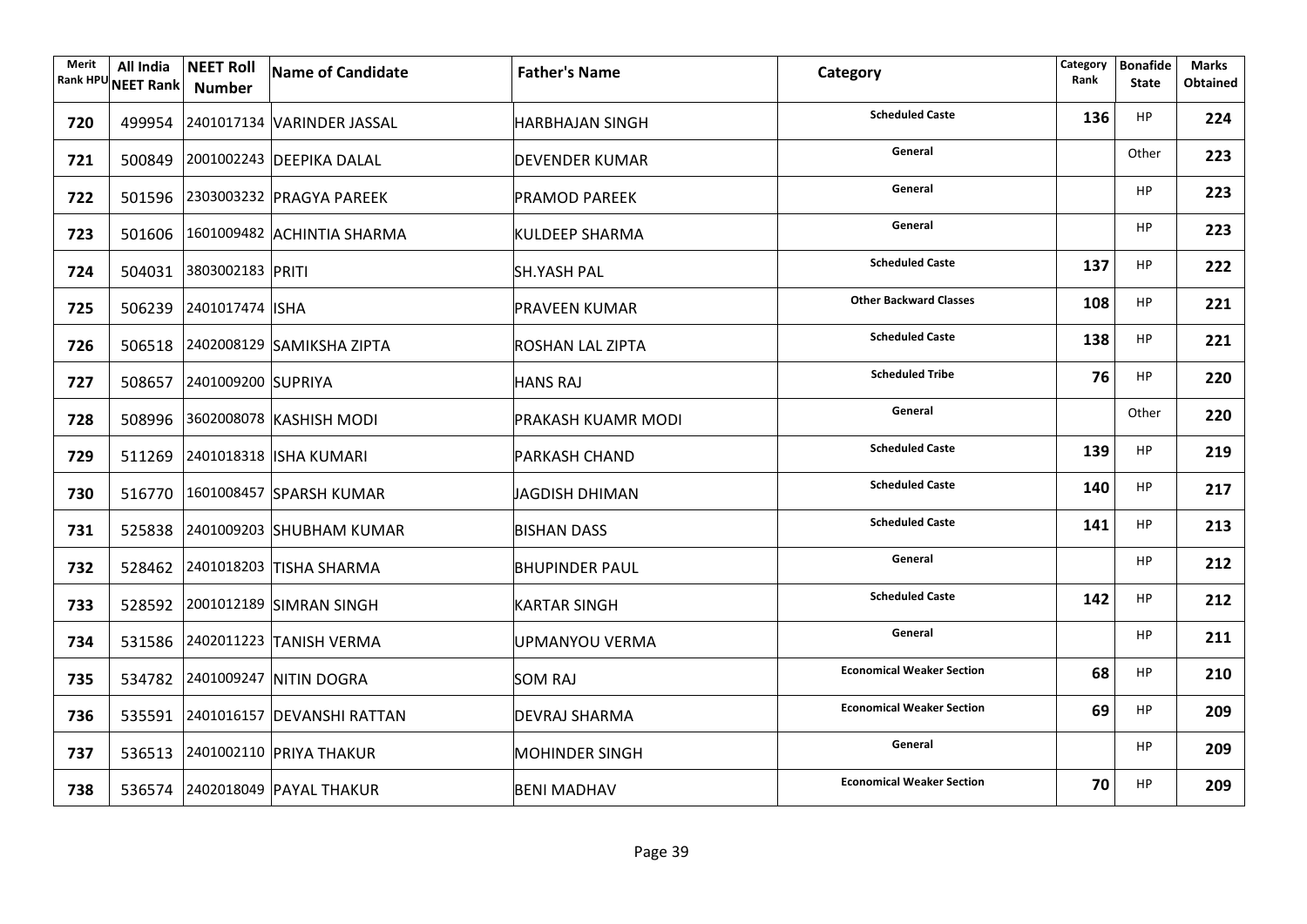| Merit<br><b>Rank HPU</b> | All India<br><b>NEET Rank</b> | <b>NEET Roll</b><br>Number | <b>Name of Candidate</b>              | <b>Father's Name</b>   | Category                                                                                         | Category<br>Rank | <b>Bonafide</b><br><b>State</b> | <b>Marks</b><br><b>Obtained</b> |
|--------------------------|-------------------------------|----------------------------|---------------------------------------|------------------------|--------------------------------------------------------------------------------------------------|------------------|---------------------------------|---------------------------------|
| 739                      |                               |                            | 539543 2401009236 VIVEK KUMAR         | <b>BALVIR SINGH</b>    | <b>Scheduled Caste</b>                                                                           | 143              | <b>HP</b>                       | 208                             |
| 740                      |                               |                            | 542792 3903111009 ARPITA SINGH GAUR   | <b>DESHRAJ GAUR</b>    | <b>Scheduled Caste</b>                                                                           | 144              | Other                           | 206                             |
| 741                      |                               |                            | 544358 2402003204 AYUSHI GAUTAM       | <b>BHUPENDER SINGH</b> | <b>Scheduled Caste</b>                                                                           | 145              | <b>HP</b>                       | 206                             |
| 742                      |                               |                            | 545360 2401016064 KRITIKA THAKUR      | VIJAY KUMAR            | <b>Scheduled Tribe</b>                                                                           | 77               | <b>HP</b>                       | 205                             |
| 743                      |                               |                            | 546335 4416001408 PULKIT SHARMA       | SHAILENDRA SHARMA      | General                                                                                          |                  | Other                           | 205                             |
| 744                      |                               |                            | 547487 2401006008 SAHIL BARWAL        | ROSHAN LAL BARWAL      | <b>Economical Weaker Section</b>                                                                 | 71               | <b>HP</b>                       | 205                             |
| 745                      |                               |                            | 549052 1601001336 SAJEL BHATT         | <b>ASHOK KUMAR</b>     | Children-son/daughter of Defence Personnel<br><b>Priority (VIII): Wards of Serving Personnel</b> | 16               | HP                              | 204                             |
| 746                      |                               |                            | 549316 2401015228 KARANVEER SINGH     | <b>GURNAM SINGH</b>    | <b>Other Backward Classes</b>                                                                    | 109              | HP                              | 204                             |
| 747                      |                               |                            | 550802 2402014076 HITESH KUMAR SAHOTA | NARESH KUMAR SAHOTA    | <b>Scheduled Caste</b>                                                                           | 146              | <b>HP</b>                       | 203                             |
| 748                      |                               |                            | 551286 2401012276 MONIKA THAKUR       | <b>DEEPAK KUMAR</b>    | General                                                                                          |                  | <b>HP</b>                       | 203                             |
| 749                      |                               |                            | 552905 2402012361 KASHISH CHAUHAN     | <b>SURESH KUMAR</b>    | <b>Scheduled Caste</b>                                                                           | 147              | <b>HP</b>                       | 203                             |
| 750                      |                               |                            | 552958 3903129170 ANJALI MEENA        | <b>BHOLI RAM MEENA</b> | <b>Scheduled Tribe</b>                                                                           | 78               | Other                           | 202                             |
| 751                      |                               |                            | 553318 2401015026 AVANTIKA CHAUDHARY  | LAL SINGH              | <b>Scheduled Caste</b>                                                                           | 148              | <b>HP</b>                       | 202                             |
| 752                      |                               |                            | 556986 2401013214 RITIKA SHARMA       | <b>RANJIT SINGH</b>    | <b>Scheduled Tribe</b>                                                                           | 79               | HP                              | 201                             |
| 753                      |                               |                            | 559709 2401005171 ADITI THAKUR        | <b>MANOJ KUMAR</b>     | <b>Scheduled Tribe</b>                                                                           | 80               | <b>HP</b>                       | 200                             |
| 754                      |                               | 560612 2402004185 KANCHAN  |                                       | HUTASHAN               | General                                                                                          |                  | <b>HP</b>                       | 200                             |
| 755                      |                               |                            | 560651 2401017201 ANUJ KAPIL          | <b>RAMESH KUMAR</b>    | <b>Other Backward Classes</b>                                                                    | 110              | <b>HP</b>                       | 200                             |
| 756                      |                               | 563850 2401005316 SHILPA   |                                       | <b>KARMA CHAND</b>     | <b>Scheduled Caste</b>                                                                           | 149              | <b>HP</b>                       | 198                             |
| 757                      |                               |                            | 565504 2402004224 YADVINDER SINGH     | ASHWANI KUMAR          | <b>Backward Area</b>                                                                             | 10               | <b>HP</b>                       | 198                             |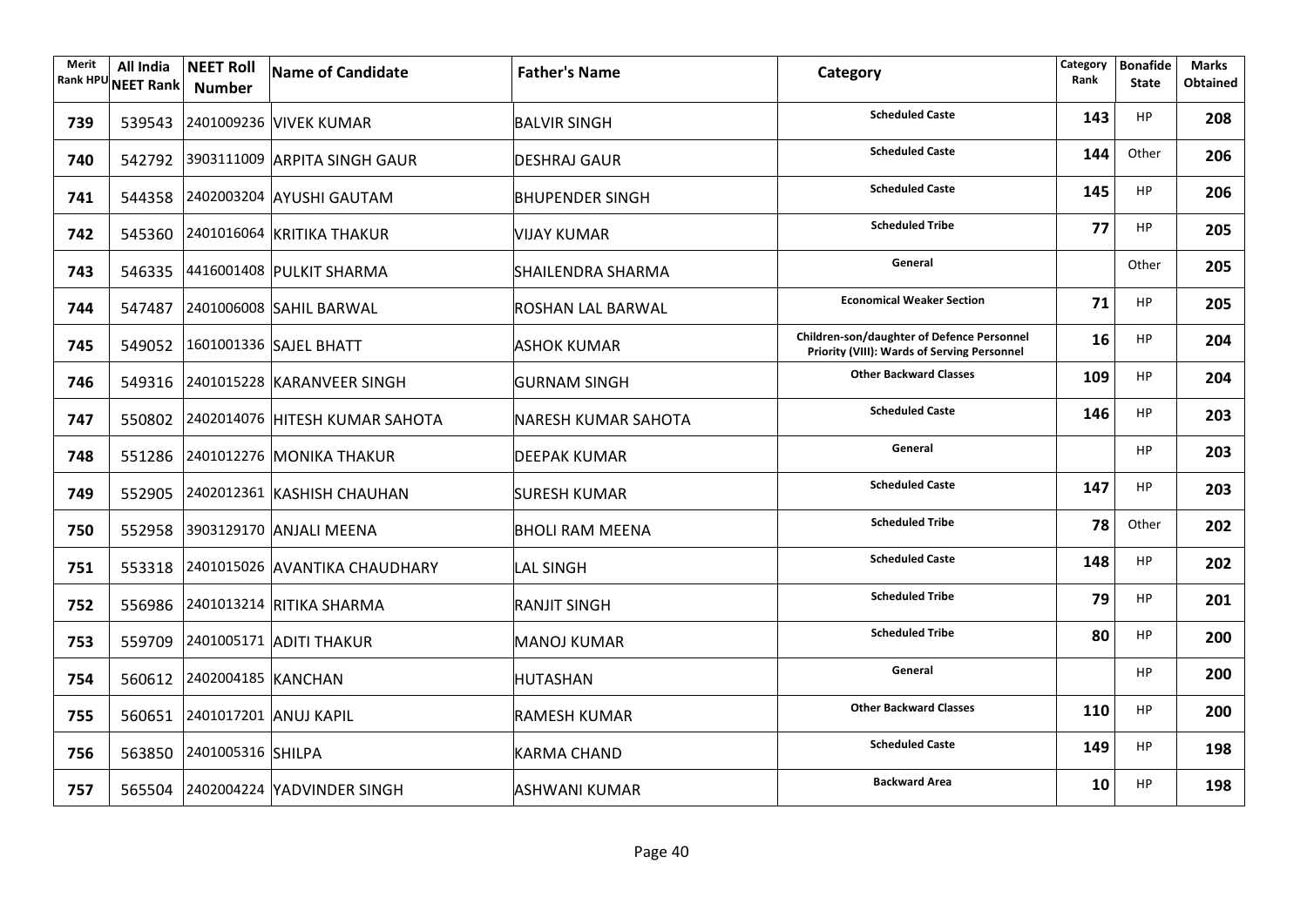| Merit | All India<br>Rank HPU NEET Rank | <b>NEET Roll</b><br><b>Number</b> | Name of Candidate               | <b>Father's Name</b>      | Category                         | Category<br>Rank | <b>Bonafide</b><br><b>State</b> | Marks<br><b>Obtained</b> |
|-------|---------------------------------|-----------------------------------|---------------------------------|---------------------------|----------------------------------|------------------|---------------------------------|--------------------------|
| 758   |                                 |                                   | 566280 2302015346 PRIYA KUMARI  | ASHOK KUMAR               | <b>Other Backward Classes</b>    | 111              | Other                           | 197                      |
| 759   |                                 | 566407 2401005049 SAKSHI          |                                 | JEEWAN SINGH              | <b>Scheduled Tribe</b>           | 81               | <b>HP</b>                       | 197                      |
| 760   |                                 |                                   | 568115 1601005530 ABHAY CHAND   | RAJINDER KUMAR            | <b>Other Backward Classes</b>    | 112              | <b>HP</b>                       | 197                      |
| 761   |                                 |                                   | 570698 2001202263 ROHIT KUMAR   | <b>ARBIND KUMAR</b>       | General                          |                  | Other                           | 196                      |
| 762   |                                 |                                   | 570835 1601003084 MANVEER KAUR  | <b>HARMINDER SINGH</b>    | <b>Scheduled Caste</b>           | 150              | HP                              | 196                      |
| 763   |                                 |                                   | 575570 1601001676 MADHAV DUTTA  | <b>ARUN KUMAR DUTTA</b>   | General                          |                  | HP                              | 194                      |
| 764   |                                 |                                   | 578653 4501001322 SUNAINA GUPTA | NAVEEN GUPTA              | <b>Economical Weaker Section</b> | 72               | <b>HP</b>                       | 193                      |
| 765   |                                 | 578856 2402011107 ANCHAL          |                                 | <b>RAJENDER SINGH</b>     | General                          |                  | <b>HP</b>                       | 193                      |
| 766   |                                 |                                   | 584113 4501005166 ROHIT DOGRA   | SHRIDHAR DOGRA            | <b>Other Backward Classes</b>    | 113              | <b>HP</b>                       | 191                      |
| 767   |                                 |                                   | 584547 2401002372 KANIKA RAJ    | <b>RAKESH CHAND</b>       | <b>Scheduled Caste</b>           | 151              | <b>HP</b>                       | 191                      |
| 768   |                                 | 586781 2401004002 DIVANSHI        |                                 | <b>BALBIR SINGH</b>       | General                          |                  | <b>HP</b>                       | 190                      |
| 769   |                                 |                                   | 591799 2402018077 SANYA DHIMAN  | <b>SUNIL DHIMAN</b>       | <b>Scheduled Caste</b>           | 152              | <b>HP</b>                       | 188                      |
| 770   |                                 |                                   | 592257 2401018068 JAHNVI DHIMAN | VINAY KUMAR DHIMAN        | <b>Scheduled Caste</b>           | 153              | <b>HP</b>                       | 188                      |
| 771   |                                 |                                   | 596034 2401006188 AVANI SHARMA  | ANJANI KUMAR SHARMA       | General                          |                  | <b>HP</b>                       | 187                      |
| 772   |                                 |                                   | 596475 2401001766 SAYNA SHARMA  | <b>ALOK SHARMA</b>        | General                          |                  | <b>HP</b>                       | 187                      |
| 773   |                                 |                                   | 598249 4404001611 NISHTHA GARG  | ULLEKH KUMAR GARG         | <b>Economical Weaker Section</b> | 73               | Other                           | 186                      |
| 774   |                                 |                                   | 599105 2401003073 PALAK DUTT    | <b>OM DUTT</b>            | <b>Scheduled Caste</b>           | 154              | HP                              | 186                      |
| 775   |                                 | 599433 2401006350 VANSHIKA        |                                 | <b>RAKESH KUMAR</b>       | General                          |                  | <b>HP</b>                       | 186                      |
| 776   |                                 |                                   | 600618 2401011038 MEGHA BHARTI  | <b>KEWAL KUMAR SHARMA</b> | General                          |                  | <b>HP</b>                       | 185                      |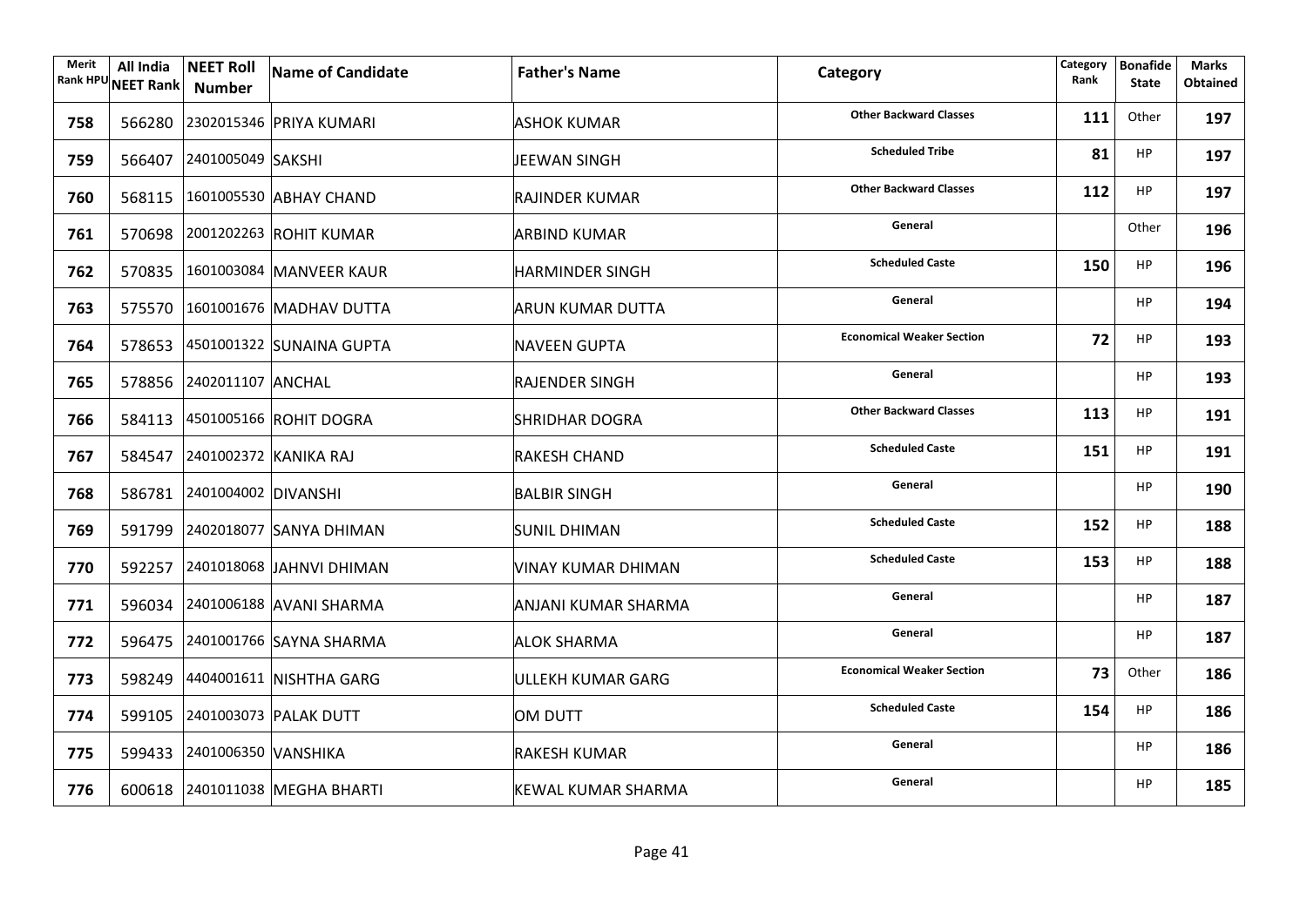| Merit | All India<br>Rank HPU NEET Rank | <b>NEET Roll</b><br><b>Number</b> | Name of Candidate                      | <b>Father's Name</b>       | Category                                                                        | Category<br>Rank | <b>Bonafide</b><br><b>State</b> | <b>Marks</b><br><b>Obtained</b> |
|-------|---------------------------------|-----------------------------------|----------------------------------------|----------------------------|---------------------------------------------------------------------------------|------------------|---------------------------------|---------------------------------|
| 777   |                                 |                                   | 600834 2401011251 AASTHA MEHTA         | <b>MANESH MEHTA</b>        | General                                                                         |                  | <b>HP</b>                       | 185                             |
| 778   |                                 |                                   | 601004 4410005263 AYUSH SRIVASTAVA     | <b>SUDHIR SRIVASTAVA</b>   | General                                                                         |                  | Other                           | 185                             |
| 779   |                                 |                                   | 601791 2401003559 PRIYANKA KUMARI      | <b>DILBER SINGH</b>        | <b>Other Backward Classes</b>                                                   | 114              | <b>HP</b>                       | 185                             |
| 780   |                                 |                                   | 607135 1601008025 KANIKA PATIYAL       | <b>RANBIR SINGH</b>        | Children-son/daughter of Ex-servicemen Priority<br>(VI): Wards of Ex-Servicemen | 18               | HP                              | 183                             |
| 781   |                                 | 609292 2401012160 SMRITI          |                                        | <b>RAKESH KUMAR</b>        | General                                                                         |                  | HP                              | 182                             |
| 782   |                                 |                                   | 612076 2402017115 POONAM CHAUDHARY     | <b>BHUPINDER SINGH</b>     | <b>Wards of Freedom Fighter</b>                                                 | 2                | <b>HP</b>                       | 181                             |
| 783   |                                 |                                   | 613711 2402012007 AYUSH SHARMA         | RADHE SHAYAM               | <b>Other Backward Classes</b>                                                   | 115              | <b>HP</b>                       | 181                             |
| 784   |                                 |                                   | 614616 1301003118 BINRU MAYING         | <b>TABIN MAYING</b>        | <b>Scheduled Tribe</b>                                                          | 82               | Other                           | 180                             |
| 785   |                                 | 618326 2402008207 PRIYA           |                                        | <b>MADAN LAL</b>           | <b>Backward Area</b>                                                            | 11               | <b>HP</b>                       | 179                             |
| 786   |                                 |                                   | 619387 2402008084 AMISHA CHAUHAN       | YASHPAL CHAUHAN            | <b>Scheduled Caste</b>                                                          | 155              | <b>HP</b>                       | 179                             |
| 787   |                                 | 620659 2401017194 PRIYANKA        |                                        | <b>KRISHNA KUMAR</b>       | <b>Scheduled Caste</b>                                                          | 156              | <b>HP</b>                       | 179                             |
| 788   |                                 |                                   | 622062 2402006225 MITALI BAINS         | <b>KUNDAN LAL</b>          | <b>Scheduled Caste</b>                                                          | 157              | <b>HP</b>                       | 178                             |
| 789   |                                 | 622313 2401001354 MEHAK           |                                        | <b>MOHINDER SINGH</b>      | <b>Other Backward Classes</b>                                                   | 116              | <b>HP</b>                       | 178                             |
| 790   |                                 |                                   | 624660 2401017098 RUPAM GAURI          | <b>RAJNISH SHRIDHAR</b>    | General                                                                         |                  | <b>HP</b>                       | 177                             |
| 791   |                                 | 625748 2401011148 PRITIKA         |                                        | <b>HANS RAJ KAUL</b>       | General                                                                         |                  | <b>HP</b>                       | 177                             |
| 792   |                                 |                                   | 633937 2501009131 ADITI SHARMA         | ASHWANI SHARMA             | General                                                                         |                  | Other                           | 174                             |
| 793   |                                 |                                   | 638633 1601007504 GARIMA JOSHI         | ASHOK KUMAR JOSHI          | General                                                                         |                  | HP                              | 173                             |
| 794   |                                 |                                   | 639513 2401011344 ANJALI SHARMA        | <b>SURESH KUMAR SHARMA</b> | <b>Scheduled Tribe</b>                                                          | 83               | HP                              | 173                             |
| 795   |                                 |                                   | 639993 1601010354 GEETANJALI CHAUDHARY | <b>ACHHAR RAM</b>          | <b>Other Backward Classes</b>                                                   | 117              | <b>HP</b>                       | 172                             |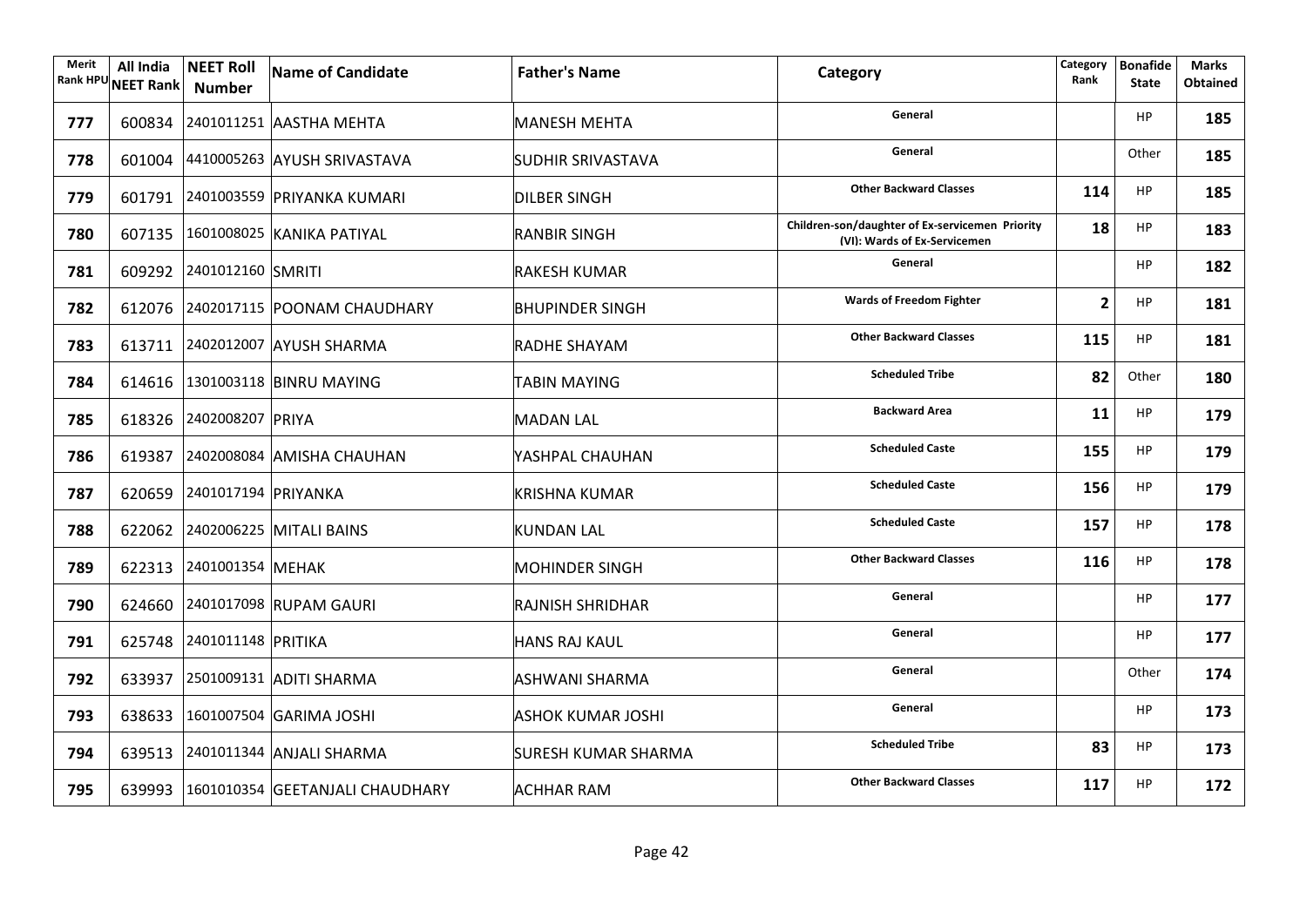| Merit | All India<br>Rank HPU NEET Rank | <b>NEET Roll</b><br><b>Number</b> | Name of Candidate                       | <b>Father's Name</b>        | Category                         | Category<br>Rank | <b>Bonafide</b><br><b>State</b> | <b>Marks</b><br><b>Obtained</b> |
|-------|---------------------------------|-----------------------------------|-----------------------------------------|-----------------------------|----------------------------------|------------------|---------------------------------|---------------------------------|
| 796   |                                 |                                   | 641520 2401004154 HIMANSHI KAUNDAL      | RAM DITTA                   | <b>Other Backward Classes</b>    | 118              | HP                              | 172                             |
| 797   |                                 | 641914 2304005101 SEJAL           |                                         | <b>DEVENDER KUMAR</b>       | General                          |                  | Other                           | 172                             |
| 798   |                                 |                                   | 645480 2402009069 SARTHAK SINGH CHAUHAN | <b>SHAKTI SINGH CHAUHAN</b> | General                          |                  | <b>HP</b>                       | 171                             |
| 799   |                                 |                                   | 645918 2401001495 SANGAM SINGH          | <b>GURMEET SINGH</b>        | <b>Other Backward Classes</b>    | 119              | <b>HP</b>                       | 171                             |
| 800   |                                 |                                   | 647886 1601005516 KANCHAN DHIMAN        | <b>SURESH KUMAR</b>         | <b>Scheduled Caste</b>           | 158              | <b>HP</b>                       | 170                             |
| 801   |                                 |                                   | 648614 2401008110 NITIKA CHANDEL        | KARTAR SINGH                | <b>Scheduled Caste</b>           | 159              | <b>HP</b>                       | 170                             |
| 802   |                                 |                                   | 650186 2401012048 ABHIGYAN DAROCH       | RAJ KUMAR                   | <b>Scheduled Caste</b>           | 160              | HP                              | 169                             |
| 803   |                                 |                                   | 650226 2401011324 MAMTA THAKUR          | DEEPAK KUMAR                | General                          |                  | <b>HP</b>                       | 169                             |
| 804   |                                 |                                   | 651173 2402012004 PRACHEE PRASHER       | <b>SANJEEV PRASHER</b>      | <b>Economical Weaker Section</b> | 74               | HP                              | 169                             |
| 805   |                                 | 652152 3803004292 DAKSHITA        |                                         | <b>BABU RAM</b>             | <b>Scheduled Caste</b>           | 161              | HP                              | 169                             |
| 806   |                                 |                                   | 652163 2001302432 SHREYAN TAYAL         | <b>NAVEEN KUMAR TAYAL</b>   | General                          |                  | Other                           | 169                             |
| 807   |                                 |                                   | 652191 3803003060 ABHIMANYU THAKUR      | <b>RAKESH KUMAR</b>         | General                          |                  | HP                              | 169                             |
| 808   |                                 |                                   | 654146 2401002244 AKSHITA CHAUHAN       | <b>AJAY KUMAR CHAUHAN</b>   | <b>Economical Weaker Section</b> | 75               | HP                              | 168                             |
| 809   |                                 | 657355 2402006065 DEVANSH         |                                         | <b>HANS RAJ</b>             | <b>Scheduled Caste</b>           | 162              | <b>HP</b>                       | 167                             |
| 810   |                                 |                                   | 658867 4409007417 TUSHAR GOEL           | <b>PANKAJ GOEL</b>          | General                          |                  | Other                           | 167                             |
| 811   |                                 |                                   | 661868 2401006415 SAURABH CHAUDHARY     | <b>RAM CHAND</b>            | <b>Backward Area</b>             | 12               | HP                              | 166                             |
| 812   |                                 |                                   | 662334 2402001182 RINGZIN DAWA          | <b>DEV RAJ</b>              | <b>Scheduled Tribe</b>           | 84               | <b>HP</b>                       | 166                             |
| 813   |                                 |                                   | 666360 4416003027 ADITYA CHOUDHARY      | SARWAN KUMAR                | <b>Other Backward Classes</b>    | 120              | HP                              | 165                             |
| 814   |                                 |                                   | 667851 1601001409 ISHMAN DEV SINGH      | <b>GURDEV SINGH</b>         | <b>Scheduled Caste</b>           | 163              | HP                              | 164                             |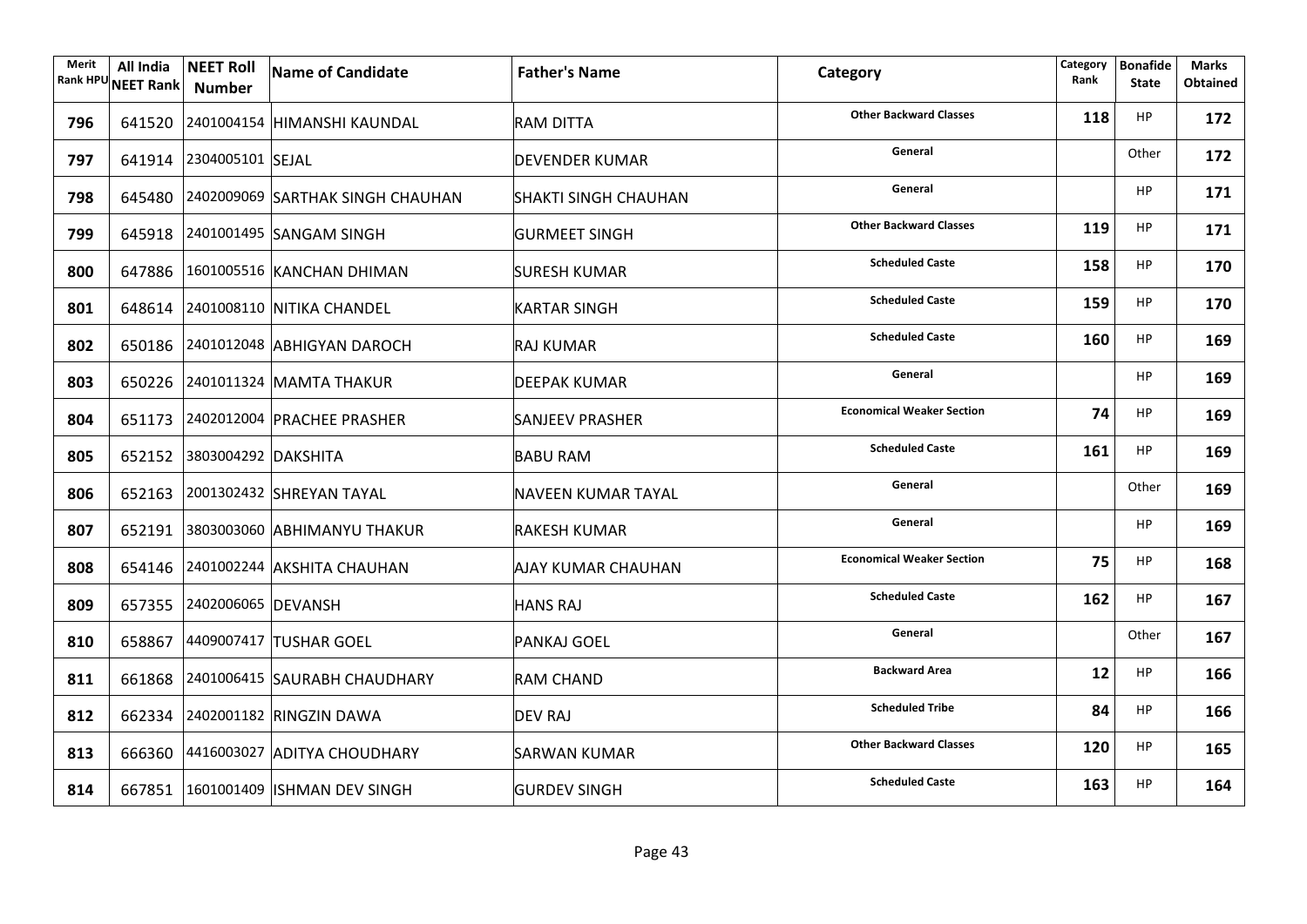| Merit | All India<br>Rank HPU NEET Rank | <b>NEET Roll</b><br><b>Number</b> | <b>Name of Candidate</b>          | <b>Father's Name</b>     | Category                      | Category<br>Rank | <b>Bonafide</b><br><b>State</b> | <b>Marks</b><br><b>Obtained</b> |
|-------|---------------------------------|-----------------------------------|-----------------------------------|--------------------------|-------------------------------|------------------|---------------------------------|---------------------------------|
| 815   |                                 |                                   | 671488 3901002277 AAKANSHA SHARMA | RAKESH KUMAR SHARMA      | General                       |                  | Other                           | 163                             |
| 816   |                                 |                                   | 672024 1601010298 MANISHA THAKUR  | <b>MAHENDER SINGH</b>    | General                       |                  | <b>HP</b>                       | 163                             |
| 817   |                                 | 674204 2401011273 AKANKSHA        |                                   | <b>ANURAG</b>            | <b>Physically Handicapped</b> | 3                | <b>HP</b>                       | 162                             |
| 818   |                                 |                                   | 674902 2401007208 ANSHUL SHARMA   | <b>RAMESH CHAND</b>      | General                       |                  | <b>HP</b>                       | 162                             |
| 819   |                                 |                                   | 679420 2401012125 NAVANSHU        | <b>VINOD KUMAR</b>       | <b>Scheduled Tribe</b>        | 85               | <b>HP</b>                       | 161                             |
| 820   |                                 |                                   | 680793 3803002377 MEGHAL THANOCH  | VIJAY KUMAR              | <b>Other Backward Classes</b> | 121              | <b>HP</b>                       | 160                             |
| 821   |                                 |                                   | 683193 2303002095 TANVI SAINI     | <b>VIJENDAR KUMAR</b>    | <b>Other Backward Classes</b> | 122              | Other                           | 160                             |
| 822   |                                 | 690082 2401017155 ADITI           |                                   | RAJ KUMAR                | <b>Other Backward Classes</b> | 123              | <b>HP</b>                       | 158                             |
| 823   |                                 |                                   | 692643 1301009402 NANE JERANG     | TAPANG JERANG            | <b>Scheduled Tribe</b>        | 86               | Other                           | 157                             |
| 824   |                                 | 694249 2401012312 ISHIKA          |                                   | <b>SUNIL KUMAR</b>       | <b>Scheduled Caste</b>        | 164              | HP                              | 157                             |
| 825   |                                 |                                   | 694464 1601010190 SHAINA DEOL     | <b>BALJINDER SINGH</b>   | <b>Other Backward Classes</b> | 124              | HP                              | 157                             |
| 826   |                                 | 703136 1601011306 VANIKSHA        |                                   | <b>MALKIT SINGH</b>      | <b>Scheduled Caste</b>        | 165              | HP                              | 154                             |
| 827   |                                 |                                   | 704368 4411006375 YUVANSHI YADAV  | GOPAL YADAV              | <b>Other Backward Classes</b> | 125              | Other                           | 154                             |
| 828   |                                 |                                   | 705741 2401004147 AMARJEET SINGH  | <b>TARLOK SINGH</b>      | <b>Other Backward Classes</b> | 126              | HP                              | 154                             |
| 829   |                                 |                                   | 712045 2401004211 PRANSHI SHARMA  | JAGDISH CHAND SHARMA     | General                       |                  | <b>HP</b>                       | 152                             |
| 830   |                                 |                                   | 713298 2401010305 AMULYA SEHGAL   | <b>AJAY KUMAR SEHGAL</b> | General                       |                  | <b>HP</b>                       | 151                             |
| 831   |                                 |                                   | 713452 2402001372 HITESH SANDHU   | <b>SITA RAM</b>          | <b>Scheduled Caste</b>        | 166              | HP                              | 151                             |
| 832   |                                 |                                   | 715073 2402009171 SOURABH SAINI   | <b>VED PRAKASH</b>       | <b>Other Backward Classes</b> | 127              | <b>HP</b>                       | 151                             |
| 833   |                                 |                                   | 716184 3803004161 ABHIRAJ MAHAJAN | <b>SAWTANTER KUMAR</b>   | General                       |                  | Other                           | 151                             |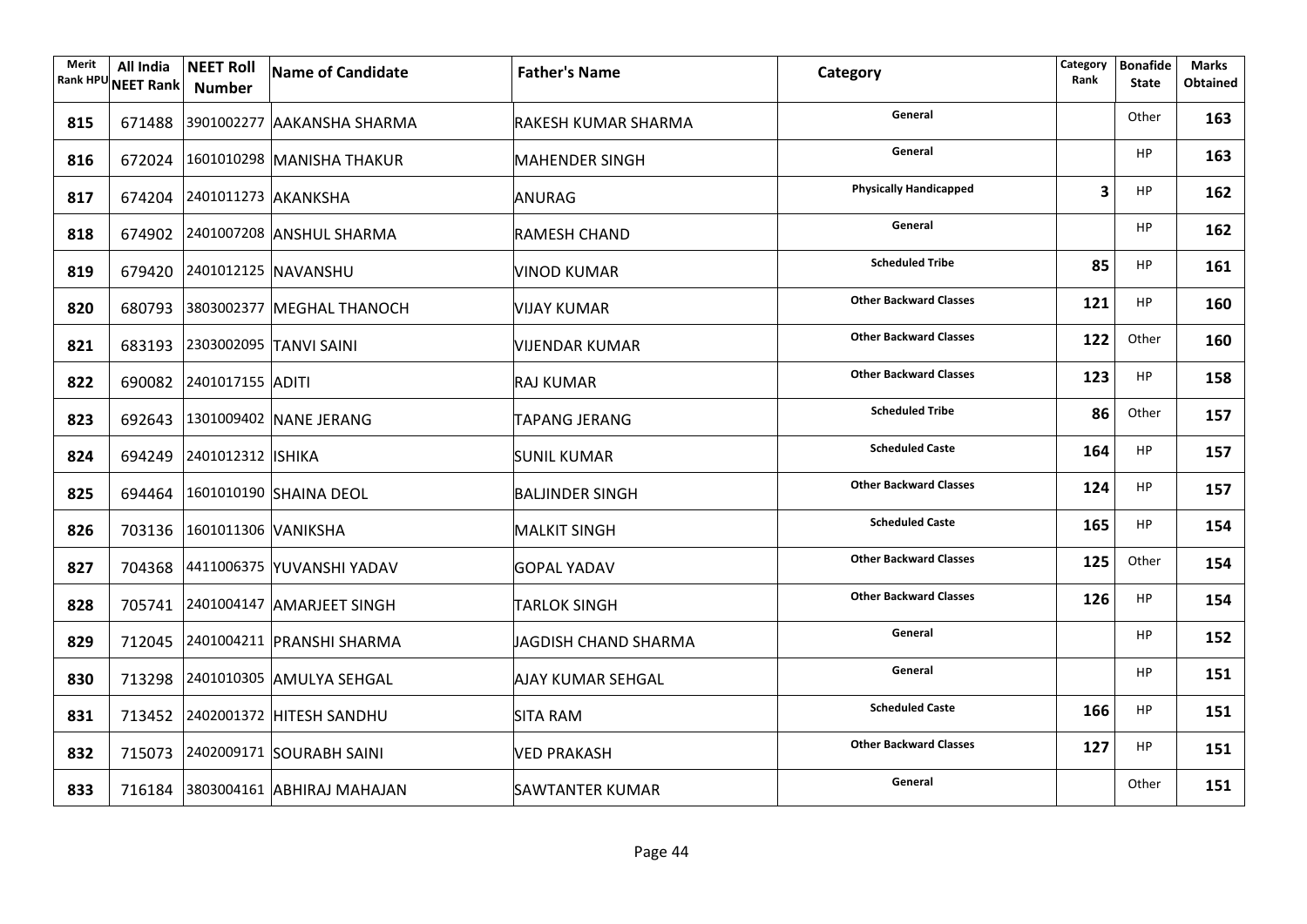| Merit | All India<br>Rank HPU NEET Rank | <b>NEET Roll</b><br><b>Number</b> | Name of Candidate                  | <b>Father's Name</b>     | Category                      | Category<br>Rank | <b>Bonafide</b><br><b>State</b> | <b>Marks</b><br><b>Obtained</b> |
|-------|---------------------------------|-----------------------------------|------------------------------------|--------------------------|-------------------------------|------------------|---------------------------------|---------------------------------|
| 834   |                                 | 719486 2401006361 NEHA            |                                    | SANJAY KUMAR             | <b>Scheduled Caste</b>        | 167              | <b>HP</b>                       | 150                             |
| 835   |                                 |                                   | 721920 2401008140 ARUSHI THAKUR    | <b>RAKESH KUMAR</b>      | <b>Physically Handicapped</b> | 4                | <b>HP</b>                       | 149                             |
| 836   |                                 | 723255 3803002635 SHRDDHA         |                                    | <b>MAHINDER BHARDWAJ</b> | General                       |                  | <b>HP</b>                       | 149                             |
| 837   |                                 |                                   | 723994 2401001040 JOYAL LATH       | SUMESH KUMAR LATH        | General                       |                  | <b>HP</b>                       | 149                             |
| 838   |                                 |                                   | 731219 2401014060 AARTI KALIA      | KISHORI RAM KALIA        | <b>Scheduled Caste</b>        | 168              | <b>HP</b>                       | 147                             |
| 839   |                                 |                                   | 735348 3801007243 MOHINI SAHOTRA   | <b>BISHAMBER DASS</b>    | <b>Scheduled Caste</b>        | 169              | Other                           | 146                             |
| 840   |                                 |                                   | 735496 2401019109 DEEVANSHI DHIMAN | <b>ARUN KUMAR</b>        | <b>Other Backward Classes</b> | 128              | HP                              | 146                             |
| 841   |                                 | 737352 1205016075 ANCHAL          |                                    | <b>SUBHASH CHANDER</b>   | <b>Scheduled Caste</b>        | 170              | Other                           | 145                             |
| 842   |                                 |                                   | 746818 2402004243 SHAGUN SEN       | <b>PAVAN KUMAR</b>       | General                       |                  | <b>HP</b>                       | 143                             |
| 843   |                                 |                                   | 751288 4409005386 DIVYA NARAYAN    | <b>SANJEEV NARAYAN</b>   | <b>Other Backward Classes</b> | 129              | Other                           | 142                             |
| 844   |                                 |                                   | 755129 2401005052 ABHINAV SHARMA   | <b>GAYTRI DUTT</b>       | General                       |                  | <b>HP</b>                       | 141                             |
| 845   |                                 |                                   | 756062 2401006190 MOHD DANISH KHAN | <b>ABDUL MAZEED KHAN</b> | General                       |                  | HP                              | 141                             |
| 846   |                                 |                                   | 761700 2401002535 AKARSH MANHAS    | <b>RAVINDER MANHAS</b>   | General                       |                  | HP                              | 140                             |
| 847   |                                 |                                   | 769789 2402005242 DIKSHITA KUMARI  | DAROGA RAM               | <b>Scheduled Caste</b>        | 171              | <b>HP</b>                       | 138                             |
| 848   |                                 | 769857 2401001490 JIYA            |                                    | <b>DESH BANDHU</b>       | <b>Backward Area</b>          | 13               | HP                              | 138                             |
| 849   |                                 |                                   | 770639 2401004301 SAKSHI CHAUDHARY | <b>SURAM CHAND</b>       | <b>Other Backward Classes</b> | 130              | HP                              | 138                             |
| 850   |                                 |                                   | 774895 2402011155 SHUBHANSH SAINI  | <b>RAJ KUMAR SAINI</b>   | <b>Other Backward Classes</b> | 131              | HP                              | 136                             |
| 851   |                                 | 784768 1502312317 DEV RAJ         |                                    | <b>RAJEEV KUMAR</b>      | <b>Other Backward Classes</b> | 132              | Other                           | 135                             |
| 852   |                                 | 788761 2401017053 SIYA DEVI       |                                    | <b>VIJAY KUMAR</b>       | <b>Other Backward Classes</b> | 133              | HP                              | 134                             |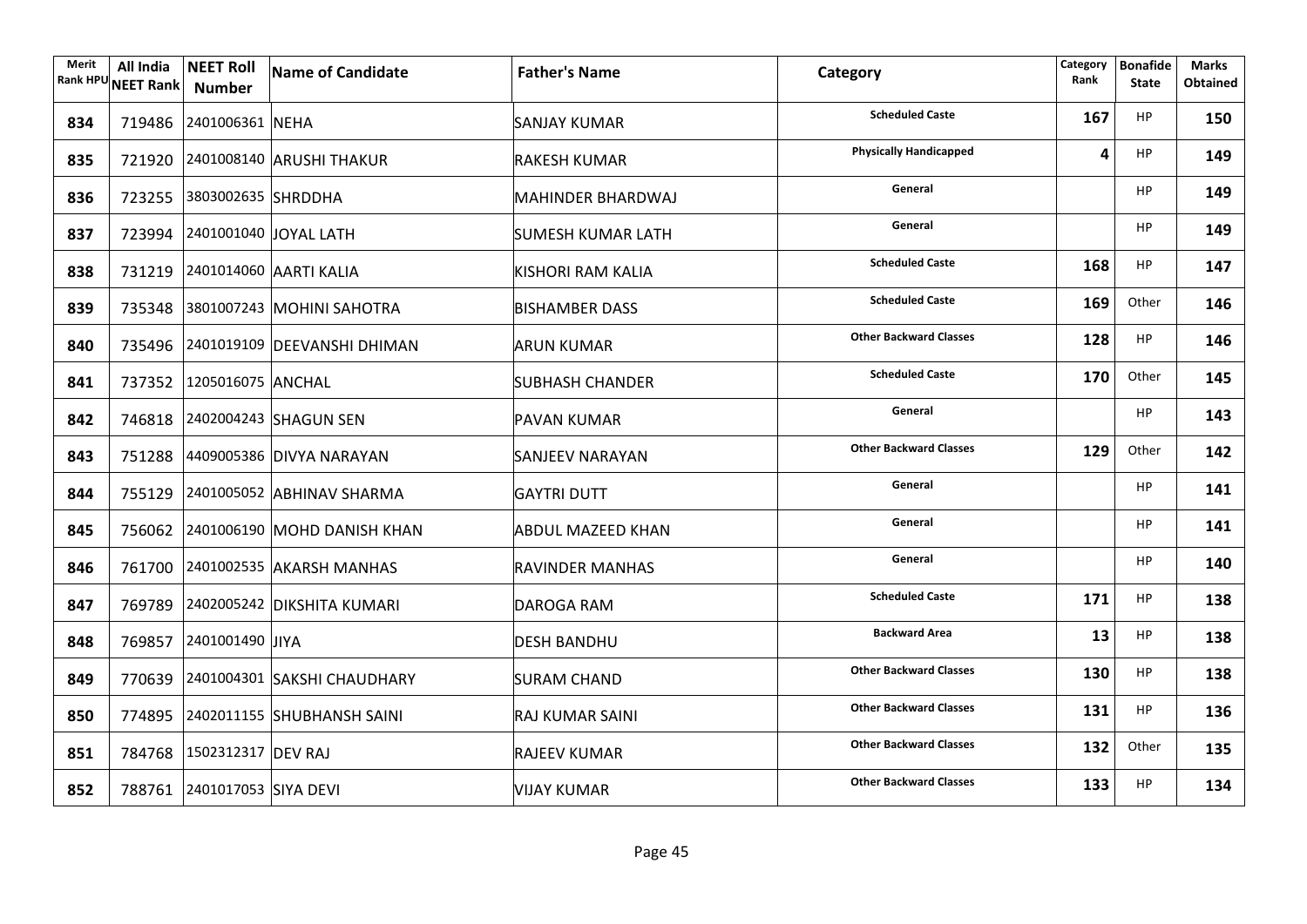| Merit | All India<br>Rank HPU NEET Rank | <b>NEET Roll</b><br>Number | Name of Candidate                     | <b>Father's Name</b>        | Category                      | Category<br>Rank | <b>Bonafide</b><br><b>State</b> | <b>Marks</b><br><b>Obtained</b> |
|-------|---------------------------------|----------------------------|---------------------------------------|-----------------------------|-------------------------------|------------------|---------------------------------|---------------------------------|
| 853   |                                 |                            | 789547 2603004010 SARIKA SNEHI        | <b>AMRENDRA KUMAR SINGH</b> | <b>Other Backward Classes</b> | 134              | Other                           | 133                             |
| 854   |                                 |                            | 790079 2402017089 SAHIL PATTI         | SURINDER KUMAR PATTI        | <b>Scheduled Caste</b>        | 172              | HP                              | 133                             |
| 855   |                                 |                            | 794988 2401001099 AASTIK SAINI        | MUNISH KUMAR SAINI          | <b>Other Backward Classes</b> | 135              | <b>HP</b>                       | 132                             |
| 856   |                                 | 795614 3803001321 DHRUVIMA |                                       | <b>DHRUB LUCKY SANDAL</b>   | <b>Scheduled Caste</b>        | 173              | <b>HP</b>                       | 132                             |
| 857   |                                 | 796142 2401012270 ITISHA   |                                       | <b>RAJESH KUMAR</b>         | <b>Other Backward Classes</b> | 136              | <b>HP</b>                       | 132                             |
| 858   |                                 |                            | 797086 2401017388 RUPAL DHIMAN        | VIRENDER DHIMAN             | <b>Scheduled Caste</b>        | 174              | <b>HP</b>                       | 132                             |
| 859   |                                 |                            | 808899 2401001802 ABHINAV SHARMA      | RAJENDER SHARMA             | <b>Scheduled Tribe</b>        | 87               | <b>HP</b>                       | 129                             |
| 860   |                                 |                            | 810556 1502015018 PRAKASH KUMAR SINGH | DILIP KUMAR SINGH           | <b>Other Backward Classes</b> | 137              | Other                           | 129                             |
| 861   |                                 |                            | 818726 2401018220 SAKSHI RANA         | DEVI SHARAN                 | <b>Scheduled Tribe</b>        | 88               | <b>HP</b>                       | 127                             |
| 862   |                                 | 820872 2401011124 RAHUL    |                                       | <b>RATTAN SINGH</b>         | <b>Scheduled Tribe</b>        | 89               | HP                              | 127                             |
| 863   |                                 |                            | 826386 1301006204 LUKBOM RONYA        | <b>KARLUK RONYA</b>         | <b>Scheduled Tribe</b>        | 90               | Other                           | 125                             |
| 864   |                                 |                            | 832311 2402014038 ARADHANA VIDHYARTHI | <b>AMIR CHAND</b>           | <b>Scheduled Tribe</b>        | 91               | <b>HP</b>                       | 125                             |
| 865   |                                 |                            | 835463 2001312577 URVASHI KAUSHAL     | <b>BIRENDER KUMAR</b>       | <b>Scheduled Caste</b>        | 175              | <b>HP</b>                       | 124                             |
| 866   |                                 |                            | 838328 2401019146 ABHISHEK GILL       | <b>SARVJIT SINGH</b>        | <b>Other Backward Classes</b> | 138              | <b>HP</b>                       | 123                             |
| 867   |                                 |                            | 840089 2401018061 ISHU RAKRA          | <b>VIJAY KUMAR</b>          | <b>Other Backward Classes</b> | 139              | HP                              | 123                             |
| 868   |                                 | 845991 2401005254 AYUSH    |                                       | <b>NEK RAM</b>              | <b>Scheduled Caste</b>        | 176              | <b>HP</b>                       | 122                             |
| 869   |                                 |                            | 856520 1601009415 ANCHAL KATARIA      | <b>VIPAN KUMAR</b>          | <b>Scheduled Tribe</b>        | 92               | HP                              | 120                             |
| 870   |                                 |                            | 859881 3110116166 SAYYED NEEDA ARIF   | <b>ARIF SAYYED</b>          | <b>Other Backward Classes</b> | 140              | Other                           | 119                             |
| 871   |                                 |                            | 861558 2401010262 ALISHA SHONTA       | <b>DEEPAK KUMAR</b>         | <b>Scheduled Caste</b>        | 177              | <b>HP</b>                       | 119                             |